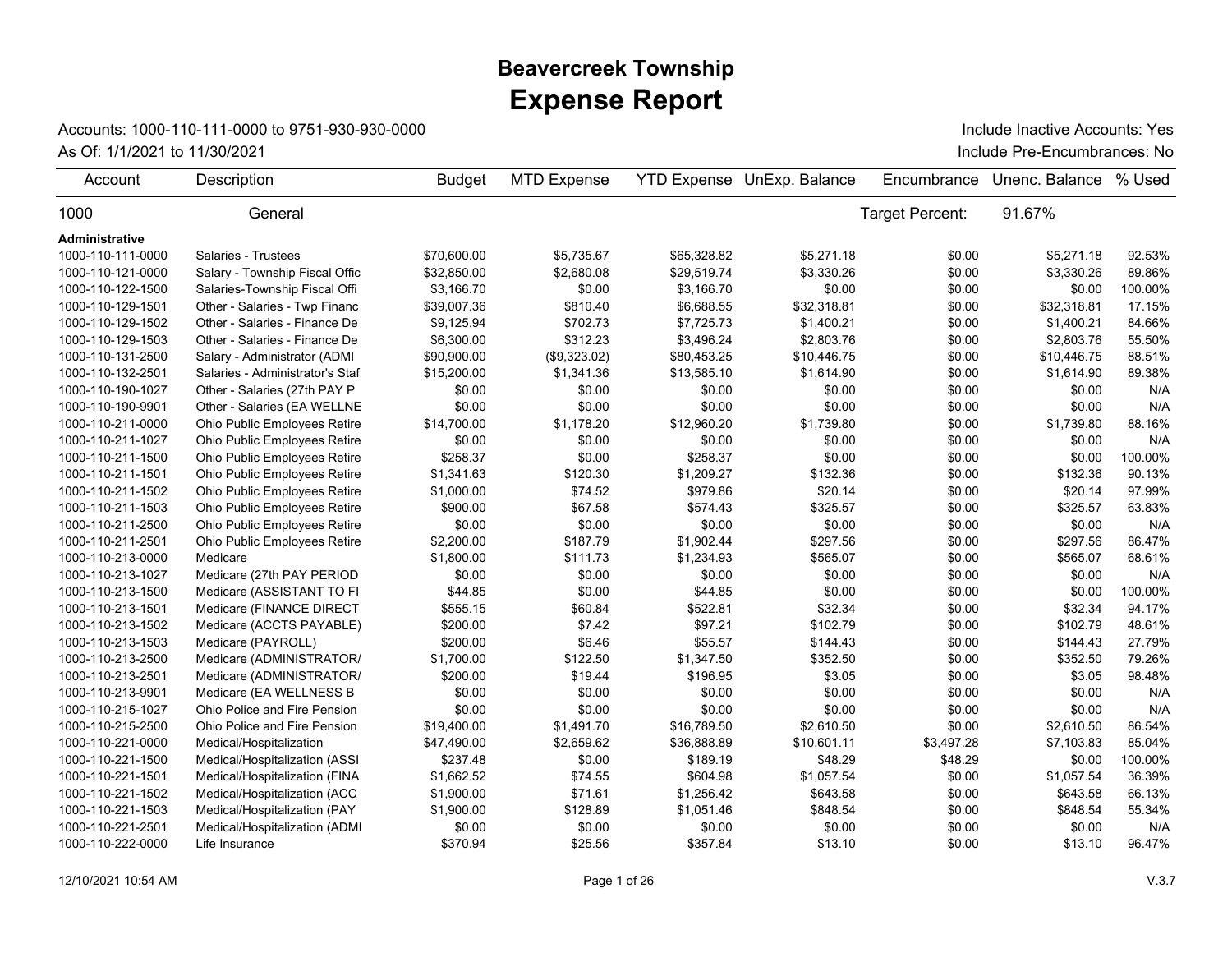| <b>Expense Report</b>                  |                                   |               |                    |                    |                |              |                |          |  |
|----------------------------------------|-----------------------------------|---------------|--------------------|--------------------|----------------|--------------|----------------|----------|--|
| As Of: 1/1/2021 to 11/30/2021          |                                   |               |                    |                    |                |              |                |          |  |
| Account                                | Description                       | <b>Budget</b> | <b>MTD Expense</b> | <b>YTD Expense</b> | UnExp. Balance | Encumbrance  | Unenc. Balance | % Used   |  |
| 1000-110-222-1500                      | Life Insurance (ASSISTANT T       | \$4.74        | \$0.00             | \$4.74             | \$0.00         | \$0.00       | \$0.00         | 100.00%  |  |
| 1000-110-222-1501                      | Life Insurance (FINANCE DIR       | \$10.26       | \$0.98             | \$7.84             | \$2.42         | \$0.00       | \$2.42         | 76.41%   |  |
| 1000-110-222-1502                      | Life Insurance (ACCTS PAYA        | \$18.06       | \$0.98             | \$18.06            | \$0.00         | \$0.00       | \$0.00         | 100.00%  |  |
| 1000-110-222-1503                      | Life Insurance (PAYROLL)          | \$15.00       | \$0.98             | \$7.84             | \$7.16         | \$0.00       | \$7.16         | 52.27%   |  |
| 1000-110-222-2500                      | Life Insurance (ADMINISTRA        | \$126.00      | \$7.00             | \$126.00           | \$0.00         | \$0.00       | \$0.00         | 100.00%  |  |
| 1000-110-222-2501                      | Life Insurance (ADMINISTRA        | \$50.00       | \$3.50             | \$31.50            | \$18.50        | \$0.00       | \$18.50        | 63.00%   |  |
| 1000-110-223-0000                      | Dental Insurance                  | \$2,800.00    | \$137.94           | \$1,775.98         | \$1,024.02     | \$0.00       | \$1,024.02     | 63.43%   |  |
| 1000-110-223-1500                      | Dental Insurance (ASSISTAN        | \$11.04       | \$0.00             | \$8.62             | \$2.42         | \$2.42       | \$0.00         | 100.00%  |  |
| 1000-110-223-1501                      | Dental Insurance (FINANCE         | \$101.96      | \$0.00             | \$2.70             | \$99.26        | \$0.00       | \$99.26        | 2.65%    |  |
| 1000-110-223-1502                      | Dental Insurance (ACCTS PA        | \$113.00      | \$2.94             | \$60.27            | \$52.73        | \$0.00       | \$52.73        | 53.34%   |  |
| 1000-110-223-1503                      | Dental Insurance (PAYROLL)        | \$113.00      | \$8.18             | \$67.48            | \$45.52        | \$0.00       | \$45.52        | 59.72%   |  |
| 1000-110-223-2500                      | Dental Insurance                  | \$0.00        | \$0.00             | \$0.00             | \$0.00         | \$0.00       | \$0.00         | N/A      |  |
| 1000-110-223-2501                      | Dental Insurance (ADMINIST        | \$0.00        | \$0.00             | \$0.00             | \$0.00         | \$0.00       | \$0.00         | N/A      |  |
| 1000-110-230-0000                      | <b>Workers' Compensation</b>      | \$8,000.00    | \$0.00             | \$2,087.74         | \$5,912.26     | \$0.00       | \$5,912.26     | 26.10%   |  |
| 1000-110-230-1503                      | Workers' Compensation (FIN        | \$1,000.00    | \$0.00             | \$835.10           | \$164.90       | \$0.00       | \$164.90       | 83.51%   |  |
| 1000-110-240-1500                      | Unemployment Compensatio          | \$13,000.00   | \$0.00             | \$1,377.25         | \$11,622.75    | \$0.00       | \$11,622.75    | 10.59%   |  |
| 1000-110-240-1501                      | Unemployment Compensatio          | \$0.00        | \$0.00             | \$0.00             | \$0.00         | \$0.00       | \$0.00         | N/A      |  |
| 1000-110-240-1502                      | Unemployment Compensatio          | \$0.00        | \$0.00             | \$0.00             | \$0.00         | \$0.00       | \$0.00         | N/A      |  |
| 1000-110-251-2500                      | Uniform, Tool and Equipment       | \$20,000.00   | \$17,869.16        | \$18,253.77        | \$1,746.23     | \$0.00       | \$1,746.23     | 91.27%   |  |
| 1000-110-290-1016                      | Other - Employee Fringe Ben       | \$53,000.00   | \$8,171.01         | \$44,998.72        | \$8,001.28     | \$762.50     | \$7,238.78     | 86.34%   |  |
| 1000-110-311-0000                      | Accounting and Legal Fees         | \$78,000.00   | \$12,265.00        | \$68,182.00        | \$9,818.00     | \$7,547.00   | \$2,271.00     | 97.09%   |  |
| 1000-110-311-1500                      | Accounting and Legal Fees (F      | \$0.00        | \$0.00             | \$0.00             | \$0.00         | \$0.00       | \$0.00         | N/A      |  |
| 1000-110-311-1503                      | Accounting and Legal Fees (F      | \$5,000.00    | \$0.00             | \$0.00             | \$5,000.00     | \$0.00       | \$5,000.00     | 0.00%    |  |
| 1000-110-312-0000                      | <b>Auditing Services</b>          | \$14,000.00   | \$0.00             | \$0.00             | \$14,000.00    | \$0.00       | \$14,000.00    | 0.00%    |  |
| 1000-110-313-0000                      | <b>Uniform Accounting Network</b> | \$4,200.00    | \$0.00             | \$1,074.00         | \$3,126.00     | \$0.00       | \$3,126.00     | 25.57%   |  |
| 1000-110-314-0000                      | <b>Tax Collection Fees</b>        | \$35,870.00   | \$0.00             | \$9,198.91         | \$26,671.09    | \$0.00       | \$26,671.09    | 25.65%   |  |
| 1000-110-315-0000                      | <b>Election Expenses</b>          | \$12,916.62   | \$0.00             | \$12,916.62        | \$0.00         | \$0.00       | \$0.00         | 100.00%  |  |
| 1000-110-316-0000                      | <b>Engineering Services</b>       | \$200,912.50  | \$0.00             | \$84,581.02        | \$116,331.48   | \$116,331.48 | \$0.00         | 100.00%  |  |
| 1000-110-319-2500                      | Other - Professional and Tech     | \$4,000.00    | \$0.00             | \$0.00             | \$4,000.00     | \$0.00       | \$4,000.00     | $0.00\%$ |  |
| 1000-110-321-0000                      | Rents and Leases                  | \$316.79      | \$22.84            | \$178.64           | \$138.15       | \$42.15      | \$96.00        | 69.70%   |  |
| 1000-110-321-1500                      | Rents and Leases (FISCAL O        | \$0.00        | \$0.00             | \$0.00             | \$0.00         | \$0.00       | \$0.00         | N/A      |  |
| 1000-110-321-1503                      | Rents and Leases (FINANCE         | \$1,534.61    | \$0.00             | \$241.18           | \$1,293.43     | \$93.43      | \$1,200.00     | 21.80%   |  |
| 1000-110-322-0000                      | Garbage and Trash Removal         | \$4,565.57    | \$371.46           | \$4,192.97         | \$372.60       | \$372.60     | \$0.00         | 100.00%  |  |
| 1000-110-323-1009                      | Repairs and Maintenance (RE       | \$3,000.00    | \$0.00             | \$2,436.77         | \$563.23       | \$63.23      | \$500.00       | 83.33%   |  |
| 1000-110-330-0000                      | <b>Travel and Meeting Expense</b> | \$2,477.00    | \$0.00             | \$39.94            | \$2,437.06     | \$0.00       | \$2,437.06     | 1.61%    |  |
| 1000-110-330-1500                      | Travel and Meeting Expense (      | \$0.00        | \$0.00             | \$0.00             | \$0.00         | \$0.00       | \$0.00         | N/A      |  |
| 1000-110-330-1503                      | Travel and Meeting Expense (      | \$5,450.95    | \$1,131.72         | \$4,587.85         | \$863.10       | \$191.58     | \$671.52       | 87.68%   |  |
| 1000-110-330-2500                      |                                   | \$5,000.00    | \$0.00             | \$0.00             | \$5,000.00     | \$0.00       | \$5,000.00     | 0.00%    |  |
|                                        | Travel and Meeting Expense (      | \$5,000.00    | \$0.00             | \$0.00             | \$5,000.00     | \$0.00       | \$5,000.00     | 0.00%    |  |
| 1000-110-341-0000<br>1000-110-341-2500 | Telephone                         |               | \$0.00             | \$0.00             |                |              | \$2,020.00     | $0.00\%$ |  |
|                                        | Telephone (ADMINISTRATO           | \$2,020.00    |                    |                    | \$2,020.00     | \$0.00       |                |          |  |
| 1000-110-342-0000                      | Postage                           | \$1,500.00    | \$0.00             | \$1,500.00         | \$0.00         | \$0.00       | \$0.00         | 100.00%  |  |
| 1000-110-343-0000                      | Postage Machine Rental            | \$1,300.00    | \$0.00             | \$854.10           | \$445.90       | \$445.90     | \$0.00         | 100.00%  |  |
| 1000-110-344-0000                      | Printing                          | \$3,450.00    | \$174.33           | \$2,761.29         | \$688.71       | \$666.67     | \$22.04        | 99.36%   |  |
| 1000-110-345-1005                      | Advertising (TOWNSHIP LEG         | \$10,000.00   | \$0.00             | \$8,250.56         | \$1,749.44     | \$1,749.44   | \$0.00         | 100.00%  |  |
| 1000-110-345-1500                      | Advertising (FISCAL OFFICE        | \$0.00        | \$0.00             | \$0.00             | \$0.00         | \$0.00       | \$0.00         | N/A      |  |
| 1000-110-345-1503                      | Advertising (FINANCE DEPA         | \$860.00      | \$0.00             | \$0.00             | \$860.00       | \$0.00       | \$860.00       | $0.00\%$ |  |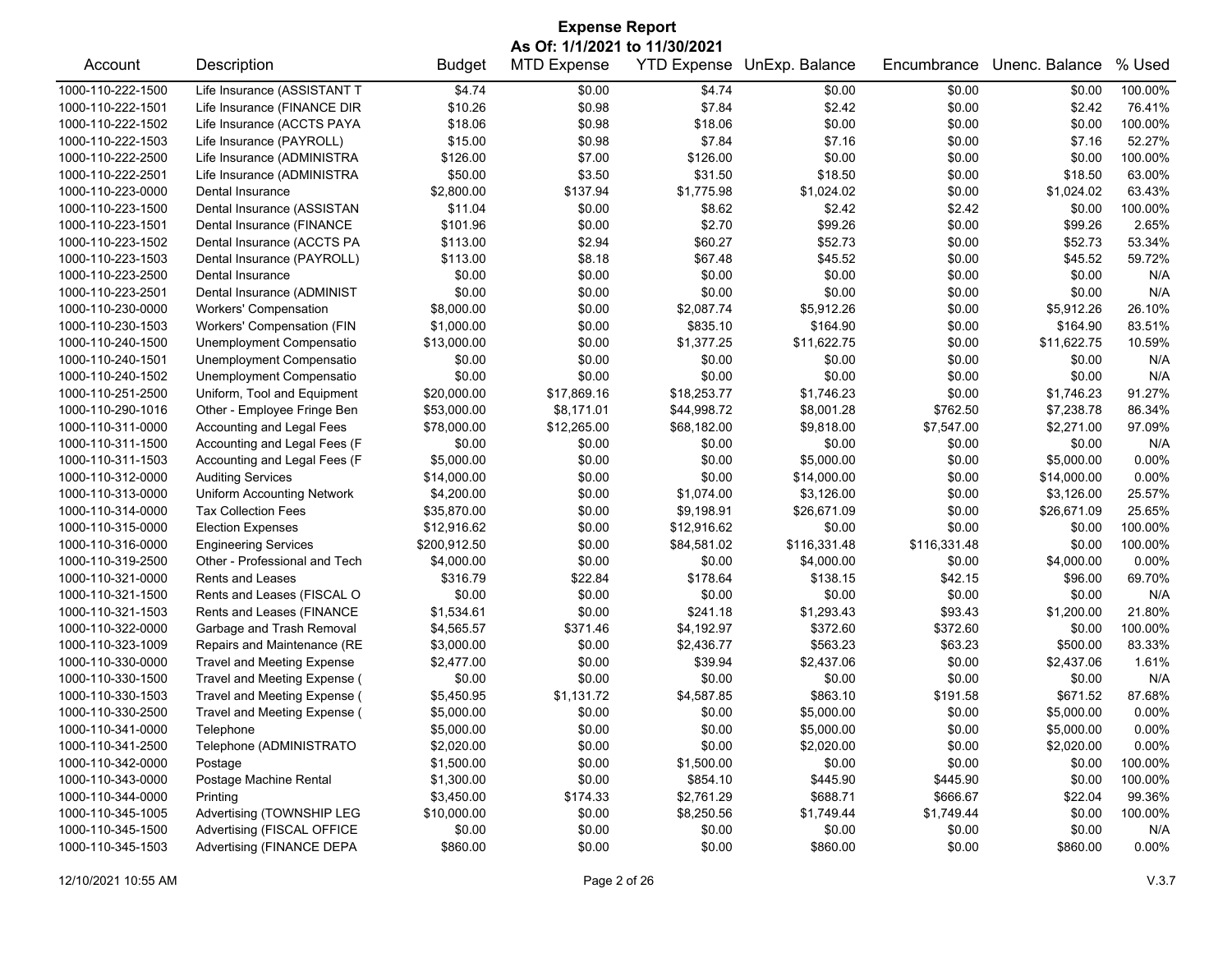| <b>Expense Report</b>                   |                                    |                |                    |                    |                |              |                |          |  |  |
|-----------------------------------------|------------------------------------|----------------|--------------------|--------------------|----------------|--------------|----------------|----------|--|--|
|                                         | As Of: 1/1/2021 to 11/30/2021      |                |                    |                    |                |              |                |          |  |  |
| Account                                 | Description                        | <b>Budget</b>  | <b>MTD Expense</b> | <b>YTD Expense</b> | UnExp. Balance | Encumbrance  | Unenc. Balance | % Used   |  |  |
| 1000-110-351-0000                       | Electricity                        | \$5,325.55     | \$383.80           | \$4,337.49         | \$988.06       | \$317.61     | \$670.45       | 87.41%   |  |  |
| 1000-110-351-1006                       | <b>Electricity (LIGHTING TUNNE</b> | \$0.00         | \$0.00             | \$0.00             | \$0.00         | \$0.00       | \$0.00         | N/A      |  |  |
| 1000-110-360-0000                       | <b>Contracted Services</b>         | \$83,059.55    | \$4,388.56         | \$65,634.31        | \$17,425.24    | \$14,487.31  | \$2,937.93     | 96.46%   |  |  |
| 1000-110-360-1500                       | <b>Contracted Services (FISCAL</b> | \$0.00         | \$0.00             | \$0.00             | \$0.00         | \$0.00       | \$0.00         | N/A      |  |  |
| 1000-110-360-1503                       | <b>Contracted Services (FINANC</b> | \$16,524.86    | \$1,787.90         | \$15,516.26        | \$1,008.60     | \$1,008.60   | \$0.00         | 100.00%  |  |  |
| 1000-110-370-1007                       | Payment to Another Political       | \$1,200.00     | \$0.00             | \$0.00             | \$1,200.00     | \$0.00       | \$1,200.00     | 0.00%    |  |  |
| 1000-110-370-1008                       | Payment to Another Political       | \$12,000.00    | \$0.00             | \$11,524.00        | \$476.00       | \$0.00       | \$476.00       | 96.03%   |  |  |
| 1000-110-370-1009                       | Payment to Another Political       | \$3,000.00     | \$2,171.25         | \$2,171.25         | \$828.75       | \$0.00       | \$828.75       | 72.38%   |  |  |
| 1000-110-389-0000                       | Other - Insurance and Bondin       | \$31,136.97    | \$0.00             | \$31,136.97        | \$0.00         | \$0.00       | \$0.00         | 100.00%  |  |  |
| 1000-110-410-0000                       | <b>Office Supplies</b>             | \$2,718.75     | \$73.60            | \$2,275.18         | \$443.57       | \$391.35     | \$52.22        | 98.08%   |  |  |
| 1000-110-410-1500                       | Office Supplies (FISCAL OFFI       | \$0.00         | \$0.00             | \$0.00             | \$0.00         | \$0.00       | \$0.00         | N/A      |  |  |
| 1000-110-410-1503                       | Office Supplies (FINANCE DE        | \$4,375.14     | \$0.00             | \$2,874.91         | \$1,500.23     | \$1,464.06   | \$36.17        | 99.17%   |  |  |
| 1000-110-420-1010                       | <b>Operating Supplies (JANITOR</b> | \$344.00       | \$0.00             | \$271.81           | \$72.19        | \$0.00       | \$72.19        | 79.01%   |  |  |
| 1000-110-420-6002                       | Operating Supplies (FUEL)          | \$1,600.00     | \$843.87           | \$1,403.79         | \$196.21       | \$127.84     | \$68.37        | 95.73%   |  |  |
| 1000-110-519-0000                       | Other - Dues and Fees              | \$6,899.00     | \$0.00             | \$4,851.82         | \$2,047.18     | \$0.00       | \$2,047.18     | 70.33%   |  |  |
| 1000-110-519-1500                       | Other - Dues and Fees (FISC        | \$0.00         | \$0.00             | \$0.00             | \$0.00         | \$0.00       | \$0.00         | N/A      |  |  |
| 1000-110-519-1503                       | Other - Dues and Fees (FINA        | \$1,101.00     | \$174.00           | \$975.00           | \$126.00       | \$0.00       | \$126.00       | 88.56%   |  |  |
| 1000-110-520-0000                       | <b>Compensation and Damages</b>    | \$3,400.00     | \$0.00             | \$0.00             | \$3,400.00     | \$0.00       | \$3,400.00     | 0.00%    |  |  |
| 1000-110-599-0000                       | Other - Other Expenses             | \$10,000.00    | \$0.00             | \$72.76            | \$9,927.24     | \$0.00       | \$9,927.24     | 0.73%    |  |  |
| 1000-110-740-1500                       | Machinery, Equipment and Fu        | \$0.00         | \$0.00             | \$0.00             | \$0.00         | \$0.00       | \$0.00         | N/A      |  |  |
| 1000-110-740-1503                       | Machinery, Equipment and Fu        | \$2,412.50     | \$0.00             | \$1,363.78         | \$1,048.72     | \$0.00       | \$1,048.72     | 56.53%   |  |  |
| 1000-110-740-2500                       | Machinery, Equipment and Fu        | \$1,000.00     | \$0.00             | \$335.95           | \$664.05       | \$9.05       | \$655.00       | 34.50%   |  |  |
| 1000-110-750-0000                       | <b>Motor Vehicles</b>              | \$23,362.02    | \$1,685.05         | \$23,063.86        | \$298.16       | \$1,698.16   | (\$1,400.00)   | 105.99%  |  |  |
|                                         | <b>Administrative Totals:</b>      | \$1,074,407.38 | \$60,344.21        | \$726,955.40       | \$347,451.98   | \$151,317.95 | \$196,134.03   | 81.74%   |  |  |
| <b>Townhalls</b>                        |                                    |                |                    |                    |                |              |                |          |  |  |
| 1000-120-190-0000                       | Other - Salaries                   | \$0.00         | \$0.00             | \$0.00             | \$0.00         | \$0.00       | \$0.00         | N/A      |  |  |
| 1000-120-211-0000                       | Ohio Public Employees Retire       | \$0.00         | \$0.00             | \$0.00             | \$0.00         | \$0.00       | \$0.00         | N/A      |  |  |
| 1000-120-213-0000                       | Medicare                           | \$0.00         | \$0.00             | \$0.00             | \$0.00         | \$0.00       | \$0.00         | N/A      |  |  |
| 1000-120-221-0000                       | Medical/Hospitalization            | \$0.00         | \$0.00             | \$0.00             | \$0.00         | \$0.00       | \$0.00         | N/A      |  |  |
| 1000-120-222-0000                       | Life Insurance                     | \$0.00         | \$0.00             | \$0.00             | \$0.00         | \$0.00       | \$0.00         | N/A      |  |  |
| 1000-120-223-0000                       | Dental Insurance                   | \$0.00         | \$0.00             | \$0.00             | \$0.00         | \$0.00       | \$0.00         | N/A      |  |  |
| 1000-120-323-0000                       | Repairs and Maintenance            | \$300.00       | \$0.00             | \$0.00             | \$300.00       | \$0.00       | \$300.00       | $0.00\%$ |  |  |
| 1000-120-352-0000                       | Water and Sewage                   | \$676.41       | \$39.69            | \$433.62           | \$242.79       | \$242.79     | \$0.00         | 100.00%  |  |  |
| 1000-120-359-0000                       | Other - Utilities                  | \$7,941.39     | \$90.99            | \$4,217.30         | \$3,724.09     | \$3,724.09   | \$0.00         | 100.00%  |  |  |
| 1000-120-420-0000                       | <b>Operating Supplies</b>          | \$900.00       | \$0.00             | \$832.14           | \$67.86        | \$0.00       | \$67.86        | 92.46%   |  |  |
| 1000-120-599-1015                       | Other - Other Expenses (TO         | \$5,324.00     | \$420.50           | \$4,903.50         | \$420.50       | \$420.50     | \$0.00         | 100.00%  |  |  |
| 1000-120-740-0000                       | Machinery, Equipment and Fu        | \$85.716.24    | \$0.00             | \$69,488.62        | \$16,227.62    | \$2,068.77   | \$14,158.85    | 83.48%   |  |  |
|                                         | <b>Townhalls Totals:</b>           | \$100,858.04   | \$551.18           | \$79,875.18        | \$20,982.86    | \$6,456.15   | \$14,526.71    | 85.60%   |  |  |
| <b>Community Development &amp; Risk</b> |                                    |                |                    |                    |                |              |                |          |  |  |
| 1000-130-190-6000                       | Other - Salaries (CD&R)            | \$211,820.00   | \$15,997.03        | \$182,571.19       | \$29,248.81    | \$0.00       | \$29,248.81    | 86.19%   |  |  |
| 1000-130-211-6000                       | Ohio Public Employees Retire       | \$29,655.00    | \$2,236.52         | \$25,359.21        | \$4,295.79     | \$0.00       | \$4,295.79     | 85.51%   |  |  |
| 1000-130-213-6000                       | Medicare (CD&R)                    | \$4,236.00     | \$220.26           | \$2,508.54         | \$1,727.46     | \$0.00       | \$1,727.46     | 59.22%   |  |  |
| 1000-130-221-6000                       | Medical/Hospitalization (CD&       | \$44,000.00    | \$2,557.35         | \$30,977.84        | \$13,022.16    | \$0.00       | \$13,022.16    | 70.40%   |  |  |
| 1000-130-222-6000                       | Life Insurance (CD&R)              | \$310.00       | \$21.00            | \$294.00           | \$16.00        | \$0.00       | \$16.00        | 94.84%   |  |  |
| 1000-130-223-6000                       | Dental Insurance (CD&R)            | \$1,600.00     | \$188.20           | \$1,324.70         | \$275.30       | \$0.00       | \$275.30       | 82.79%   |  |  |
| 1000-130-251-6000                       | Uniform, Tool and Equipment        | \$0.00         | \$0.00             | \$0.00             | \$0.00         | \$0.00       | \$0.00         | N/A      |  |  |
|                                         |                                    |                |                    |                    |                |              |                |          |  |  |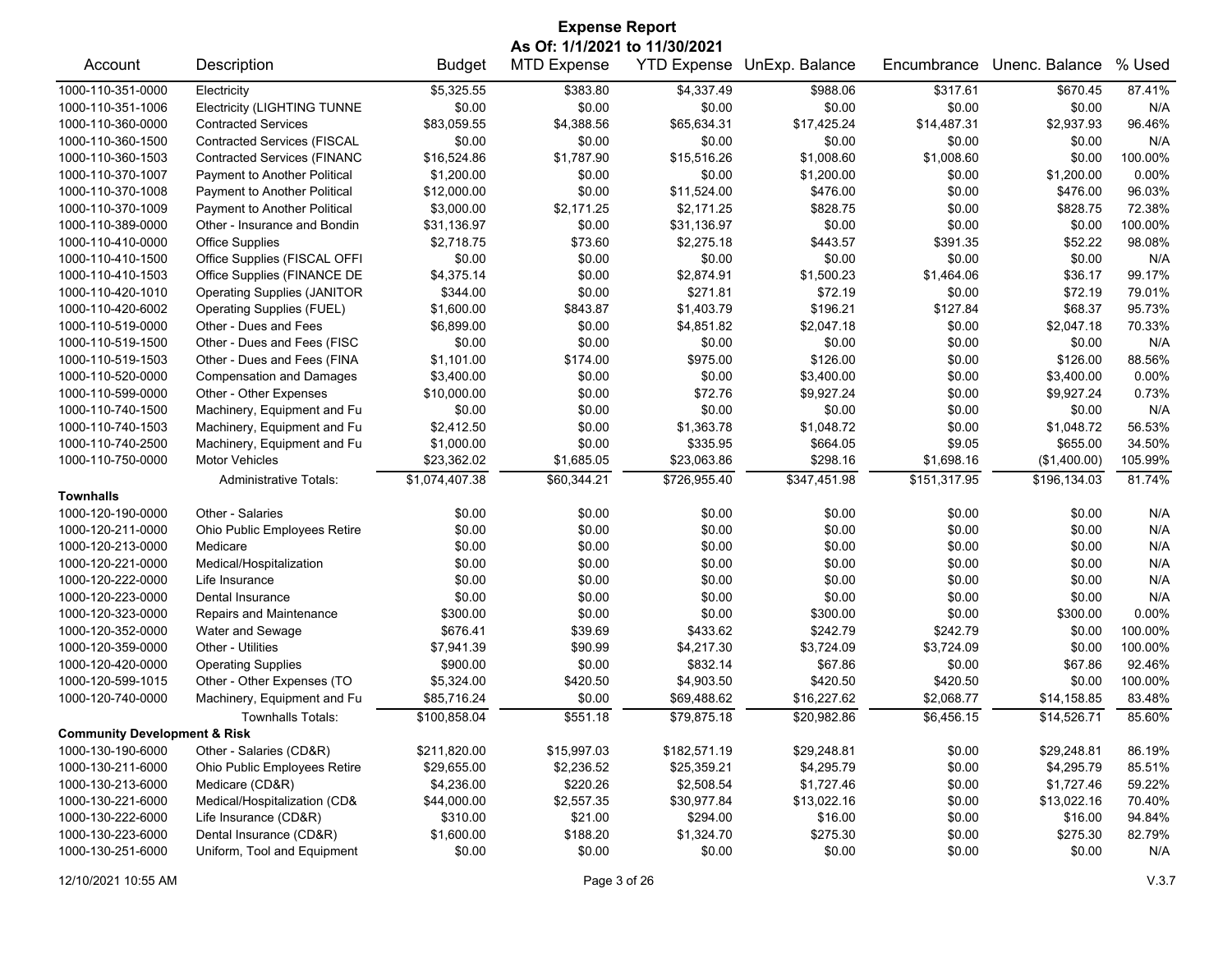| <b>Expense Report</b>   |                                      |               |                                                     |              |                            |             |                |         |
|-------------------------|--------------------------------------|---------------|-----------------------------------------------------|--------------|----------------------------|-------------|----------------|---------|
| Account                 | Description                          | <b>Budget</b> | As Of: 1/1/2021 to 11/30/2021<br><b>MTD Expense</b> |              | YTD Expense UnExp. Balance | Encumbrance | Unenc. Balance | % Used  |
| 1000-130-311-6000       | Accounting and Legal Fees (Z         | \$15,000.00   | \$1,539.00                                          | \$9,873.00   | \$5,127.00                 | \$2,115.00  | \$3,012.00     | 79.92%  |
| 1000-130-318-6000       | Training Services (CD&R)             | \$2,000.00    | \$0.00                                              | \$0.00       | \$2,000.00                 | \$65.00     | \$1,935.00     | 3.25%   |
| 1000-130-323-6000       | Repairs and Maintenance (C           | \$100.00      | \$0.00                                              | \$0.00       | \$100.00                   | \$0.00      | \$100.00       | 0.00%   |
| 1000-130-330-6000       | Travel and Meeting Expense (         | \$0.00        | \$0.00                                              | \$0.00       | \$0.00                     | \$0.00      | \$0.00         | N/A     |
| 1000-130-342-6000       | Postage (CD&R)                       | \$500.00      | \$0.00                                              | \$20.56      | \$479.44                   | \$440.40    | \$39.04        | 92.19%  |
| 1000-130-344-6000       | Printing (CD&R)                      | \$300.00      | \$0.00                                              | \$0.00       | \$300.00                   | \$0.00      | \$300.00       | 0.00%   |
| 1000-130-345-6000       | Advertising (CD&R)                   | \$2,895.20    | \$720.00                                            | \$1,414.72   | \$1,480.48                 | \$630.00    | \$850.48       | 70.62%  |
| 1000-130-360-6000       | Contracted Services (CD&R)           | \$11,223.73   | \$43.74                                             | \$9,908.23   | \$1,315.50                 | \$490.45    | \$825.05       | 92.65%  |
| 1000-130-389-6000       | Other - Insurance and Bondin         | \$450.00      | \$0.00                                              | \$0.00       | \$450.00                   | \$0.00      | \$450.00       | 0.00%   |
| 1000-130-410-6000       | Office Supplies (CD&R)               | \$750.00      | \$39.78                                             | \$413.08     | \$336.92                   | \$50.38     | \$286.54       | 61.79%  |
| 1000-130-420-6000       | Operating Supplies (CD&R)            | \$150.00      | \$0.00                                              | \$0.00       | \$150.00                   | \$0.00      | \$150.00       | 0.00%   |
| 1000-130-420-6002       | Operating Supplies (FUEL CD          | \$500.00      | \$0.00                                              | \$0.00       | \$500.00                   | \$0.00      | \$500.00       | 0.00%   |
| 1000-130-430-3000       | Small Tools and Minor Equip          | \$1,000.00    | \$0.00                                              | \$806.14     | \$193.86                   | \$33.81     | \$160.05       | 84.00%  |
| 1000-130-430-6000       | Small Tools and Minor Equip          | \$380.78      | \$0.00                                              | \$141.07     | \$239.71                   | \$0.00      | \$239.71       | 37.05%  |
| 1000-130-519-6000       | Other - Dues and Fees (CD&           | \$1,650.00    | \$0.00                                              | \$657.50     | \$992.50                   | \$787.00    | \$205.50       | 87.55%  |
| 1000-130-599-6000       | Other - Other Expenses (CD&          | \$0.00        | \$0.00                                              | \$0.00       | \$0.00                     | \$0.00      | \$0.00         | N/A     |
| 1000-130-740-6000       | Machinery, Equipment and Fu          | \$2,000.00    | \$0.00                                              | \$531.00     | \$1,469.00                 | \$0.00      | \$1,469.00     | 26.55%  |
|                         | Community Development & Risk Totals: | \$330,520.71  | \$23,562.88                                         | \$266,800.78 | \$63,719.93                | \$4,612.04  | \$59.107.89    | 82.12%  |
| <b>Human Resources</b>  |                                      |               |                                                     |              |                            |             |                |         |
| 1000-190-190-2000       | Other - Salaries (HUMAN RE           | \$11,700.00   | \$899.55                                            | \$5,838.31   | \$5,861.69                 | \$0.00      | \$5,861.69     | 49.90%  |
| 1000-190-211-2000       | Ohio Public Employees Retire         | \$1,700.00    | \$125.94                                            | \$798.51     | \$901.49                   | \$0.00      | \$901.49       | 46.97%  |
| 1000-190-213-2000       | Medicare (HUMAN RESOUR               | \$300.00      | \$12.10                                             | \$76.93      | \$223.07                   | \$0.00      | \$223.07       | 25.64%  |
| 1000-190-221-2000       | Medical/Hospitalization (HUM         | \$1,900.00    | \$128.89                                            | \$1,413.58   | \$486.42                   | \$0.00      | \$486.42       | 74.40%  |
| 1000-190-222-2000       | Life Insurance (HUMAN RES            | \$15.00       | \$0.98                                              | \$12.32      | \$2.68                     | \$0.00      | \$2.68         | 82.13%  |
| 1000-190-223-2000       | Dental Insurance (HUMAN R            | \$113.00      | \$8.18                                              | \$88.99      | \$24.01                    | \$0.00      | \$24.01        | 78.75%  |
| 1000-190-318-2000       | <b>Training Services (HUMAN R</b>    | \$1,173.00    | \$0.00                                              | \$500.00     | \$673.00                   | \$0.00      | \$673.00       | 42.63%  |
| 1000-190-319-2000       | Other - Professional and Tech        | \$259.00      | \$0.00                                              | \$0.00       | \$259.00                   | \$0.00      | \$259.00       | 0.00%   |
| 1000-190-330-2000       | Travel and Meeting Expense (         | \$1,500.00    | \$0.00                                              | \$0.00       | \$1,500.00                 | \$0.00      | \$1,500.00     | 0.00%   |
| 1000-190-360-2000       | <b>Contracted Services (HUMAN</b>    | \$7,500.00    | \$0.00                                              | \$162.70     | \$7,337.30                 | \$0.00      | \$7,337.30     | 2.17%   |
| 1000-190-410-2000       | Office Supplies (HUMAN RES           | \$300.00      | \$0.00                                              | \$122.52     | \$177.48                   | \$0.00      | \$177.48       | 40.84%  |
| 1000-190-510-2000       | Dues and Fees (HUMAN RES             | \$615.67      | \$0.00                                              | \$534.67     | \$81.00                    | \$0.00      | \$81.00        | 86.84%  |
| 1000-190-740-2000       | Machinery, Equipment and Fu          | \$1,000.00    | \$0.00                                              | \$294.03     | \$705.97                   | \$0.00      | \$705.97       | 29.40%  |
|                         | Human Resources Totals:              | \$28,075.67   | \$1,175.64                                          | \$9,842.56   | \$18,233.11                | \$0.00      | \$18,233.11    | 35.06%  |
| <b>Highways</b>         |                                      |               |                                                     |              |                            |             |                |         |
| 1000-330-190-4000       | Other - Salaries (GENERAL R          | \$0.00        | \$0.00                                              | \$0.00       | \$0.00                     | \$0.00      | \$0.00         | N/A     |
| 1000-330-211-4000       | Ohio Public Employees Retire         | \$0.00        | \$0.00                                              | \$0.00       | \$0.00                     | \$0.00      | \$0.00         | N/A     |
| 1000-330-213-4000       | Medicare (GENERAL ROAD)              | \$0.00        | \$0.00                                              | \$0.00       | \$0.00                     | \$0.00      | \$0.00         | N/A     |
| 1000-330-221-4000       | Medical/Hospitalization (GEN         | \$0.00        | \$0.00                                              | \$0.00       | \$0.00                     | \$0.00      | \$0.00         | N/A     |
| 1000-330-222-4000       | Life Insurance (GENERAL R            | \$0.00        | \$0.00                                              | \$0.00       | \$0.00                     | \$0.00      | \$0.00         | N/A     |
| 1000-330-223-4000       | Dental Insurance (GENERAL            | \$0.00        | \$0.00                                              | \$0.00       | \$0.00                     | \$0.00      | \$0.00         | N/A     |
| 1000-330-360-4999       | <b>Internal Billing</b>              | \$25,000.00   | \$168.96                                            | \$15,872.60  | \$9,127.40                 | \$9,127.40  | \$0.00         | 100.00% |
|                         |                                      |               |                                                     |              |                            |             |                |         |
| <b>Health Districts</b> | Highways Totals:                     | \$25,000.00   | \$168.96                                            | \$15,872.60  | \$9,127.40                 | \$9,127.40  | \$0.00         | 100.00% |
| 1000-420-370-0000       | Payment to Another Political         | \$25,500.00   | \$0.00                                              | \$25,121.51  | \$378.49                   | \$0.00      | \$378.49       | 98.52%  |
|                         |                                      |               |                                                     |              |                            |             |                |         |
|                         | <b>Health Districts Totals:</b>      | \$25,500.00   | \$0.00                                              | \$25,121.51  | \$378.49                   | \$0.00      | \$378.49       | 98.52%  |

**Parks and Recreation**

12/10/2021 10:55 AM Page 4 of 26 V.3.7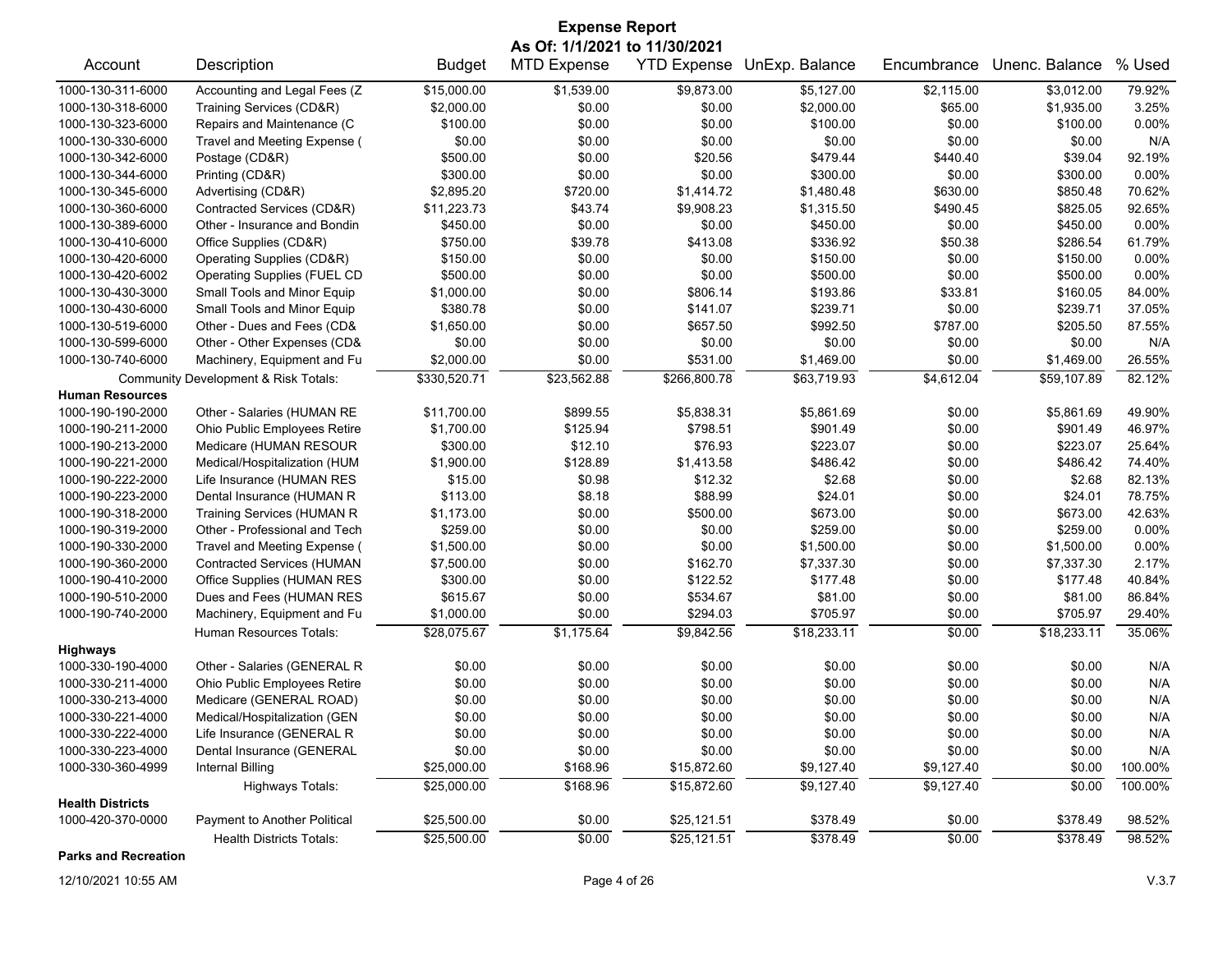| <b>Expense Report</b>                                                                                                          |                                    |                  |                    |                    |                |             |                  |         |  |
|--------------------------------------------------------------------------------------------------------------------------------|------------------------------------|------------------|--------------------|--------------------|----------------|-------------|------------------|---------|--|
| As Of: 1/1/2021 to 11/30/2021                                                                                                  |                                    |                  |                    |                    |                |             |                  |         |  |
| Account                                                                                                                        | Description                        | <b>Budget</b>    | <b>MTD Expense</b> | <b>YTD Expense</b> | UnExp. Balance | Encumbrance | Unenc. Balance   | % Used  |  |
| 1000-610-190-0000                                                                                                              | Other - Salaries                   | \$0.00           | \$0.00             | \$0.00             | \$0.00         | \$0.00      | \$0.00           | N/A     |  |
| 1000-610-190-8010                                                                                                              | Other - Salaries (PARKS: FU        | \$0.00           | \$0.00             | \$0.00             | \$0.00         | \$0.00      | \$0.00           | N/A     |  |
| 1000-610-190-8011                                                                                                              | Other - Salaries (PARKS: PA        | \$0.00           | \$0.00             | \$0.00             | \$0.00         | \$0.00      | \$0.00           | N/A     |  |
| 1000-610-211-0000                                                                                                              | Ohio Public Employees Retire       | \$0.00           | \$0.00             | \$0.00             | \$0.00         | \$0.00      | \$0.00           | N/A     |  |
| 1000-610-211-8010                                                                                                              | Ohio Public Employees Retire       | \$0.00           | \$0.00             | \$0.00             | \$0.00         | \$0.00      | \$0.00           | N/A     |  |
| 1000-610-211-8011                                                                                                              | Ohio Public Employees Retire       | \$0.00           | \$0.00             | \$0.00             | \$0.00         | \$0.00      | \$0.00           | N/A     |  |
| 1000-610-213-0000                                                                                                              | Medicare                           | \$0.00           | \$0.00             | \$0.00             | \$0.00         | \$0.00      | \$0.00           | N/A     |  |
| 1000-610-213-8010                                                                                                              | Medicare (PARKS: FULL-TIM          | \$0.00           | \$0.00             | \$0.00             | \$0.00         | \$0.00      | \$0.00           | N/A     |  |
| 1000-610-213-8011                                                                                                              | Medicare (PARKS: PART-TIM          | \$0.00           | \$0.00             | \$0.00             | \$0.00         | \$0.00      | \$0.00           | N/A     |  |
| 1000-610-321-8000                                                                                                              | Rents and Leases (PARKS)           | \$9,175.00       | \$0.00             | \$9,175.00         | \$0.00         | \$0.00      | \$0.00           | 100.00% |  |
| 1000-610-323-0000                                                                                                              | Repairs and Maintenance            | \$0.00           | \$0.00             | \$0.00             | \$0.00         | \$0.00      | \$0.00           | N/A     |  |
| 1000-610-323-8000                                                                                                              | Repairs and Maintenance (PA        | \$1,831.25       | \$0.00             | \$1,716.11         | \$115.14       | \$115.14    | \$0.00           | 100.00% |  |
| 1000-610-351-0000                                                                                                              | Electricity                        | \$0.00           | \$0.00             | \$0.00             | \$0.00         | \$0.00      | \$0.00           | N/A     |  |
| 1000-610-351-8000                                                                                                              | Electricity (PARKS)                | \$2,569.19       | \$58.60            | \$648.68           | \$1,920.51     | \$1,520.51  | \$400.00         | 84.43%  |  |
| 1000-610-352-8000                                                                                                              | Water and Sewage (PARKS)           | \$500.00         | \$0.00             | \$0.00             | \$500.00       | \$0.00      | \$500.00         | 0.00%   |  |
| 1000-610-360-4999                                                                                                              | <b>Internal Billing</b>            | \$12,000.00      | \$115.97           | \$4,170.77         | \$7,829.23     | \$7,829.23  | \$0.00           | 100.00% |  |
| 1000-610-370-8000                                                                                                              | Payment to Another Political       | \$0.00           | \$0.00             | \$0.00             | \$0.00         | \$0.00      | \$0.00           | N/A     |  |
| 1000-610-370-8001                                                                                                              | Payment to Another Political       | \$0.00           | \$0.00             | \$0.00             | \$0.00         | \$0.00      | \$0.00           | N/A     |  |
| 1000-610-420-0000                                                                                                              | <b>Operating Supplies</b>          | \$0.00           | \$0.00             | \$0.00             | \$0.00         | \$0.00      | \$0.00           | N/A     |  |
| 1000-610-420-8000                                                                                                              | <b>Operating Supplies (PARKS)</b>  | \$1,000.00       | \$0.00             | \$133.61           | \$866.39       | \$866.39    | \$0.00           | 100.00% |  |
| 1000-610-730-0000                                                                                                              | Improvement of Sites               | \$0.00           | \$0.00             | \$0.00             | \$0.00         | \$0.00      | \$0.00           | N/A     |  |
| 1000-610-730-3000                                                                                                              | Improvement of Sites               | \$0.00           | \$0.00             | \$0.00             | \$0.00         | \$0.00      | \$0.00           | N/A     |  |
| 1000-610-730-8000                                                                                                              | Improvement of Sites (PARK         | \$148,281.00     | \$0.00             | \$147,956.00       | \$325.00       | \$0.00      | \$325.00         | 99.78%  |  |
| \$175,356.44<br>\$174.57<br>\$11,556.27<br>\$10,331.27<br>\$1,225.00<br>99.30%<br>Parks and Recreation Totals:<br>\$163,800.17 |                                    |                  |                    |                    |                |             |                  |         |  |
| Library                                                                                                                        |                                    |                  |                    |                    |                |             |                  |         |  |
| 1000-690-190-1600                                                                                                              | Other - Salaries (LIBRARY)         | \$0.00           | \$0.00             | \$0.00             | \$0.00         | \$0.00      | \$0.00           | N/A     |  |
| 1000-690-190-1610                                                                                                              | Other - Salaries (LIBRARY: F       | \$0.00           | \$0.00             | \$0.00             | \$0.00         | \$0.00      | \$0.00           | N/A     |  |
| 1000-690-190-1611                                                                                                              | Other - Salaries (LIBRARY: P       | \$0.00           | \$0.00             | \$0.00             | \$0.00         | \$0.00      | \$0.00           | N/A     |  |
| 1000-690-211-1600                                                                                                              | Ohio Public Employees Retire       | \$0.00           | \$0.00             | \$0.00             | \$0.00         | \$0.00      | \$0.00           | N/A     |  |
| 1000-690-211-1610                                                                                                              | Ohio Public Employees Retire       | \$0.00           | \$0.00             | \$0.00             | \$0.00         | \$0.00      | \$0.00           | N/A     |  |
| 1000-690-211-1611                                                                                                              | Ohio Public Employees Retire       | \$0.00           | \$0.00             | \$0.00             | \$0.00         | \$0.00      | \$0.00           | N/A     |  |
| 1000-690-213-1600                                                                                                              | Medicare (LIBRARY)                 | \$0.00           | \$0.00             | \$0.00             | \$0.00         | \$0.00      | \$0.00           | N/A     |  |
| 1000-690-213-1610                                                                                                              | Medicare (LIBRARY: FULL-TI         | \$0.00           | \$0.00             | \$0.00             | \$0.00         | \$0.00      | \$0.00           | N/A     |  |
| 1000-690-213-1611                                                                                                              | Medicare (LIBRARY: PART-T          | \$0.00           | \$0.00             | \$0.00             | \$0.00         | \$0.00      | \$0.00           | N/A     |  |
| 1000-690-323-1600                                                                                                              | Repairs and Maintenance (LI        | \$9,506.25       | \$0.00             | \$9,150.08         | \$356.17       | \$356.17    | \$0.00           | 100.00% |  |
| 1000-690-360-1600                                                                                                              | <b>Contracted Services (LIBRAR</b> | \$500.00         | \$0.00             | \$0.00             | \$500.00       | \$0.00      | \$500.00         | 0.00%   |  |
| 1000-690-360-4999                                                                                                              | Internal Billing                   | \$8,500.00       | \$784.52           | \$5,656.44         | \$2,843.56     | \$2,843.56  | \$0.00           | 100.00% |  |
| 1000-690-420-1600                                                                                                              | <b>Operating Supplies (LIBRARY</b> | \$500.00         | \$0.00             | \$153.95           | \$346.05       | \$346.05    | \$0.00           | 100.00% |  |
| 1000-690-730-1600                                                                                                              | Improvement of Sites (LIBRA        | \$10,000.00      | \$0.00             | \$9,594.00         | \$406.00       | \$0.00      | \$406.00         | 95.94%  |  |
|                                                                                                                                | Library Totals:                    | \$29,006.25      | \$784.52           | \$24,554.47        | \$4,451.78     | \$3,545.78  | \$906.00         | 96.88%  |  |
| <b>Information Technology</b>                                                                                                  |                                    |                  |                    |                    |                |             |                  |         |  |
| 1000-710-190-3000                                                                                                              | Other - Salaries (INFORMATI        | \$0.00           | \$0.00             |                    |                | \$0.00      | \$0.00           |         |  |
| 1000-710-211-3000                                                                                                              | Ohio Public Employees Retire       | \$0.00           | \$0.00             | \$0.00<br>\$0.00   | \$0.00         |             | \$0.00           | N/A     |  |
| 1000-710-213-3000                                                                                                              | Medicare (INFORMATION TE           |                  |                    |                    | \$0.00         | \$0.00      |                  | N/A     |  |
| 1000-710-221-3000                                                                                                              | Medical/Hospitalization (INFO      | \$0.00<br>\$0.00 | \$0.00<br>\$0.00   | \$0.00             | \$0.00         | \$0.00      | \$0.00<br>\$0.00 | N/A     |  |
| 1000-710-222-3000                                                                                                              | Life Insurance (INFORMATIO         | \$0.00           | \$0.00             | \$0.00             | \$0.00         | \$0.00      |                  | N/A     |  |
|                                                                                                                                |                                    |                  |                    | \$0.00             | \$0.00         | \$0.00      | \$0.00           | N/A     |  |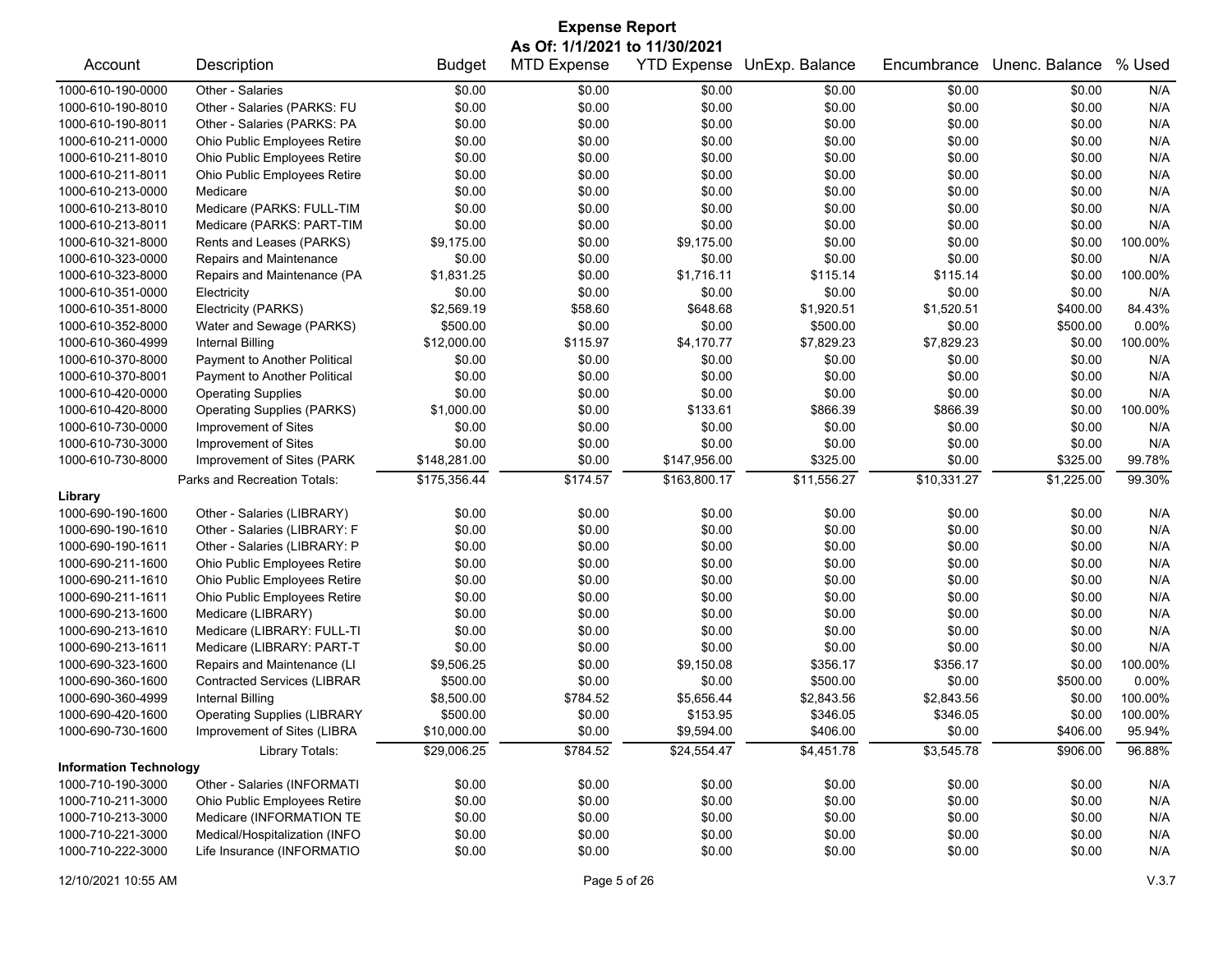|                             |                                    |                | <b>Expense Report</b>         |                    |                |                 |                |          |
|-----------------------------|------------------------------------|----------------|-------------------------------|--------------------|----------------|-----------------|----------------|----------|
|                             |                                    |                | As Of: 1/1/2021 to 11/30/2021 |                    |                |                 |                |          |
| Account                     | Description                        | <b>Budget</b>  | <b>MTD Expense</b>            | <b>YTD Expense</b> | UnExp. Balance | Encumbrance     | Unenc. Balance | % Used   |
| 1000-710-223-3000           | Dental Insurance (INFORMAT         | \$0.00         | \$0.00                        | \$0.00             | \$0.00         | \$0.00          | \$0.00         | N/A      |
| 1000-710-240-3000           | Unemployment Compensatio           | \$600.00       | \$0.00                        | \$0.00             | \$600.00       | \$0.00          | \$600.00       | 0.00%    |
| 1000-710-318-3000           | <b>Training Services (INFORMA</b>  | \$3,500.00     | \$0.00                        | \$0.00             | \$3,500.00     | \$0.00          | \$3,500.00     | 0.00%    |
| 1000-710-323-3000           | Repairs and Maintenance (IN        | \$6,000.00     | \$0.00                        | \$1,246.54         | \$4,753.46     | \$1,969.35      | \$2,784.11     | 53.60%   |
| 1000-710-360-3000           | <b>Contracted Services (INFOR</b>  | \$171,347.73   | \$3,407.16                    | \$138,750.42       | \$32,597.31    | \$32,115.99     | \$481.32       | 99.72%   |
| 1000-710-420-3000           | <b>Operating Supplies (INFORM</b>  | \$3,900.00     | \$0.00                        | \$364.61           | \$3,535.39     | \$0.00          | \$3,535.39     | 9.35%    |
| 1000-710-430-3000           | Small Tools and Minor Equip        | \$10,000.00    | \$2,539.00                    | \$6,040.88         | \$3,959.12     | \$0.00          | \$3,959.12     | 60.41%   |
| 1000-710-740-3000           | Machinery, Equipment and Fu        | \$28,180.21    | \$0.00                        | \$23,151.05        | \$5,029.16     | \$2,635.00      | \$2,394.16     | 91.50%   |
|                             | Information Technology Totals:     | \$223,527.94   | \$5,946.16                    | \$169,553.50       | \$53,974.44    | \$36,720.34     | \$17,254.10    | 92.28%   |
| <b>Capital Outlay</b>       |                                    |                |                               |                    |                |                 |                |          |
| 1000-760-720-0000           | <b>Buildings</b>                   | \$7,600.00     | \$0.00                        | \$0.00             | \$7,600.00     | \$0.00          | \$7,600.00     | 0.00%    |
| 1000-760-730-0000           | Improvement of Sites               | \$226,735.29   | \$3,286.96                    | \$51,379.41        | \$175,355.88   | \$1,773.04      | \$173,582.84   | 23.44%   |
| 1000-760-790-1001           | Other - Capital Outlay (SENIO      | \$0.00         | \$0.00                        | \$0.00             | \$0.00         | \$0.00          | \$0.00         | N/A      |
| 1000-760-790-1851           | Other - Capital Outlay (PROJ       | \$0.00         | \$0.00                        | \$0.00             | \$0.00         | \$0.00          | \$0.00         | N/A      |
| 1000-760-790-1852           | <b>Traffic Lights</b>              | \$0.00         | \$0.00                        | \$0.00             | \$0.00         | \$0.00          | \$0.00         | N/A      |
|                             | Capital Outlay Totals:             | \$234,335.29   | \$3,286.96                    | \$51,379.41        | \$182,955.88   | \$1,773.04      | \$181,182.84   | 22.68%   |
| <b>Transfers</b>            |                                    |                |                               |                    |                |                 |                |          |
| 1000-910-910-0000           | Transfers - Out                    | \$0.00         | \$0.00                        | \$0.00             | \$0.00         | \$0.00          | \$0.00         | N/A      |
|                             | <b>Transfers Totals:</b>           | \$0.00         | \$0.00                        | \$0.00             | \$0.00         | \$0.00          | \$0.00         | N/A      |
| <b>Advances</b>             |                                    |                |                               |                    |                |                 |                |          |
| 1000-920-920-0000           | Advances - Out                     | \$400,000.00   | \$0.00                        | \$400,000.00       | \$0.00         | \$0.00          | \$0.00         | 100.00%  |
|                             | <b>Advances Totals:</b>            | \$400,000.00   | \$0.00                        | \$400,000.00       | \$0.00         | \$0.00          | \$0.00         | 100.00%  |
| <b>Contingencies</b>        |                                    |                |                               |                    |                |                 |                |          |
| 1000-930-930-0000           | Contingencies                      | \$442,742.19   | \$0.00                        | \$0.00             | \$442,742.19   | \$0.00          | \$442,742.19   | $0.00\%$ |
|                             | <b>Contingencies Totals:</b>       | \$442,742.19   | \$0.00                        | \$0.00             | \$442,742.19   | \$0.00          | \$442,742.19   | 0.00%    |
| <b>Other Financing Uses</b> |                                    |                |                               |                    |                |                 |                |          |
| 1000-990-990-0000           | <b>Budget Stabilization</b>        | \$68,037.00    | \$0.00                        | \$0.00             | \$68,037.00    | \$0.00          | \$68,037.00    | $0.00\%$ |
|                             | Other Financing Uses Totals:       | \$68,037.00    | \$0.00                        | \$0.00             | \$68,037.00    | \$0.00          | \$68,037.00    | 0.00%    |
| 1000 Total:                 |                                    | \$3,157,366.91 | \$95,995.08                   | \$1,933,755.58     | \$1,223,611.33 | \$223,883.97    | \$999,727.36   | 68.34%   |
| 2011                        | Motor Vehicle License              |                |                               |                    |                | Target Percent: | 91.67%         |          |
| <b>Highways</b>             |                                    |                |                               |                    |                |                 |                |          |
| 2011-330-360-4800           | <b>Contracted Services (PAVING</b> | \$15,000.00    | \$0.00                        | \$15,000.00        | \$0.00         | \$0.00          | \$0.00         | 100.00%  |
|                             | Highways Totals:                   | \$15,000.00    | \$0.00                        | \$15,000.00        | \$0.00         | \$0.00          | \$0.00         | 100.00%  |
| <b>Contingencies</b>        |                                    |                |                               |                    |                |                 |                |          |
| 2011-930-930-0000           | Contingencies                      | \$26,103.78    | \$0.00                        | \$0.00             | \$26,103.78    | \$0.00          | \$26,103.78    | 0.00%    |
|                             | <b>Contingencies Totals:</b>       | \$26,103.78    | \$0.00                        | \$0.00             | \$26,103.78    | \$0.00          | \$26,103.78    | 0.00%    |
| <b>Other Financing Uses</b> |                                    |                |                               |                    |                |                 |                |          |
| 2011-990-990-0000           | <b>Budget Stabilization</b>        | \$888.00       | \$0.00                        | \$0.00             | \$888.00       | \$0.00          | \$888.00       | 0.00%    |
|                             | Other Financing Uses Totals:       | \$888.00       | \$0.00                        | \$0.00             | \$888.00       | \$0.00          | \$888.00       | 0.00%    |
| 2011 Total:                 |                                    | \$41,991.78    | \$0.00                        | \$15,000.00        | \$26,991.78    | \$0.00          | \$26,991.78    | 35.72%   |
| 2021                        | Gasoline                           |                |                               |                    |                | Target Percent: | 91.67%         |          |
| Highways                    |                                    |                |                               |                    |                |                 |                |          |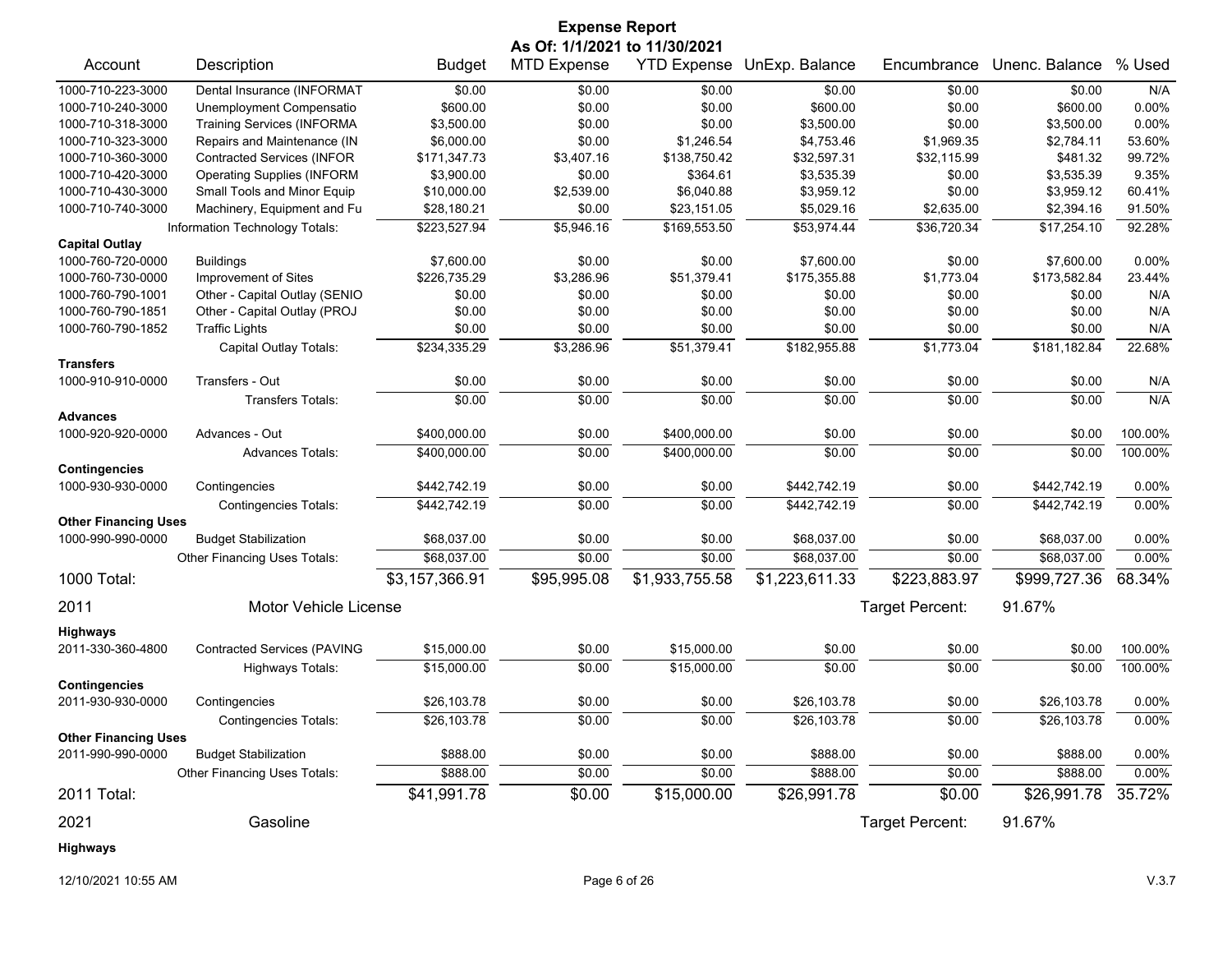| <b>Expense Report</b>       |                                    |               |                               |                    |                |                 |                |         |
|-----------------------------|------------------------------------|---------------|-------------------------------|--------------------|----------------|-----------------|----------------|---------|
|                             |                                    |               | As Of: 1/1/2021 to 11/30/2021 |                    |                |                 |                |         |
| Account                     | Description                        | <b>Budget</b> | <b>MTD Expense</b>            | <b>YTD Expense</b> | UnExp. Balance | Encumbrance     | Unenc. Balance | % Used  |
| 2021-330-360-4800           | <b>Contracted Services (PAVING</b> | \$50,000.00   | \$0.00                        | \$50,000.00        | \$0.00         | \$0.00          | \$0.00         | 100.00% |
| 2021-330-420-4600           | Operating Supplies (ROAD M         | \$74,741.60   | \$0.00                        | \$56,024.19        | \$18,717.41    | \$0.00          | \$18,717.41    | 74.96%  |
|                             | Highways Totals:                   | \$124,741.60  | \$0.00                        | \$106,024.19       | \$18,717.41    | \$0.00          | \$18,717.41    | 85.00%  |
| <b>Contingencies</b>        |                                    |               |                               |                    |                |                 |                |         |
| 2021-930-930-0000           | Contingencies                      | \$194,325.57  | \$0.00                        | \$0.00             | \$194,325.57   | \$0.00          | \$194,325.57   | 0.00%   |
|                             | <b>Contingencies Totals:</b>       | \$194,325.57  | \$0.00                        | \$0.00             | \$194,325.57   | \$0.00          | \$194,325.57   | 0.00%   |
| <b>Other Financing Uses</b> |                                    |               |                               |                    |                |                 |                |         |
| 2021-990-990-0000           | <b>Budget Stabilization</b>        | \$8,275.00    | \$0.00                        | \$0.00             | \$8,275.00     | \$0.00          | \$8,275.00     | 0.00%   |
|                             | Other Financing Uses Totals:       | \$8,275.00    | \$0.00                        | \$0.00             | \$8,275.00     | \$0.00          | \$8,275.00     | 0.00%   |
| 2021 Total:                 |                                    | \$327,342.17  | \$0.00                        | \$106,024.19       | \$221,317.98   | \$0.00          | \$221,317.98   | 32.39%  |
| 2031                        | Road and Bridge                    |               |                               |                    |                | Target Percent: | 91.67%         |         |
| Fire                        |                                    |               |                               |                    |                |                 |                |         |
| 2031-220-420-4600           | <b>Operating Supplies (Road Ma</b> | \$0.00        | \$0.00                        | \$0.00             | \$0.00         | \$0.00          | \$0.00         | N/A     |
|                             | Fire Totals:                       | \$0.00        | \$0.00                        | \$0.00             | \$0.00         | \$0.00          | \$0.00         | N/A     |
| <b>Highways</b>             |                                    |               |                               |                    |                |                 |                |         |
| 2031-330-190-4100           | Other - Salaries (EMPLOYLE         | \$0.00        | \$0.00                        | \$0.00             | \$0.00         | \$0.00          | \$0.00         | N/A     |
| 2031-330-190-4110           | Other - Salaries (ROAD: FUL        | \$641,021.00  | \$45,689.87                   | \$542,742.47       | \$98,278.53    | \$0.00          | \$98,278.53    | 84.67%  |
| 2031-330-190-4111           | Other - Salaries (ROAD: PAR        | \$35,330.00   | \$703.20                      | \$12,450.28        | \$22,879.72    | \$0.00          | \$22,879.72    | 35.24%  |
| 2031-330-190-4999           | Other - Salaries (ROAD: COS        | \$24,000.00   | \$1,783.11                    | \$23,657.40        | \$342.60       | \$0.00          | \$342.60       | 98.57%  |
| 2031-330-211-4100           | Ohio Public Employees Retire       | \$0.00        | \$0.00                        | \$0.00             | \$0.00         | \$0.00          | \$0.00         | N/A     |
| 2031-330-211-4110           | Ohio Public Employees Retire       | \$87,533.00   | \$6,396.62                    | \$74,451.12        | \$13,081.88    | \$0.00          | \$13,081.88    | 85.05%  |
| 2031-330-211-4111           | Ohio Public Employees Retire       | \$5,156.00    | \$98.45                       | \$1,744.21         | \$3,411.79     | \$0.00          | \$3,411.79     | 33.83%  |
| 2031-330-211-4999           | Ohio Public Employees Retire       | \$3,248.00    | \$249.64                      | \$3,160.54         | \$87.46        | \$0.00          | \$87.46        | 97.31%  |
| 2031-330-213-4100           | Medicare (EMPLOYLEE COS            | \$0.00        | \$0.00                        | \$0.00             | \$0.00         | \$0.00          | \$0.00         | N/A     |
| 2031-330-213-4110           | Medicare (ROAD: FULL-TIME          | \$9,066.00    | \$619.74                      | \$7,352.06         | \$1,713.94     | \$0.00          | \$1,713.94     | 81.09%  |
| 2031-330-213-4111           | Medicare (ROAD: PART-TIM           | \$534.00      | \$10.20                       | \$180.74           | \$353.26       | \$0.00          | \$353.26       | 33.85%  |
| 2031-330-213-4999           | Medicare (ROAD: COST ALL           | \$315.00      | \$24.42                       | \$323.11           | (\$8.11)       | \$0.00          | (\$8.11)       | 102.57% |
| 2031-330-221-4100           | Medical/Hospitalization (EMP       | \$0.00        | \$0.00                        | \$0.00             | \$0.00         | \$0.00          | \$0.00         | N/A     |
| 2031-330-221-4110           | Medical/Hospitalization (ROA       | \$148,986.00  | \$10,945.39                   | \$132,348.96       | \$16,637.04    | \$0.00          | \$16,637.04    | 88.83%  |
| 2031-330-221-4999           | Medical/Hospitalization (ROA       | \$3,550.00    | \$257.78                      | \$3,474.92         | \$75.08        | \$0.00          | \$75.08        | 97.89%  |
| 2031-330-222-4100           | Life Insurance (EMPLOYEE C         | \$0.00        | \$0.00                        | \$0.00             | \$0.00         | \$0.00          | \$0.00         | N/A     |
| 2031-330-222-4110           | Life Insurance (ROAD: FULL-        | \$1,090.00    | \$67.56                       | \$946.14           | \$143.86       | \$0.00          | \$143.86       | 86.80%  |
| 2031-330-222-4999           | Life Insurance (ROAD: COST         | \$56.00       | \$2.52                        | \$48.46            | \$7.54         | \$0.00          | \$7.54         | 86.54%  |
| 2031-330-223-4100           | Dental Insurance (EMPLOYE          | \$0.00        | \$0.00                        | \$0.00             | \$0.00         | \$0.00          | \$0.00         | N/A     |
| 2031-330-223-4110           | Dental Insurance (ROAD: FU         | \$5,759.00    | \$451.26                      | \$5,692.61         | \$66.39        | \$0.00          | \$66.39        | 98.85%  |
| 2031-330-223-4999           | Dental Insurance (ROAD: CO         | \$350.00      | \$14.31                       | \$332.22           | \$17.78        | \$0.00          | \$17.78        | 94.92%  |
| 2031-330-230-4200           | Workers' Compensation (AD          | \$10,000.00   | \$0.00                        | \$3,131.62         | \$6,868.38     | \$0.00          | \$6,868.38     | 31.32%  |
| 2031-330-240-4111           | Unemployment Compensatio           | \$0.00        | \$0.00                        | \$0.00             | \$0.00         | \$0.00          | \$0.00         | N/A     |
| 2031-330-240-4999           | Unemployment Compensatio           | \$1,900.00    | \$0.00                        | \$442.49           | \$1,457.51     | \$0.00          | \$1,457.51     | 23.29%  |
| 2031-330-251-4100           | Uniform, Tool and Equipment        | \$10,968.61   | \$613.08                      | \$8,604.95         | \$2,363.66     | \$2,240.34      | \$123.32       | 98.88%  |
| 2031-330-311-4200           | Accounting and Legal Fees (A       | \$1,000.00    | \$0.00                        | \$190.00           | \$810.00       | \$810.00        | \$0.00         | 100.00% |
| 2031-330-314-4200           | Tax Collection Fees (ADMINI        | \$12,486.00   | \$0.00                        | \$11,235.85        | \$1,250.15     | \$0.00          | \$1,250.15     | 89.99%  |
| 2031-330-315-4200           | Election Expenses (ADMINIS         | \$1,000.00    | \$0.00                        | \$0.00             | \$1,000.00     | \$0.00          | \$1,000.00     | 0.00%   |
| 2031-330-318-4300           | <b>Training Services (TRAINING</b> | \$2,000.00    | \$0.00                        | \$697.60           | \$1,302.40     | \$1,302.40      | \$0.00         | 100.00% |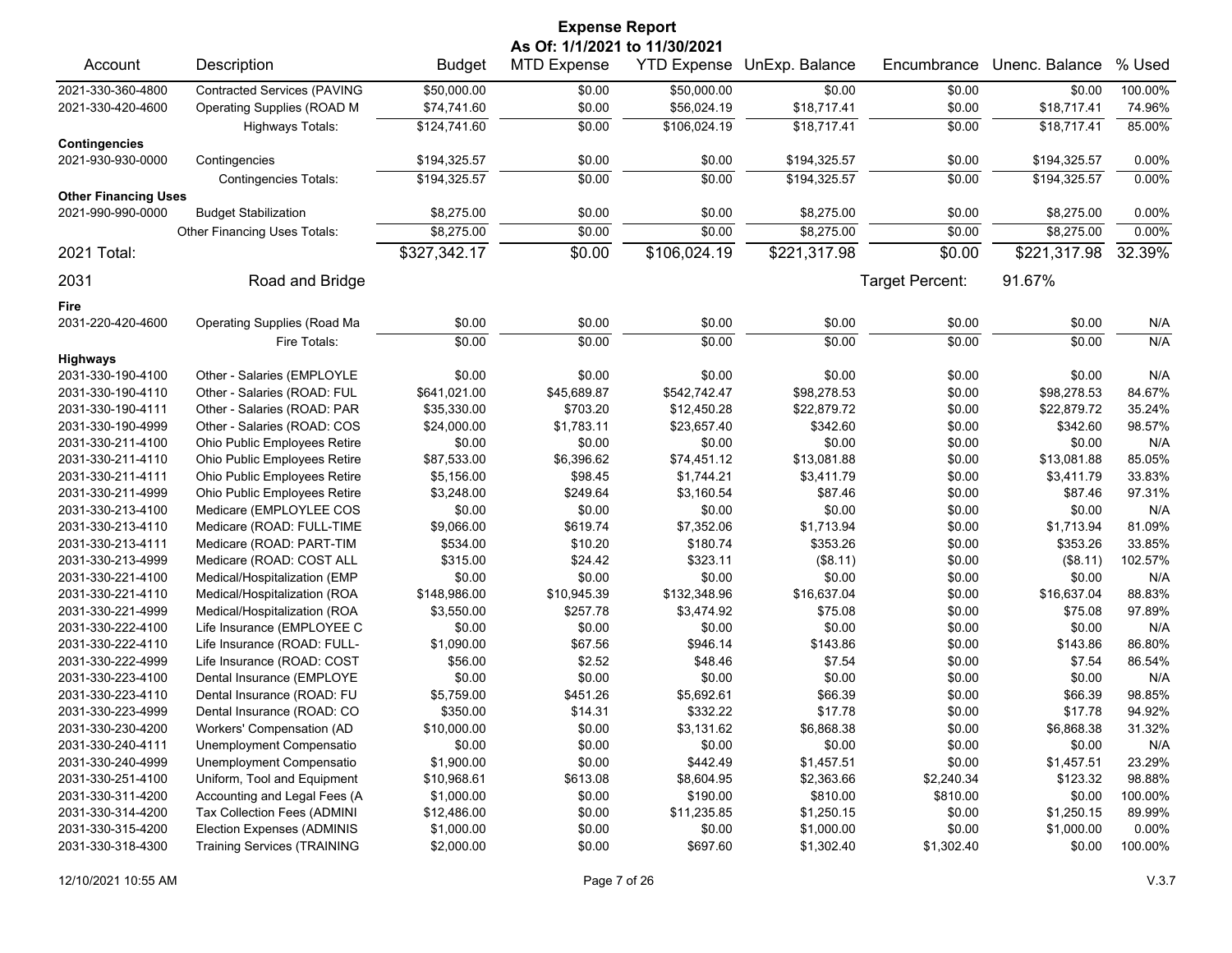| <b>Expense Report</b>                            |                                    |                |                    |                    |                |              |                |          |  |
|--------------------------------------------------|------------------------------------|----------------|--------------------|--------------------|----------------|--------------|----------------|----------|--|
|                                                  | As Of: 1/1/2021 to 11/30/2021      |                |                    |                    |                |              |                |          |  |
| Account                                          | Description                        | <b>Budget</b>  | <b>MTD Expense</b> | <b>YTD Expense</b> | UnExp. Balance | Encumbrance  | Unenc. Balance | % Used   |  |
| 2031-330-321-4600                                | Rents and Leases (ROAD MA          | \$6,000.00     | \$28.32            | \$1,309.19         | \$4,690.81     | \$4,690.81   | \$0.00         | 100.00%  |  |
| 2031-330-323-4400                                | Repairs and Maintenance (E         | \$30,000.00    | \$1,696.86         | \$25,172.58        | \$4,827.42     | \$2,628.70   | \$2,198.72     | 92.67%   |  |
| 2031-330-323-4500                                | Repairs and Maintenance (BU        | \$21,252.74    | \$269.00           | \$14,392.82        | \$6,859.92     | \$6,617.00   | \$242.92       | 98.86%   |  |
| 2031-330-323-4600                                | Repairs and Maintenance (R         | \$4,100.00     | \$0.00             | \$1,720.00         | \$2,380.00     | \$2,380.00   | \$0.00         | 100.00%  |  |
| 2031-330-341-4500                                | Telephone (BUILDINGS)              | \$5,000.00     | \$98.00            | \$1,036.00         | \$3,964.00     | \$162.00     | \$3,802.00     | 23.96%   |  |
| 2031-330-349-4400                                | Other-Communications, Printi       | \$5,000.00     | \$0.00             | \$574.20           | \$4,425.80     | \$0.00       | \$4,425.80     | 11.48%   |  |
| 2031-330-349-4700                                | Other-Communications, Printi       | \$1,500.00     | \$235.38           | \$1,093.03         | \$406.97       | \$326.97     | \$80.00        | 94.67%   |  |
| 2031-330-351-1006                                | <b>Electricity (LIGHTING TUNNE</b> | \$1,390.19     | \$86.95            | \$996.41           | \$393.78       | \$393.58     | \$0.20         | 99.99%   |  |
| 2031-330-351-4500                                | Electricity (BUILDINGS)            | \$5,374.88     | \$308.60           | \$3,803.44         | \$1,571.44     | \$1,123.90   | \$447.54       | 91.67%   |  |
| 2031-330-352-4500                                | Water and Sewage (BUILDIN          | \$4,765.10     | \$230.41           | \$2,826.68         | \$1,938.42     | \$504.49     | \$1,433.93     | 69.91%   |  |
| 2031-330-353-4500                                | Natural Gas (BUILDINGS)            | \$8,500.00     | \$232.29           | \$5,444.97         | \$3,055.03     | \$2,987.96   | \$67.07        | 99.21%   |  |
| 2031-330-360-0000                                | <b>Contracted Services</b>         | \$4,440.97     | \$0.00             | \$2,693.65         | \$1,747.32     | \$68.85      | \$1,678.47     | 62.20%   |  |
| 2031-330-360-4800                                | <b>Contracted Services (PAVING</b> | \$91,500.00    | \$0.00             | \$79,242.98        | \$12,257.02    | \$0.00       | \$12,257.02    | 86.60%   |  |
| 2031-330-360-4802                                | <b>Contracted Services (STRIPI</b> | \$9,000.00     | \$0.00             | \$7,852.84         | \$1,147.16     | \$0.00       | \$1,147.16     | 87.25%   |  |
| 2031-330-360-4999                                | Contracted Services (ROAD:         | \$66,760.21    | \$2,393.25         | \$58,761.58        | \$7,998.63     | \$5,289.53   | \$2,709.10     | 95.94%   |  |
| 2031-330-389-4200                                | Other - Insurance and Bondin       | \$15,165.49    | \$0.00             | \$15,165.49        | \$0.00         | \$0.00       | \$0.00         | 100.00%  |  |
| 2031-330-390-4200                                | Other - Purchased Services (       | \$2,000.00     | \$114.50           | \$792.05           | \$1,207.95     | \$1,207.95   | \$0.00         | 100.00%  |  |
| 2031-330-410-4200                                | Office Supplies (ADMINISTR         | \$1,930.49     | \$55.69            | \$1,512.49         | \$418.00       | \$418.00     | \$0.00         | 100.00%  |  |
| 2031-330-420-4400                                | <b>Operating Supplies (EQUIPM</b>  | \$30,115.66    | \$1,955.97         | \$17,895.54        | \$12,220.12    | \$9,326.16   | \$2,893.96     | 90.39%   |  |
| 2031-330-420-4402                                | <b>Operating Supplies (ROAD F</b>  | \$30,000.00    | \$1,627.60         | \$20,473.86        | \$9,526.14     | \$5,805.82   | \$3,720.32     | 87.60%   |  |
| 2031-330-420-4500                                | <b>Operating Supplies (BUILDIN</b> | \$5,009.49     | \$894.81           | \$4,031.60         | \$977.89       | \$477.89     | \$500.00       | 90.02%   |  |
| 2031-330-420-4600                                | Operating Supplies (ROAD M         | \$62,026.09    | \$1,403.20         | \$52,384.86        | \$9,641.23     | \$5,755.98   | \$3,885.25     | 93.74%   |  |
| 2031-330-420-4999                                | <b>Township Supplies</b>           | \$27,878.60    | \$277.82           | \$25,091.96        | \$2,786.64     | \$2,706.65   | \$79.99        | 99.71%   |  |
| 2031-330-430-0000                                | Small Tools and Minor Equip        | \$10,000.00    | \$0.00             | \$8,402.64         | \$1,597.36     | \$1,597.36   | \$0.00         | 100.00%  |  |
| 2031-330-430-4700                                | Small Tools and Minor Equip        | \$3,500.00     | \$0.00             | \$1,782.44         | \$1,717.56     | \$1,717.56   | \$0.00         | 100.00%  |  |
| 2031-330-519-0000                                | Other - Dues and Fees              | \$825.00       | \$0.00             | \$635.00           | \$190.00       | \$190.00     | \$0.00         | 100.00%  |  |
| 2031-330-599-0000                                | Other - Other Expenses             | \$750.00       | \$105.00           | \$151.25           | \$598.75       | \$598.75     | \$0.00         | 100.00%  |  |
| 2031-330-730-0000                                | Improvement of Sites               | \$0.00         | \$0.00             | \$0.00             | \$0.00         | \$0.00       | \$0.00         | N/A      |  |
| 2031-330-740-0000                                | Machinery, Equipment and Fu        | \$98,000.00    | \$0.00             | \$51,900.00        | \$46,100.00    | \$45,000.00  | \$1,100.00     | 98.88%   |  |
| 2031-330-750-0000                                | Motor Vehicles                     | \$25,875.87    | \$1,717.99         | \$22,596.19        | \$3,279.68     | \$3,279.68   | \$0.00         | 100.00%  |  |
|                                                  |                                    |                |                    |                    | \$320,065.90   | \$109,608.33 | \$210,457.57   | 86.71%   |  |
| <b>Capital Outlay</b>                            | <b>Highways Totals:</b>            | \$1,583,009.39 | \$81,658.79        | \$1,262,943.49     |                |              |                |          |  |
| 2031-760-720-0000                                | <b>Buildings</b>                   | \$7,100.00     | \$0.00             | \$0.00             | \$7,100.00     | \$0.00       | \$7,100.00     | 0.00%    |  |
| 2031-760-790-4800                                | Other - Capital Outlay (PAVIN      | \$0.00         | \$0.00             | \$0.00             | \$0.00         | \$0.00       | \$0.00         | N/A      |  |
|                                                  |                                    |                |                    |                    |                |              |                |          |  |
| <b>Transfers</b>                                 | Capital Outlay Totals:             | \$7,100.00     | \$0.00             | \$0.00             | \$7,100.00     | \$0.00       | \$7,100.00     | 0.00%    |  |
| 2031-910-910-0000                                | Transfers - Out                    | \$0.00         | \$0.00             | \$0.00             | \$0.00         | \$0.00       | \$0.00         | N/A      |  |
|                                                  |                                    |                |                    |                    |                |              |                |          |  |
|                                                  | Transfers Totals:                  | \$0.00         | \$0.00             | \$0.00             | \$0.00         | \$0.00       | \$0.00         | N/A      |  |
| <b>Contingencies</b><br>2031-930-930-0000        | Contingencies                      | \$1,090,643.52 | \$0.00             | \$0.00             | \$1,090,643.52 | \$0.00       | \$1,090,643.52 | $0.00\%$ |  |
|                                                  |                                    |                |                    |                    |                |              |                |          |  |
|                                                  | <b>Contingencies Totals:</b>       | \$1,090,643.52 | \$0.00             | \$0.00             | \$1,090,643.52 | \$0.00       | \$1,090,643.52 | 0.00%    |  |
| <b>Other Financing Uses</b><br>2031-990-990-0000 | <b>Budget Stabilization</b>        | \$60,213.00    | \$0.00             | \$0.00             | \$60,213.00    | \$0.00       | \$60,213.00    | 0.00%    |  |
|                                                  | Other Financing Uses Totals:       | \$60,213.00    | \$0.00             | \$0.00             | \$60,213.00    | \$0.00       | \$60,213.00    | 0.00%    |  |
| 2031 Total:                                      |                                    | \$2,740,965.91 | \$81,658.79        | \$1,262,943.49     | \$1,478,022.42 | \$109,608.33 | \$1,368,414.09 | 50.08%   |  |
|                                                  |                                    |                |                    |                    |                |              |                |          |  |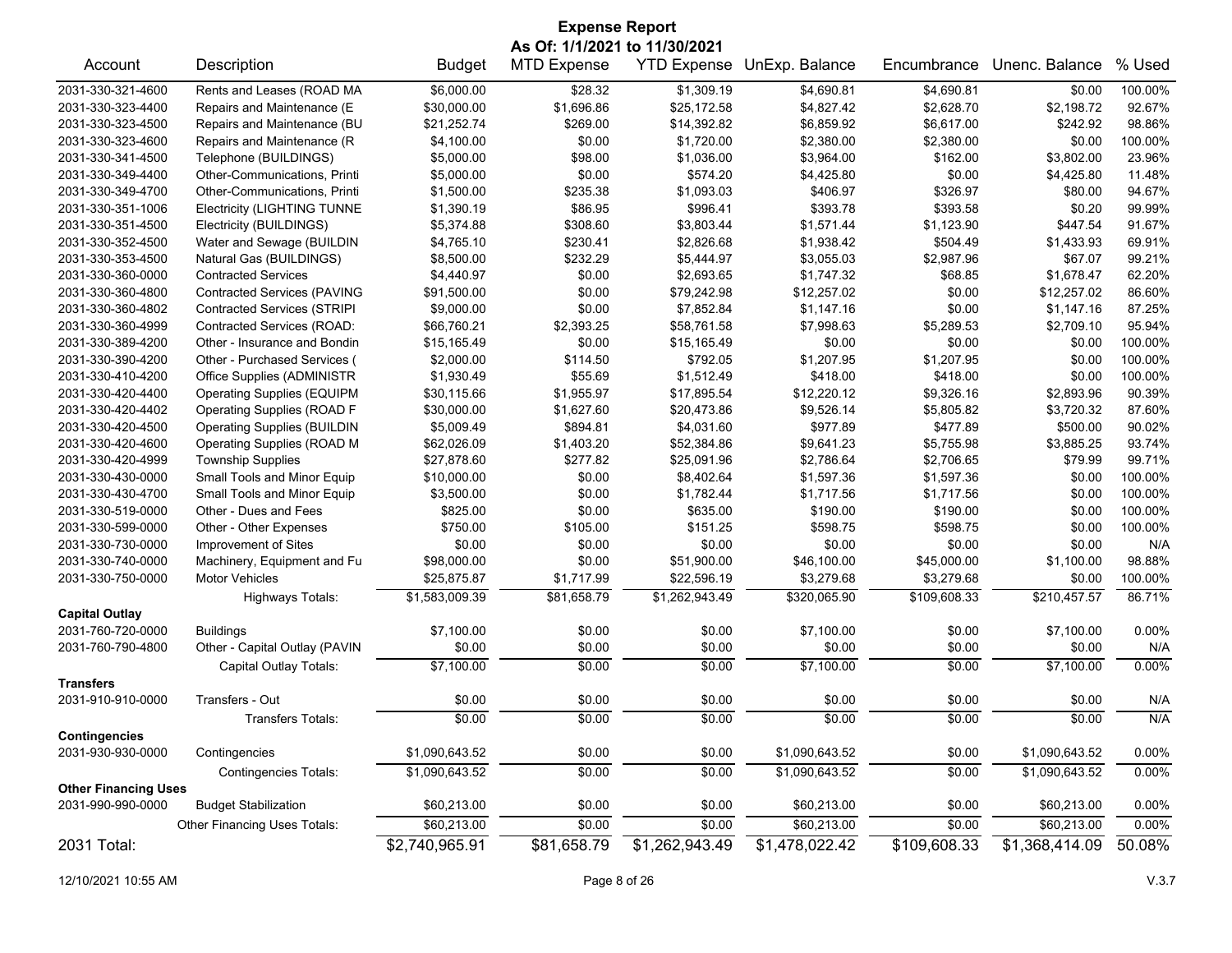|                             |                                   |               | <b>Expense Report</b> |             |                            |                 |                    |         |  |  |
|-----------------------------|-----------------------------------|---------------|-----------------------|-------------|----------------------------|-----------------|--------------------|---------|--|--|
|                             | As Of: 1/1/2021 to 11/30/2021     |               |                       |             |                            |                 |                    |         |  |  |
| Account                     | Description                       | <b>Budget</b> | <b>MTD Expense</b>    |             | YTD Expense UnExp. Balance | Encumbrance     | Unenc. Balance     | % Used  |  |  |
| 2041                        | Cemetery                          |               |                       |             |                            | Target Percent: | 91.67%             |         |  |  |
| <b>Cemeteries</b>           |                                   |               |                       |             |                            |                 |                    |         |  |  |
| 2041-410-190-0000           | Other - Salaries                  | \$0.00        | \$0.00                | \$0.00      | \$0.00                     | \$0.00          | \$0.00             | N/A     |  |  |
| 2041-410-190-9010           | Other - Salaries (CEMETERY        | \$0.00        | \$0.00                | \$0.00      | \$0.00                     | \$0.00          | \$0.00             | N/A     |  |  |
| 2041-410-190-9011           | Other - Salaries (CEMETERY        | \$0.00        | \$0.00                | \$0.00      | \$0.00                     | \$0.00          | \$0.00             | N/A     |  |  |
| 2041-410-211-0000           | Ohio Public Employees Retire      | \$0.00        | \$0.00                | \$0.00      | \$0.00                     | \$0.00          | \$0.00             | N/A     |  |  |
| 2041-410-211-9010           | Ohio Public Employees Retire      | \$0.00        | \$0.00                | \$0.00      | \$0.00                     | \$0.00          | \$0.00             | N/A     |  |  |
| 2041-410-211-9011           | Ohio Public Employees Retire      | \$0.00        | \$0.00                | \$0.00      | \$0.00                     | \$0.00          | \$0.00             | N/A     |  |  |
| 2041-410-213-0000           | Medicare                          | \$0.00        | \$0.00                | \$0.00      | \$0.00                     | \$0.00          | \$0.00             | N/A     |  |  |
| 2041-410-213-9010           | Medicare (CEMETERY: FULL          | \$0.00        | \$0.00                | \$0.00      | \$0.00                     | \$0.00          | \$0.00             | N/A     |  |  |
| 2041-410-213-9011           | Medicare (CEMETERY: PAR           | \$0.00        | \$0.00                | \$0.00      | \$0.00                     | \$0.00          | \$0.00             | N/A     |  |  |
| 2041-410-230-0000           | <b>Workers' Compensation</b>      | \$400.00      | \$0.00                | \$0.00      | \$400.00                   | \$0.00          | \$400.00           | 0.00%   |  |  |
| 2041-410-311-0000           | Accounting and Legal Fees         | \$100.00      | \$0.00                | \$0.00      | \$100.00                   | \$100.00        | \$0.00             | 100.00% |  |  |
| 2041-410-321-0000           | Rents and Leases                  | \$200.00      | \$0.00                | \$0.00      | \$200.00                   | \$200.00        | \$0.00             | 100.00% |  |  |
| 2041-410-323-0000           | Repairs and Maintenance           | \$1,250.00    | \$0.00                | \$1,149.60  | \$100.40                   | \$100.40        | \$0.00             | 100.00% |  |  |
| 2041-410-323-4400           | Repairs and Maintenance (E        | \$100.00      | \$52.75               | \$75.25     | \$24.75                    | \$24.75         | \$0.00             | 100.00% |  |  |
| 2041-410-351-0000           | Electricity                       | \$407.55      | \$5.76                | \$61.14     | \$346.41                   | \$186.41        | \$160.00           | 60.74%  |  |  |
| 2041-410-360-0000           | <b>Contracted Services</b>        | \$800.00      | \$0.00                | \$0.00      | \$800.00                   | \$0.00          | \$800.00           | 0.00%   |  |  |
| 2041-410-360-4999           | <b>Internal Billing</b>           | \$30,525.00   | \$2,261.00            | \$26,784.14 | \$3,740.86                 | \$3,215.86      | \$525.00           | 98.28%  |  |  |
| 2041-410-380-0000           | Insurance and Bonding             | \$250.00      | \$0.00                | \$212.11    | \$37.89                    | \$0.00          | \$37.89            | 84.84%  |  |  |
| 2041-410-420-0000           | <b>Operating Supplies</b>         | \$2,300.00    | \$0.00                | \$1,827.93  | \$472.07                   | \$472.07        | \$0.00             | 100.00% |  |  |
| 2041-410-420-4400           | <b>Operating Supplies (EQUIPM</b> | \$1,000.00    | \$0.00                | \$467.57    | \$532.43                   | \$532.43        | \$0.00             | 100.00% |  |  |
| 2041-410-430-0000           | Small Tools and Minor Equip       | \$1,500.00    | \$0.00                | \$641.04    | \$858.96                   | \$858.96        | \$0.00             | 100.00% |  |  |
| 2041-410-510-0000           | Dues and Fees                     | \$850.00      | \$0.00                | (\$468.40)  | \$1,318.40                 | \$55.00         | \$1,263.40         | -48.64% |  |  |
| 2041-410-710-0000           | Land                              | \$700.00      | \$0.00                | \$0.00      | \$700.00                   | \$700.00        | \$0.00             | 100.00% |  |  |
| 2041-410-730-0000           | Improvement of Sites              | \$1,600.00    | \$0.00                | \$0.00      | \$1,600.00                 | \$0.00          | \$1,600.00         | 0.00%   |  |  |
|                             | Cemeteries Totals:                | \$41,982.55   | \$2,319.51            | \$30,750.38 | \$11,232.17                | \$6,445.88      | \$4,786.29         | 88.60%  |  |  |
| <b>Capital Outlay</b>       |                                   |               |                       |             |                            |                 |                    |         |  |  |
| 2041-760-740-0000           | Machinery, Equipment and Fu       | \$10,000.00   | \$0.00                | \$9,263.13  | \$736.87                   | \$0.00          | \$736.87           | 92.63%  |  |  |
|                             | Capital Outlay Totals:            | \$10,000.00   | \$0.00                | \$9,263.13  | \$736.87                   | \$0.00          | \$736.87           | 92.63%  |  |  |
| <b>Contingencies</b>        |                                   |               |                       |             |                            |                 |                    |         |  |  |
| 2041-930-930-0000           | Contingencies                     | \$62,344.64   | \$0.00                | \$0.00      | \$62,344.64                | \$0.00          | \$62,344.64        | 0.00%   |  |  |
|                             | <b>Contingencies Totals:</b>      | \$62,344.64   | \$0.00                | \$0.00      | \$62,344.64                | \$0.00          | \$62,344.64        | 0.00%   |  |  |
| <b>Other Financing Uses</b> |                                   |               |                       |             |                            |                 |                    |         |  |  |
| 2041-990-990-0000           | <b>Budget Stabilization</b>       | \$2,618.00    | \$0.00                | \$0.00      | \$2,618.00                 | \$0.00          | \$2,618.00         | 0.00%   |  |  |
|                             | Other Financing Uses Totals:      | \$2,618.00    | \$0.00                | \$0.00      | \$2,618.00                 | \$0.00          | \$2,618.00         | 0.00%   |  |  |
| 2041 Total:                 |                                   | \$116,945.19  | \$2,319.51            | \$40,013.51 | \$76,931.68                | \$6,445.88      | \$70,485.80 39.73% |         |  |  |
| 2191                        | Police                            |               |                       |             |                            | Target Percent: | 91.67%             |         |  |  |
| <b>Police</b>               |                                   |               |                       |             |                            |                 |                    |         |  |  |
| 2191-210-190-4091           | Other - Salaries (POLICE AP       | \$0.00        | \$0.00                | \$0.00      | \$0.00                     | \$0.00          | \$0.00             | N/A     |  |  |
| 2191-210-211-4091           | Ohio Public Employees Retire      | \$0.00        | \$0.00                | \$0.00      | \$0.00                     | \$0.00          | \$0.00             | N/A     |  |  |
| 2191-210-213-4091           | Medicare (POLICE APPARAT          | \$0.00        | \$0.00                | \$0.00      | \$0.00                     | \$0.00          | \$0.00             | N/A     |  |  |
| 2191-210-230-4091           | Workers' Compensation (POL        | \$100.00      | \$0.00                | \$0.00      | \$100.00                   | \$0.00          | \$100.00           | 0.00%   |  |  |
| 2191-210-314-0000           | <b>Tax Collection Fees</b>        | \$7,000.00    | \$0.00                | \$5,933.90  | \$1,066.10                 | \$0.00          | \$1,066.10         | 84.77%  |  |  |
|                             |                                   |               |                       |             |                            |                 |                    |         |  |  |
| 12/10/2021 10:55 AM         |                                   |               | Page 9 of 26          |             |                            |                 |                    | V.3.7   |  |  |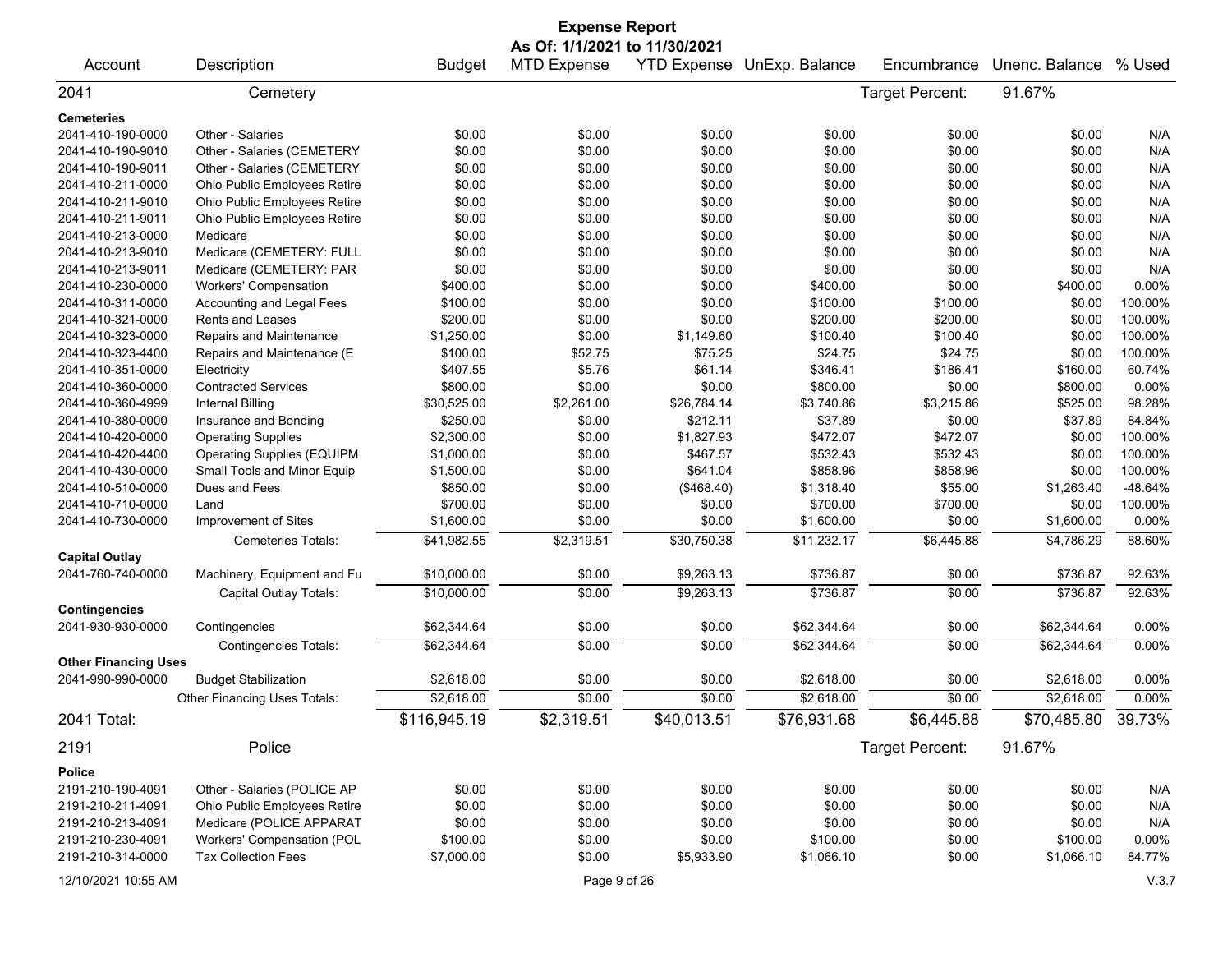| <b>Expense Report</b>                     |                                     |                |                               |                        |                |                 |                     |         |  |
|-------------------------------------------|-------------------------------------|----------------|-------------------------------|------------------------|----------------|-----------------|---------------------|---------|--|
|                                           |                                     |                | As Of: 1/1/2021 to 11/30/2021 |                        |                |                 |                     |         |  |
| Account                                   | Description                         | <b>Budget</b>  | <b>MTD Expense</b>            | <b>YTD Expense</b>     | UnExp. Balance | Encumbrance     | Unenc. Balance      | % Used  |  |
| 2191-210-315-0000                         | <b>Election Expenses</b>            | \$0.00         | \$0.00                        | \$0.00                 | \$0.00         | \$0.00          | \$0.00              | N/A     |  |
| 2191-210-318-0000                         | <b>Training Services</b>            | \$250.00       | \$0.00                        | \$0.00                 | \$250.00       | \$0.00          | \$250.00            | 0.00%   |  |
| 2191-210-321-0000                         | <b>Rents and Leases</b>             | \$0.00         | \$0.00                        | \$0.00                 | \$0.00         | \$0.00          | \$0.00              | N/A     |  |
| 2191-210-323-0000                         | Repairs and Maintenance             | \$0.00         | \$0.00                        | \$0.00                 | \$0.00         | \$0.00          | \$0.00              | N/A     |  |
| 2191-210-323-4400                         | Repairs and Maintenance (E          | \$5,600.00     | \$0.00                        | \$3,013.22             | \$2,586.78     | \$2,555.78      | \$31.00             | 99.45%  |  |
| 2191-210-323-4500                         | Repairs and Maintenance (BU         | \$1,931.25     | \$0.00                        | \$431.25               | \$1,500.00     | \$1,000.00      | \$500.00            | 74.11%  |  |
| 2191-210-341-0000                         | Telephone                           | \$5,000.00     | \$0.00                        | \$0.00                 | \$5,000.00     | \$0.00          | \$5,000.00          | 0.00%   |  |
| 2191-210-351-4099                         | Electricity (POLICE: COST AL        | \$0.00         | \$0.00                        | \$0.00                 | \$0.00         | \$0.00          | \$0.00              | N/A     |  |
| 2191-210-352-4099                         | Water and Sewage(POLICE:            | \$0.00         | \$0.00                        | \$0.00                 | \$0.00         | \$0.00          | \$0.00              | N/A     |  |
| 2191-210-353-4099                         | Natural Gas (POLICE: COST           | \$0.00         | \$0.00                        | \$0.00                 | \$0.00         | \$0.00          | \$0.00              | N/A     |  |
| 2191-210-360-0000                         | <b>Contracted Services</b>          | \$646,811.00   | \$45,379.44                   | \$523,125.84           | \$123,685.16   | \$115,408.58    | \$8,276.58          | 98.72%  |  |
| 2191-210-360-4051                         | <b>Contracted Services (POLICE</b>  | \$10,000.00    | \$0.00                        | \$646.85               | \$9,353.15     | \$9,353.15      | \$0.00              | 100.00% |  |
| 2191-210-360-4052                         | <b>Contracted Services-Other</b>    | \$1,520.42     | \$0.00                        | \$594.10               | \$926.32       | \$926.32        | \$0.00              | 100.00% |  |
| 2191-210-360-4099                         | <b>Contracted Services (POLICE</b>  | \$0.00         | \$0.00                        | \$0.00                 | \$0.00         | \$0.00          | \$0.00              | N/A     |  |
| 2191-210-360-4999                         | Internal Billing                    | \$5,000.00     | \$0.00                        | \$4,218.46             | \$781.54       | \$781.54        | \$0.00              | 100.00% |  |
| 2191-210-370-0000                         | Payment to Another Political        | \$38,000.00    | \$0.00                        | \$38,000.00            | \$0.00         | \$0.00          | \$0.00              | 100.00% |  |
| 2191-210-389-0000                         | Other - Insurance and Bondin        | \$4,000.00     | \$0.00                        | \$3,181.57             | \$818.43       | \$0.00          | \$818.43            | 79.54%  |  |
| 2191-210-410-0000                         | <b>Office Supplies</b>              | \$2,029.37     | \$0.00                        | \$225.81               | \$1,803.56     | \$1,801.45      | \$2.11              | 99.90%  |  |
| 2191-210-420-4400                         | <b>Operating Supplies (EQUIPM</b>   | \$2,992.63     | \$0.00                        | \$433.58               | \$2,559.05     | \$1,615.22      | \$943.83            | 68.46%  |  |
| 2191-210-420-6002                         | <b>Operating Supplies (FUEL)</b>    | \$25,000.00    | \$99.75                       | \$10,537.25            | \$14,462.75    | \$10,355.25     | \$4,107.50          | 83.57%  |  |
| 2191-210-430-0000                         | Small Tools and Minor Equip         | \$0.00         | \$0.00                        | \$0.00                 | \$0.00         | \$0.00          | \$0.00              | N/A     |  |
| 2191-210-519-0000                         | Other - Dues and Fees               | \$10,700.00    | \$2,376.00                    | \$8,076.95             | \$2,623.05     | \$2,623.05      | \$0.00              | 100.00% |  |
| 2191-210-599-0000                         | Other - Other Expenses              | \$0.00         | \$0.00                        | \$0.00                 | \$0.00         | \$0.00          | \$0.00              | N/A     |  |
|                                           | Police Totals:                      | \$765,934.67   | \$47,855.19                   | \$598,418.78           | \$167,515.89   | \$146,420.34    | \$21,095.55         | 97.25%  |  |
| <b>Capital Outlay</b>                     |                                     |                |                               |                        |                |                 |                     |         |  |
| 2191-760-740-0000                         | Machinery, Equipment and Fu         | \$12,432.83    | \$0.00                        | \$2,432.83             | \$10,000.00    | \$10,000.00     | \$0.00              | 100.00% |  |
| 2191-760-750-0000                         | <b>Motor Vehicles</b>               | \$0.00         | \$0.00                        | \$0.00                 | \$0.00         | \$0.00          | \$0.00              | N/A     |  |
|                                           | Capital Outlay Totals:              | \$12,432.83    | \$0.00                        | $\overline{$2,432.83}$ | \$10,000.00    | \$10,000.00     | \$0.00              | 100.00% |  |
| <b>Transfers</b>                          |                                     |                |                               |                        |                |                 |                     |         |  |
| 2191-910-910-0000                         | Transfers - Out                     | \$0.00         | \$0.00                        | \$0.00                 | \$0.00         | \$0.00          | \$0.00              | N/A     |  |
|                                           | <b>Transfers Totals:</b>            | \$0.00         | \$0.00                        | \$0.00                 | \$0.00         | \$0.00          | \$0.00              | N/A     |  |
| <b>Contingencies</b><br>2191-930-930-0000 | Contingencies                       | \$819,750.87   | \$0.00                        | \$0.00                 | \$819,750.87   | \$0.00          | \$819,750.87        | 0.00%   |  |
|                                           | <b>Contingencies Totals:</b>        | \$819,750.87   | \$0.00                        | \$0.00                 | \$819.750.87   | \$0.00          | \$819,750.87        | 0.00%   |  |
| <b>Other Financing Uses</b>               |                                     |                |                               |                        |                |                 |                     |         |  |
| 2191-990-990-0000                         | <b>Budget Stabilization</b>         | \$32,119.00    | \$0.00                        | \$0.00                 | \$32,119.00    | \$0.00          | \$32,119.00         | 0.00%   |  |
|                                           | <b>Other Financing Uses Totals:</b> | \$32,119.00    | \$0.00                        | \$0.00                 | \$32,119.00    | \$0.00          | \$32,119.00         | 0.00%   |  |
| 2191 Total:                               |                                     | \$1,630,237.37 | \$47,855.19                   | \$600,851.61           | \$1,029,385.76 | \$156,420.34    | \$872,965.42 46.45% |         |  |
| 2192                                      | Fire                                |                |                               |                        |                | Target Percent: | 91.67%              |         |  |
| Fire                                      |                                     |                |                               |                        |                |                 |                     |         |  |
| 2192-220-190-5112                         | Other - Salaries (WAGES & B         | \$7,000,000.00 | \$475,133.18                  | \$5,616,550.50         | \$1,383,449.50 | \$0.00          | \$1,383,449.50      | 80.24%  |  |
| 2192-220-190-5350                         | Other - Salaries (DISPATCH/         | \$0.00         | \$0.00                        | \$0.00                 | \$0.00         | \$0.00          | \$0.00              | N/A     |  |
| 2192-220-190-5401                         | Other - Salaries (ADMINISTR         | \$0.00         | \$0.00                        | \$0.00                 | \$0.00         | \$0.00          | \$0.00              | N/A     |  |
| 2192-220-190-5500                         | Other - Salaries (FIRE FACILI       | \$0.00         | \$0.00                        | \$0.00                 | \$0.00         | \$0.00          | \$0.00              | N/A     |  |
|                                           |                                     |                |                               |                        |                |                 |                     |         |  |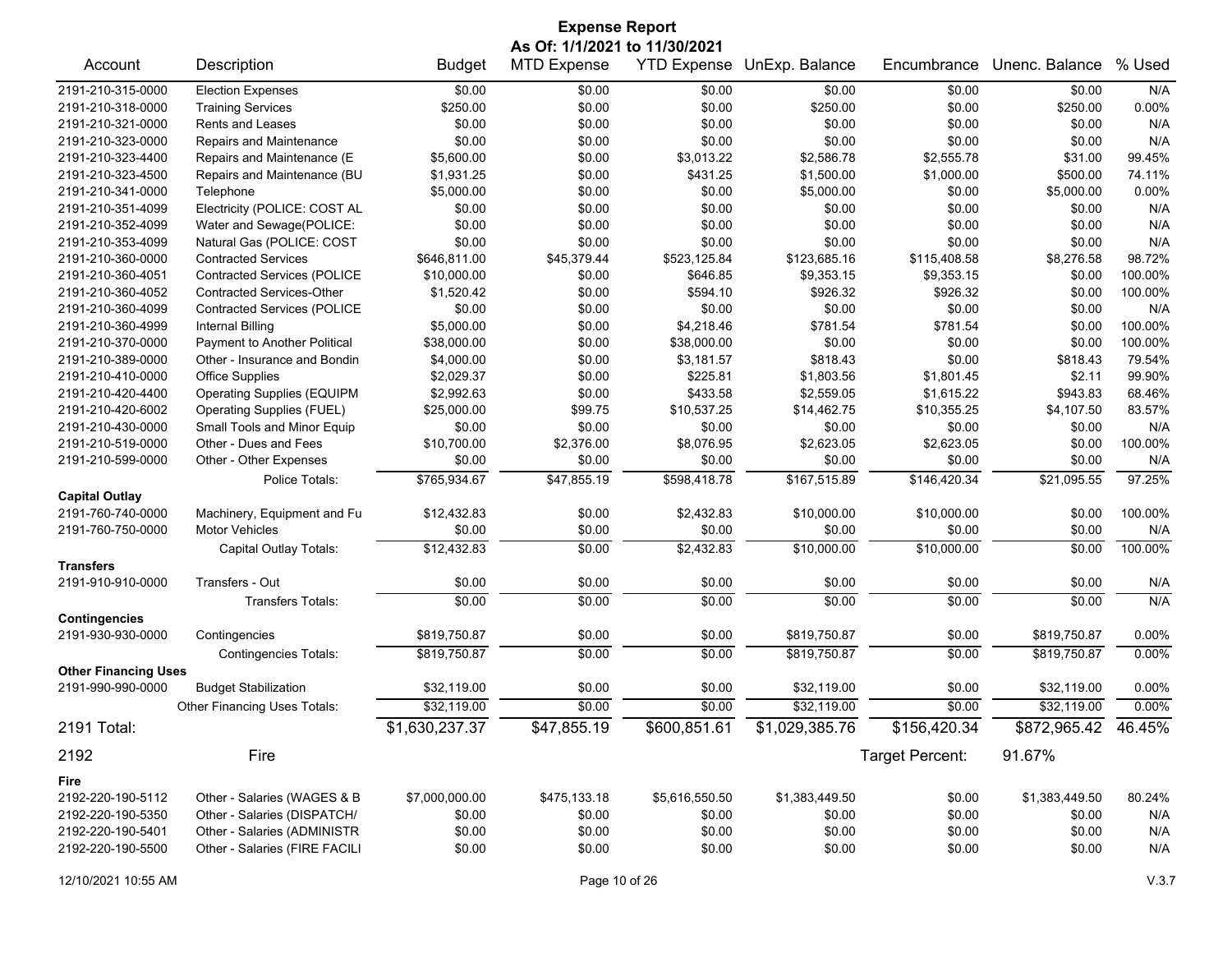| <b>Expense Report</b>         |                                     |                |                    |                |                            |                  |                |         |  |
|-------------------------------|-------------------------------------|----------------|--------------------|----------------|----------------------------|------------------|----------------|---------|--|
| As Of: 1/1/2021 to 11/30/2021 |                                     |                |                    |                |                            |                  |                |         |  |
| Account                       | Description                         | <b>Budget</b>  | <b>MTD Expense</b> |                | YTD Expense UnExp. Balance | Encumbrance      | Unenc. Balance | % Used  |  |
| 2192-220-190-5560             | Other - Salaries (FIRE ADMIN        | \$0.00         | \$0.00             | \$0.00         | \$0.00                     | \$0.00           | \$0.00         | N/A     |  |
| 2192-220-190-5600             | Other - Salaries (FIRE APPA         | \$0.00         | \$0.00             | \$0.00         | \$0.00                     | \$0.00           | \$0.00         | N/A     |  |
| 2192-220-190-5999             | Other - Salaries (FIRE:COST         | \$250,749.50   | \$22,127.56        | \$251,365.18   | (\$615.68)                 | \$0.00           | (\$615.68)     | 100.25% |  |
| 2192-220-211-5112             | Ohio Public Employees Retire        | \$45,000.00    | \$1,894.60         | \$34,068.01    | \$10,931.99                | \$0.00           | \$10,931.99    | 75.71%  |  |
| 2192-220-211-5401             | Ohio Public Employees Retire        | \$0.00         | \$0.00             | \$0.00         | \$0.00                     | \$0.00           | \$0.00         | N/A     |  |
| 2192-220-211-5500             | Ohio Public Employees Retire        | \$0.00         | \$0.00             | \$0.00         | \$0.00                     | \$0.00           | \$0.00         | N/A     |  |
| 2192-220-211-5560             | Ohio Public Employees Retire        | \$4,000.00     | \$0.00             | \$0.00         | \$4,000.00                 | \$0.00           | \$4,000.00     | 0.00%   |  |
| 2192-220-211-5600             | Ohio Public Employees Retire        | \$0.00         | \$0.00             | \$0.00         | \$0.00                     | \$0.00           | \$0.00         | N/A     |  |
| 2192-220-211-5999             | Ohio Public Employees Retire        | \$37,000.00    | \$3,098.86         | \$33,828.63    | \$3,171.37                 | \$0.00           | \$3,171.37     | 91.43%  |  |
| 2192-220-212-5112             | Social Security (WAGES & B          | \$0.00         | \$0.00             | \$0.00         | \$0.00                     | \$0.00           | \$0.00         | N/A     |  |
| 2192-220-213-5112             | Medicare (WAGES & BENEFI            | \$95,000.00    | \$6,481.42         | \$76,076.10    | \$18,923.90                | \$0.00           | \$18,923.90    | 80.08%  |  |
| 2192-220-213-5401             | Medicare (ADMINISTRATION            | \$0.00         | \$0.00             | \$0.00         | \$0.00                     | \$0.00           | \$0.00         | N/A     |  |
| 2192-220-213-5560             | Medicare (FIRE ADMINISTR            | \$0.00         | \$0.00             | \$0.00         | \$0.00                     | \$0.00           | \$0.00         | N/A     |  |
| 2192-220-213-5600             | Medicare (FIRE APPARATUS            | \$0.00         | \$0.00             | \$0.00         | \$0.00                     | \$0.00           | \$0.00         | N/A     |  |
| 2192-220-213-5999             | Medicare (FIRE:COST ALLO            | \$4,500.00     | \$300.90           | \$3,310.48     | \$1,189.52                 | \$0.00           | \$1,189.52     | 73.57%  |  |
| 2192-220-214-5112             | Volunteer Firemen's Depende         | \$0.00         | \$0.00             | \$0.00         | \$0.00                     | \$0.00           | \$0.00         | N/A     |  |
| 2192-220-215-5112             | Ohio Police and Fire Pension        | \$1,600,000.00 | \$109,900.99       | \$1,235,481.80 | \$364,518.20               | \$0.00           | \$364,518.20   | 77.22%  |  |
| 2192-220-221-5112             | Medical/Hospitalization (WAG        | \$1,197,874.35 | \$83,573.36        | \$1,110,767.02 | \$87,107.33                | \$0.00           | \$87,107.33    | 92.73%  |  |
| 2192-220-221-5401             | Medical/Hospitalization (ADMI       | \$0.00         | \$0.00             | \$0.00         | \$0.00                     | \$0.00           | \$0.00         | N/A     |  |
| 2192-220-221-5600             | Medical/Hospitalization (FIRE       | \$0.00         | \$0.00             | \$0.00         | \$0.00                     | \$0.00           | \$0.00         | N/A     |  |
| 2192-220-221-5999             | Medical/Hospitalization (FIRE:      | \$47,125.65    | \$3,739.85         | \$47,125.64    | \$0.01                     | \$0.00           | \$0.01         | 100.00% |  |
| 2192-220-222-5112             | Life Insurance (WAGES & BE          | \$8,400.00     | \$511.00           | \$7,164.20     | \$1,235.80                 | \$0.00           | \$1,235.80     | 85.29%  |  |
| 2192-220-222-5401             | Life Insurance (ADMINISTRA          | \$0.00         | \$0.00             | \$0.00         | \$0.00                     | \$0.00           | \$0.00         | N/A     |  |
| 2192-220-222-5600             | Life Insurance (FIRE APPAR          | \$0.00         | \$0.00             | \$0.00         | \$0.00                     | \$0.00           | \$0.00         | N/A     |  |
| 2192-220-222-5999             | Life Insurance (FIRE:COST A         | \$428.50       | \$32.06            | \$420.86       | \$7.64                     | \$0.00           | \$7.64         | 98.22%  |  |
| 2192-220-223-5112             | Dental Insurance (WAGES &           | \$40,375.23    | \$3,399.87         | \$40,375.23    | \$0.00                     | \$0.00           | \$0.00         | 100.00% |  |
| 2192-220-223-5401             | Dental Insurance (ADMINIST          | \$0.00         | \$0.00             | \$0.00         | \$0.00                     | \$0.00           | \$0.00         | N/A     |  |
| 2192-220-223-5600             | Dental Insurance (FIRE APPA         | \$0.00         | \$0.00             | \$0.00         | \$0.00                     | \$0.00           | \$0.00         | N/A     |  |
| 2192-220-223-5999             | Dental Insurance (FIRE:COS          | \$2,089.59     | \$151.62           | \$2,089.59     | \$0.00                     | \$0.00           | \$0.00         | 100.00% |  |
| 2192-220-230-5112             | Workers' Compensation (WA           | \$133,161.00   | \$0.00             | \$19,624.77    | \$113,536.23               |                  | \$113,536.23   | 14.74%  |  |
| 2192-220-240-5112             |                                     | \$4,000.00     | \$0.00             | \$3,030.88     | \$969.12                   | \$0.00<br>\$0.00 | \$969.12       | 75.77%  |  |
|                               | Unemployment Compensatio            |                |                    |                |                            |                  |                | 99.63%  |  |
| 2192-220-240-5999             | Unemployment Compensatio            | \$3,800.00     | \$0.00             | \$3,785.75     | \$14.25                    | \$0.00           | \$14.25        |         |  |
| 2192-220-259-5400             | Other - Employee Reimburse          | \$0.00         | \$0.00             | \$0.00         | \$0.00                     | \$0.00           | \$0.00         | N/A     |  |
| 2192-220-311-5400             | Accounting and Legal Fees (A        | \$0.00         | \$0.00             | \$0.00         | \$0.00                     | \$0.00           | \$0.00         | N/A     |  |
| 2192-220-314-5400             | Tax Collection Fees (ADMINI         | \$143,774.00   | \$0.00             | \$131,156.32   | \$12,617.68                | \$0.00           | \$12,617.68    | 91.22%  |  |
| 2192-220-316-5500             | <b>Engineering Services (FIRE F</b> | \$0.00         | \$0.00             | \$0.00         | \$0.00                     | \$0.00           | \$0.00         | N/A     |  |
| 2192-220-318-5121             | Training Services (HEALTH A         | \$0.00         | \$0.00             | \$0.00         | \$0.00                     | \$0.00           | \$0.00         | N/A     |  |
| 2192-220-322-5560             | Garbage and Trash Removal           | \$0.00         | \$0.00             | \$0.00         | \$0.00                     | \$0.00           | \$0.00         | N/A     |  |
| 2192-220-322-5561             | Garbage and Trash Removal           | \$0.00         | \$0.00             | \$0.00         | \$0.00                     | \$0.00           | \$0.00         | N/A     |  |
| 2192-220-322-5562             | Garbage and Trash Removal           | \$0.00         | \$0.00             | \$0.00         | \$0.00                     | \$0.00           | \$0.00         | N/A     |  |
| 2192-220-322-5563             | Garbage and Trash Removal           | \$0.00         | \$0.00             | \$0.00         | \$0.00                     | \$0.00           | \$0.00         | N/A     |  |
| 2192-220-322-5564             | Garbage and Trash Removal           | \$0.00         | \$0.00             | \$0.00         | \$0.00                     | \$0.00           | \$0.00         | N/A     |  |
| 2192-220-322-5565             | Garbage and Trash Removal           | \$0.00         | \$0.00             | \$0.00         | \$0.00                     | \$0.00           | \$0.00         | N/A     |  |
| 2192-220-323-5000             | Repairs and Maintenance (O          | \$0.00         | \$0.00             | \$0.00         | \$0.00                     | \$0.00           | \$0.00         | N/A     |  |
| 2192-220-323-5500             | Repairs and Maintenance (FI         | \$0.00         | \$0.00             | \$0.00         | \$0.00                     | \$0.00           | \$0.00         | N/A     |  |
| 2192-220-323-5560             | Repairs and Maintenance (FI         | \$0.00         | \$0.00             | \$0.00         | \$0.00                     | \$0.00           | \$0.00         | N/A     |  |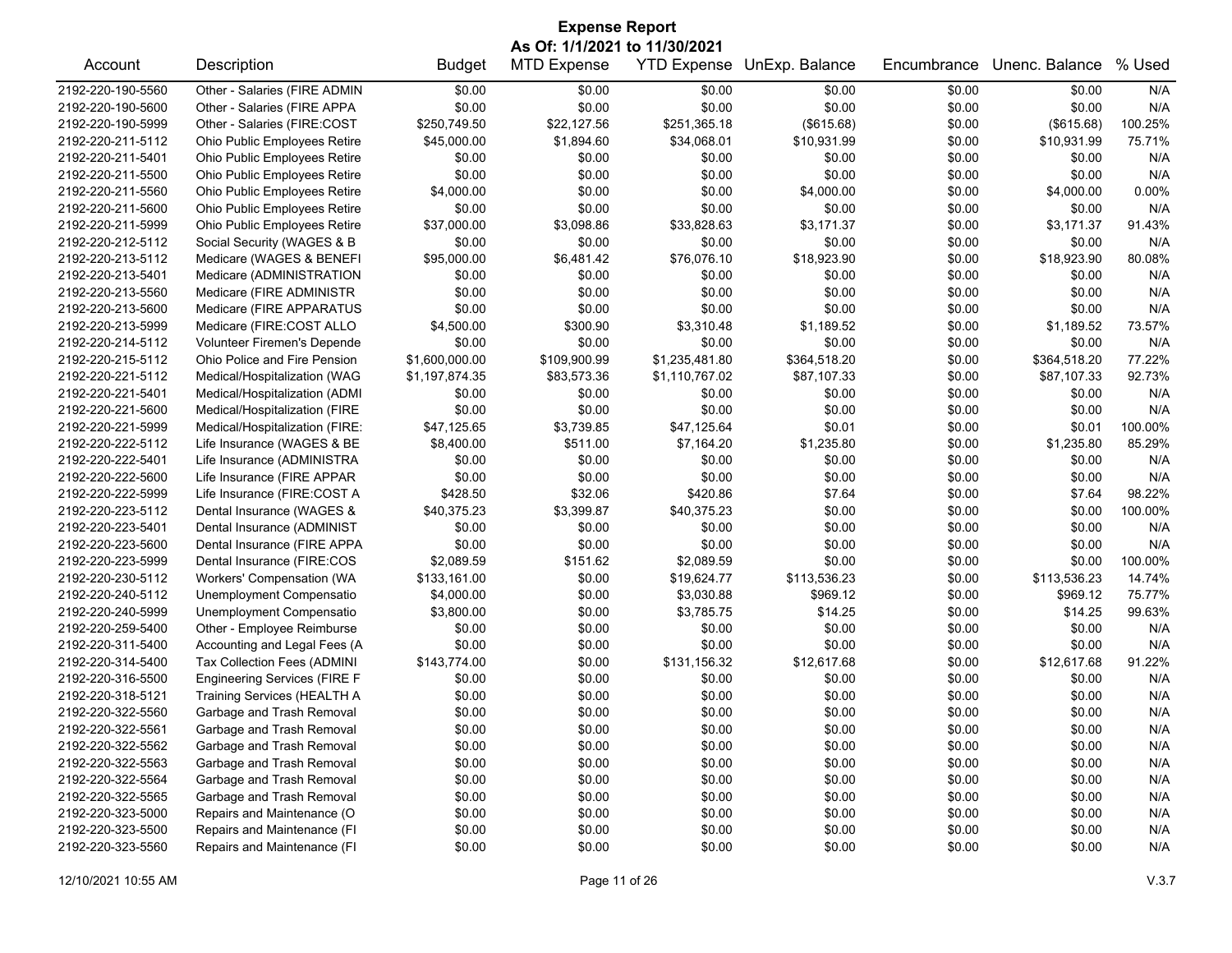| <b>Expense Report</b>         |                                    |               |                    |                    |                |              |                |         |  |
|-------------------------------|------------------------------------|---------------|--------------------|--------------------|----------------|--------------|----------------|---------|--|
| As Of: 1/1/2021 to 11/30/2021 |                                    |               |                    |                    |                |              |                |         |  |
| Account                       | Description                        | <b>Budget</b> | <b>MTD Expense</b> | <b>YTD Expense</b> | UnExp. Balance | Encumbrance  | Unenc. Balance | % Used  |  |
| 2192-220-323-5561             | Repairs and Maintenance (ST        | \$0.00        | \$0.00             | \$0.00             | \$0.00         | \$0.00       | \$0.00         | N/A     |  |
| 2192-220-323-5562             | Repairs and Maintenance (ST        | \$0.00        | \$0.00             | \$0.00             | \$0.00         | \$0.00       | \$0.00         | N/A     |  |
| 2192-220-323-5563             | Repairs and Maintenance (ST        | \$0.00        | \$0.00             | \$0.00             | \$0.00         | \$0.00       | \$0.00         | N/A     |  |
| 2192-220-323-5564             | Repairs and Maintenance (ST        | \$10,927.00   | \$0.00             | \$0.00             | \$10,927.00    | \$0.00       | \$10,927.00    | 0.00%   |  |
| 2192-220-323-5565             | Repairs and Maintnenance (S        | \$0.00        | \$0.00             | \$0.00             | \$0.00         | \$0.00       | \$0.00         | N/A     |  |
| 2192-220-323-5600             | Repairs and Maintenance (FI        | \$0.00        | \$0.00             | \$0.00             | \$0.00         | \$0.00       | \$0.00         | N/A     |  |
| 2192-220-330-5400             | <b>Travel and Meeting Expenses</b> | \$0.00        | \$0.00             | \$0.00             | \$0.00         | \$0.00       | \$0.00         | N/A     |  |
| 2192-220-341-5350             | Telephone (DISPATCH/PSIS           | \$0.00        | \$0.00             | \$0.00             | \$0.00         | \$0.00       | \$0.00         | N/A     |  |
| 2192-220-341-5500             | Telephone (FIRE FACILITIES         | \$0.00        | \$0.00             | \$0.00             | \$0.00         | \$0.00       | \$0.00         | N/A     |  |
| 2192-220-341-5501             | Telephone (Utilities discontinu    | \$0.00        | \$0.00             | \$0.00             | \$0.00         | \$0.00       | \$0.00         | N/A     |  |
| 2192-220-342-5400             | Postage (ADMINISTRATION)           | \$0.00        | \$0.00             | \$0.00             | \$0.00         | \$0.00       | \$0.00         | N/A     |  |
| 2192-220-343-5400             | Postage Machine Rental (AD         | \$0.00        | \$0.00             | \$0.00             | \$0.00         | \$0.00       | \$0.00         | N/A     |  |
| 2192-220-344-5400             | Printing (ADMINISTRATION)          | \$0.00        | \$0.00             | \$0.00             | \$0.00         | \$0.00       | \$0.00         | N/A     |  |
| 2192-220-351-5560             | <b>Electricity (FIRE ADMINISTR</b> | \$0.00        | \$0.00             | \$0.00             | \$0.00         | \$0.00       | \$0.00         | N/A     |  |
| 2192-220-351-5561             | Electricity (STATION 61)           | \$0.00        | \$0.00             | \$0.00             | \$0.00         | \$0.00       | \$0.00         | N/A     |  |
| 2192-220-351-5562             | Electricity (STATION 62)           | \$0.00        | \$0.00             | \$0.00             | \$0.00         | \$0.00       | \$0.00         | N/A     |  |
| 2192-220-351-5563             | Electricity (STATION 63)           | \$0.00        | \$0.00             | \$0.00             | \$0.00         | \$0.00       | \$0.00         | N/A     |  |
| 2192-220-351-5564             | Electricity (STATION 64)           | \$0.00        | \$0.00             | \$0.00             | \$0.00         | \$0.00       | \$0.00         | N/A     |  |
| 2192-220-351-5565             | Electricity (STATION 65)           | \$1,500.00    | \$470.99           | \$470.99           | \$1,029.01     | \$1,029.01   | \$0.00         | 100.00% |  |
| 2192-220-352-5560             | Sewage (FIRE ADMINISTRA            | \$0.00        | \$0.00             | \$0.00             | \$0.00         | \$0.00       | \$0.00         | N/A     |  |
| 2192-220-352-5561             | Sewage (STATION 61)                | \$0.00        | \$0.00             | \$0.00             | \$0.00         | \$0.00       | \$0.00         | N/A     |  |
| 2192-220-352-5562             | Sewage (STATION 62)                | \$0.00        | \$0.00             | \$0.00             | \$0.00         | \$0.00       | \$0.00         | N/A     |  |
| 2192-220-352-5563             | Sewage (STATION 63)                | \$0.00        | \$0.00             | \$0.00             | \$0.00         | \$0.00       | \$0.00         | N/A     |  |
| 2192-220-352-5564             | Sewage (STATION 64)                | \$0.00        | \$0.00             | \$0.00             | \$0.00         | \$0.00       | \$0.00         | N/A     |  |
| 2192-220-352-5565             | Sewage (STATION 65)                | \$0.00        | \$0.00             | \$0.00             | \$0.00         | \$0.00       | \$0.00         | N/A     |  |
| 2192-220-353-5560             | Natural Gas (FIRE ADMINIST         | \$0.00        | \$0.00             | \$0.00             | \$0.00         | \$0.00       | \$0.00         | N/A     |  |
| 2192-220-353-5561             | Natural Gas (STATION 61)           | \$0.00        | \$0.00             | \$0.00             | \$0.00         | \$0.00       | \$0.00         | N/A     |  |
| 2192-220-353-5562             | Natural Gas (STATION 62)           | \$0.00        | \$0.00             | \$0.00             | \$0.00         | \$0.00       | \$0.00         | N/A     |  |
| 2192-220-353-5563             | Natural Gas (STATION 63)           | \$0.00        | \$0.00             | \$0.00             | \$0.00         | \$0.00       | \$0.00         | N/A     |  |
| 2192-220-353-5564             | Natural Gas (STATION 64)           | \$0.00        | \$0.00             | \$0.00             | \$0.00         | \$0.00       | \$0.00         | N/A     |  |
| 2192-220-353-5565             | Natural Gas (STATION 65)           | \$0.00        | \$0.00             | \$0.00             | \$0.00         | \$0.00       | \$0.00         | N/A     |  |
| 2192-220-360-5121             | Contracted Services (Health a      | \$0.00        | \$0.00             | \$0.00             | \$0.00         | \$0.00       | \$0.00         | N/A     |  |
| 2192-220-360-5130             | Contracted Services (FIRE: H       | \$0.00        | \$0.00             | \$0.00             | \$0.00         | \$0.00       | \$0.00         | N/A     |  |
| 2192-220-360-5310             | <b>Contracted Services (TECHN</b>  | \$0.00        | \$0.00             | \$0.00             | \$0.00         | \$0.00       | \$0.00         | N/A     |  |
| 2192-220-360-5320             | <b>Contracted Services (COMM</b>   | \$0.00        | \$0.00             | \$0.00             | \$0.00         | \$0.00       | \$0.00         | N/A     |  |
| 2192-220-360-5340             | Contracted Services (INTERO        | \$0.00        | \$0.00             | \$0.00             | \$0.00         | \$0.00       | \$0.00         | N/A     |  |
| 2192-220-360-5350             | <b>Contracted Services (DISPAT</b> | \$335,100.00  | \$8,700.00         | \$179,385.00       | \$155,715.00   | \$172,285.00 | (\$16,570.00)  | 104.94% |  |
| 2192-220-360-5400             | <b>Contracted Services (ADMINI</b> | \$0.00        | \$0.00             | \$0.00             | \$0.00         | \$0.00       | \$0.00         | N/A     |  |
| 2192-220-360-5500             | <b>Contracted Services (FIRE F</b> | \$0.00        | \$0.00             | \$0.00             | \$0.00         | \$0.00       | \$0.00         | N/A     |  |
| 2192-220-360-5561             | <b>Contracted Services (STATIO</b> | \$0.00        | \$0.00             | \$0.00             | \$0.00         | \$0.00       | \$0.00         | N/A     |  |
| 2192-220-360-5562             | <b>Contracted Services (STATIO</b> | \$0.00        | \$0.00             | \$0.00             | \$0.00         | \$0.00       | \$0.00         | N/A     |  |
| 2192-220-360-5564             | Contracted Services (STATIO        | \$0.00        | \$0.00             | \$0.00             | \$0.00         | \$0.00       | \$0.00         | N/A     |  |
| 2192-220-360-5720             | Contracted Services (EMS O         | \$0.00        | \$0.00             | \$0.00             | \$0.00         | \$0.00       | \$0.00         | N/A     |  |
| 2192-220-360-5999             | Contracted Services (FIRE:C        | \$728,303.09  | \$6,208.46         | \$451,359.34       | \$276,943.75   | \$276,943.75 | \$0.00         | 100.00% |  |
| 2192-220-361-5999             | Software As A Service (FIRE:       | \$36,099.59   | \$3,849.23         | \$14,079.36        | \$22,020.23    | \$0.00       | \$22,020.23    | 39.00%  |  |
| 2192-220-382-5400             | Liability Insurance Premiums (     | \$0.00        | \$0.00             | \$0.00             | \$0.00         | \$0.00       | \$0.00         | N/A     |  |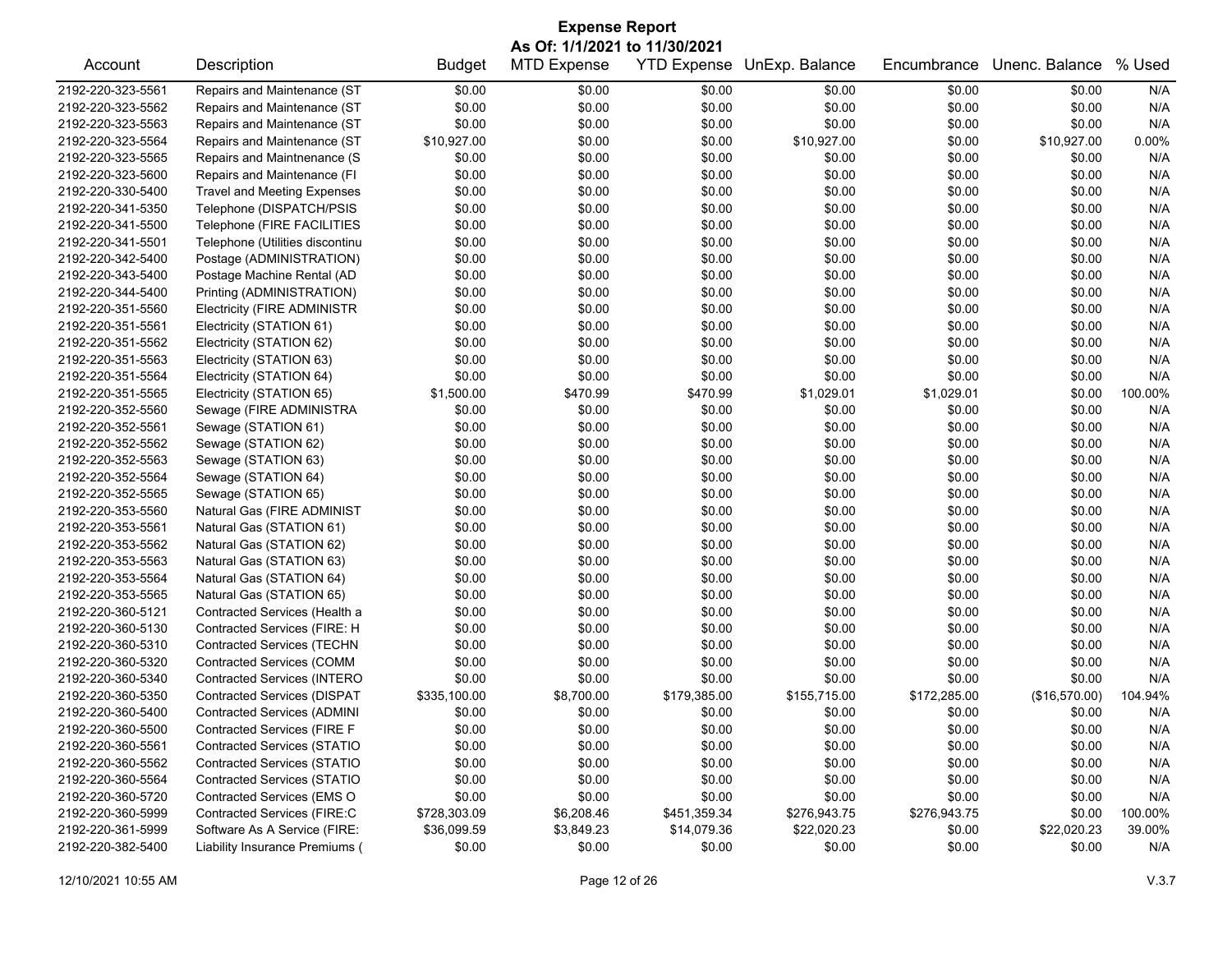| <b>Expense Report</b>                  |                                                            |                 |                    |                    |                             |                |                            |                  |  |
|----------------------------------------|------------------------------------------------------------|-----------------|--------------------|--------------------|-----------------------------|----------------|----------------------------|------------------|--|
| As Of: 1/1/2021 to 11/30/2021          |                                                            |                 |                    |                    |                             |                |                            |                  |  |
| Account                                | Description                                                | <b>Budget</b>   | <b>MTD Expense</b> | <b>YTD Expense</b> | UnExp. Balance              | Encumbrance    | Unenc. Balance             | % Used           |  |
| 2192-220-410-5400                      | Office Supplies (ADMINISTR                                 | \$0.00          | \$0.00             | \$0.00             | \$0.00                      | \$0.00         | \$0.00                     | N/A              |  |
| 2192-220-420-5000                      | <b>Operating Supplies (OPERAT</b>                          | \$0.00          | \$0.00             | \$0.00             | \$0.00                      | \$0.00         | \$0.00                     | N/A              |  |
| 2192-220-420-5400                      | <b>Operating Supplies (ADMINIS</b>                         | \$0.00          | \$0.00             | \$0.00             | \$0.00                      | \$0.00         | \$0.00                     | N/A              |  |
| 2192-220-420-5500                      | <b>Operating Supplies (FIRE FA</b>                         | \$0.00          | \$0.00             | \$0.00             | \$0.00                      | \$0.00         | \$0.00                     | N/A              |  |
| 2192-220-420-5600                      | <b>Operating Supplies (FIRE AP</b>                         | \$0.00          | \$0.00             | \$0.00             | \$0.00                      | \$0.00         | \$0.00                     | N/A              |  |
| 2192-220-420-5710                      | Operating Supplies (FIRE OP                                | \$0.00          | \$0.00             | \$0.00             | \$0.00                      | \$0.00         | \$0.00                     | N/A              |  |
| 2192-220-420-5750                      | <b>Operating Supplies (HONOR</b>                           | \$12,550.00     | \$0.00             | \$11,603.82        | \$946.18                    | \$566.14       | \$380.04                   | 96.97%           |  |
| 2192-220-421-5600                      | Fuel (FIRE APPARATUS)                                      | \$0.00          | \$0.00             | \$0.00             | \$0.00                      | \$0.00         | \$0.00                     | N/A              |  |
| 2192-220-430-5710                      | Small Tools and Minor Equip                                | \$0.00          | \$0.00             | \$0.00             | \$0.00                      | \$0.00         | \$0.00                     | N/A              |  |
| 2192-220-440-5999                      | Software (FIRE:COST ALLO                                   | \$0.00          | \$0.00             | \$0.00             | \$0.00                      | \$0.00         | \$0.00                     | N/A              |  |
| 2192-220-599-5400                      | Other - Other Expenses (ADM                                | \$0.00          | \$0.00             | \$0.00             | \$0.00                      | \$0.00         | \$0.00                     | N/A              |  |
| 2192-220-720-5500                      | Buildings (FIRE FACILITIES)                                | \$0.00          | \$0.00             | \$0.00             | \$0.00                      | \$0.00         | \$0.00                     | N/A              |  |
| 2192-220-720-5560                      | <b>Buildings (FIRE ADMINISTRA</b>                          | \$6,586.92      | \$0.00             | \$6,586.92         | \$0.00                      | \$0.00         | \$0.00                     | 100.00%          |  |
| 2192-220-720-5561                      | Buildings (STATION 61)                                     | \$4,247.39      | \$0.00             | \$4,247.39         | \$0.00                      | \$0.00         | \$0.00                     | 100.00%          |  |
| 2192-220-720-5563                      | Buildings (STATION 63)                                     | \$0.00          | \$0.00             | \$0.00             | \$0.00                      | \$0.00         | \$0.00                     | N/A              |  |
| 2192-220-730-5500                      | Improvement of Sites (FIRE F                               | \$0.00          | \$0.00             | \$0.00             | \$0.00                      | \$0.00         | \$0.00                     | N/A              |  |
| 2192-220-730-5560                      | Improvement of Sites (FIRE A                               | \$93,621.98     | \$0.00             | \$13,575.41        | \$80,046.57                 | \$3,461.22     | \$76,585.35                | 18.20%           |  |
| 2192-220-730-5561                      | Improvement of Sites (STATI                                | \$311,642.28    | \$6,440.00         | \$30,582.93        | \$281,059.35                | \$0.00         | \$281,059.35               | 9.81%            |  |
| 2192-220-730-5562                      | Improvement of Sites (STATI                                | \$104,000.00    | \$0.00             | \$8,641.30         | \$95,358.70                 | \$0.00         | \$95,358.70                | 8.31%            |  |
| 2192-220-730-5563                      | Improvement of Sites (STATI                                | \$287,817.00    | \$0.00             | \$21,030.46        | \$266,786.54                | \$5,524.00     | \$261,262.54               | 9.23%            |  |
| 2192-220-730-5564                      | Improvement of Sites (STATI                                | \$22,073.00     | \$0.00             | \$1,526.07         | \$20,546.93                 | \$0.00         | \$20,546.93                | 6.91%            |  |
| 2192-220-730-5565                      | Improvement of Sites (STATI                                | \$0.00          | \$0.00             | \$0.00             | \$0.00                      | \$0.00         | \$0.00                     | N/A              |  |
| 2192-220-740-5121                      | Machinery, Equipment and Fu                                | \$0.00          | \$0.00             | \$0.00             | \$0.00                      | \$0.00         | \$0.00                     | N/A              |  |
| 2192-220-740-5160                      | Machinery, Equipment and Fu                                | \$24,223.80     | \$0.00             | \$7,932.09         | \$16,291.71                 | \$1,227.59     | \$15,064.12                | 37.81%           |  |
| 2192-220-740-5200                      | Machinery, Equipment and Fu                                | \$5,500.00      | \$0.00             | \$3,627.00         | \$1,873.00                  | \$0.00         | \$1,873.00                 | 65.95%           |  |
| 2192-220-740-5310                      | Machinery, Equipment and Fu                                | \$176,228.48    | \$2,585.85         | \$54,516.06        | \$121,712.42                | \$16,041.75    | \$105,670.67               | 40.04%           |  |
| 2192-220-740-5320                      | Machinery, Equipment and Fu                                | \$62,146.88     | \$0.00             | \$8,619.87         | \$53,527.01                 | \$5,307.74     | \$48,219.27                | 22.41%           |  |
| 2192-220-740-5340                      | Machinery, Equipment and Fu                                | \$34,985.18     | \$0.00             | \$0.00             | \$34,985.18                 | \$0.00         | \$34,985.18                | 0.00%            |  |
| 2192-220-740-5350                      | Machinery, Equipment and Fu                                | \$0.00          | \$0.00             | \$0.00             | \$0.00                      | \$0.00         | \$0.00                     | N/A              |  |
| 2192-220-740-5400                      | Machinery, Equipment and Fu                                | \$0.00          | \$0.00             | \$0.00             | \$0.00                      | \$0.00         | \$0.00                     | N/A              |  |
| 2192-220-740-5460                      | Machinery, Equipment and Fu                                | \$0.00          | \$0.00             | \$0.00             | \$0.00                      | \$0.00         | \$0.00                     | N/A              |  |
| 2192-220-740-5561                      |                                                            | \$0.00          | \$0.00             | \$0.00             | \$0.00                      | \$0.00         | \$0.00                     | N/A              |  |
| 2192-220-740-5600                      | Machinery, Equipment and Fu<br>Machinery, Equipment and Fu | \$398,674.32    | \$551.77           | \$137,210.48       | \$261,463.84                | \$212,827.46   | \$48,636.38                | 87.80%           |  |
| 2192-220-740-5710                      |                                                            | \$31,200.00     | \$0.00             | \$12,230.04        | \$18,969.96                 | \$642.00       | \$18,327.96                | 41.26%           |  |
|                                        | Machinery, Equipment and Fu                                |                 |                    |                    |                             |                |                            |                  |  |
| 2192-220-740-5712<br>2192-220-740-5714 | Machinery, Equipment and Fu                                | \$30,000.00     | \$520.95           | \$2,312.61         | \$27,687.39<br>\$499,373.00 | \$3,661.90     | \$24,025.49<br>\$97,097.75 | 19.92%<br>80.72% |  |
|                                        | Machinery, Equipment and Fu                                | \$503,675.00    | \$4,302.00         | \$4,302.00         | \$383,750.85                | \$402,275.25   |                            |                  |  |
| 2192-220-740-5720                      | Machinery, Equipment and Fu                                | \$384,363.70    | \$0.00             | \$612.85           |                             | \$0.00         | \$383,750.85               | 0.16%            |  |
| 2192-220-740-5730                      | Machinery, Equipment and Fu                                | \$0.00          | \$0.00             | \$0.00             | \$0.00                      | \$0.00         | \$0.00                     | N/A              |  |
| 2192-220-740-5740                      | Machinery, Equipment and Fu                                | \$21,000.00     | \$0.00             | \$1,121.47         | \$19,878.53                 | \$0.00         | \$19,878.53                | 5.34%            |  |
| 2192-220-740-5810                      | Machinery, Equipment, and F                                | \$0.00          | \$0.00             | \$0.00             | \$0.00                      | \$0.00         | \$0.00                     | N/A              |  |
| 2192-220-740-5900                      | Machinery, Equipment, and F                                | \$0.00          | \$0.00             | \$0.00             | \$0.00                      | \$0.00         | \$0.00                     | N/A              |  |
| 2192-220-750-5600                      | Motor Vehicles (FIRE APPAR                                 | \$0.00          | \$0.00             | \$0.00             | \$0.00                      | \$0.00         | \$0.00                     | N/A              |  |
| 2192-220-750-5900                      | Motor Vehicles (CAPITAL)                                   | \$0.00          | \$0.00             | \$0.00             | \$0.00                      | \$0.00         | \$0.00                     | N/A              |  |
|                                        | Fire Totals:                                               | \$14,243,743.43 | \$743,974.52       | \$9,591,794.42     | \$4,651,949.01              | \$1,101,792.81 | \$3,550,156.20             | 75.08%           |  |
| <b>Transfers</b><br>2192-910-910-5000  | Transfers - Out (OPERATION                                 | \$3,560,792.75  | \$0.00             | \$3,560,792.75     | \$0.00                      | \$0.00         | \$0.00                     | 100.00%          |  |
|                                        |                                                            |                 |                    |                    |                             |                |                            |                  |  |

12/10/2021 10:55 AM Page 13 of 26 V.3.7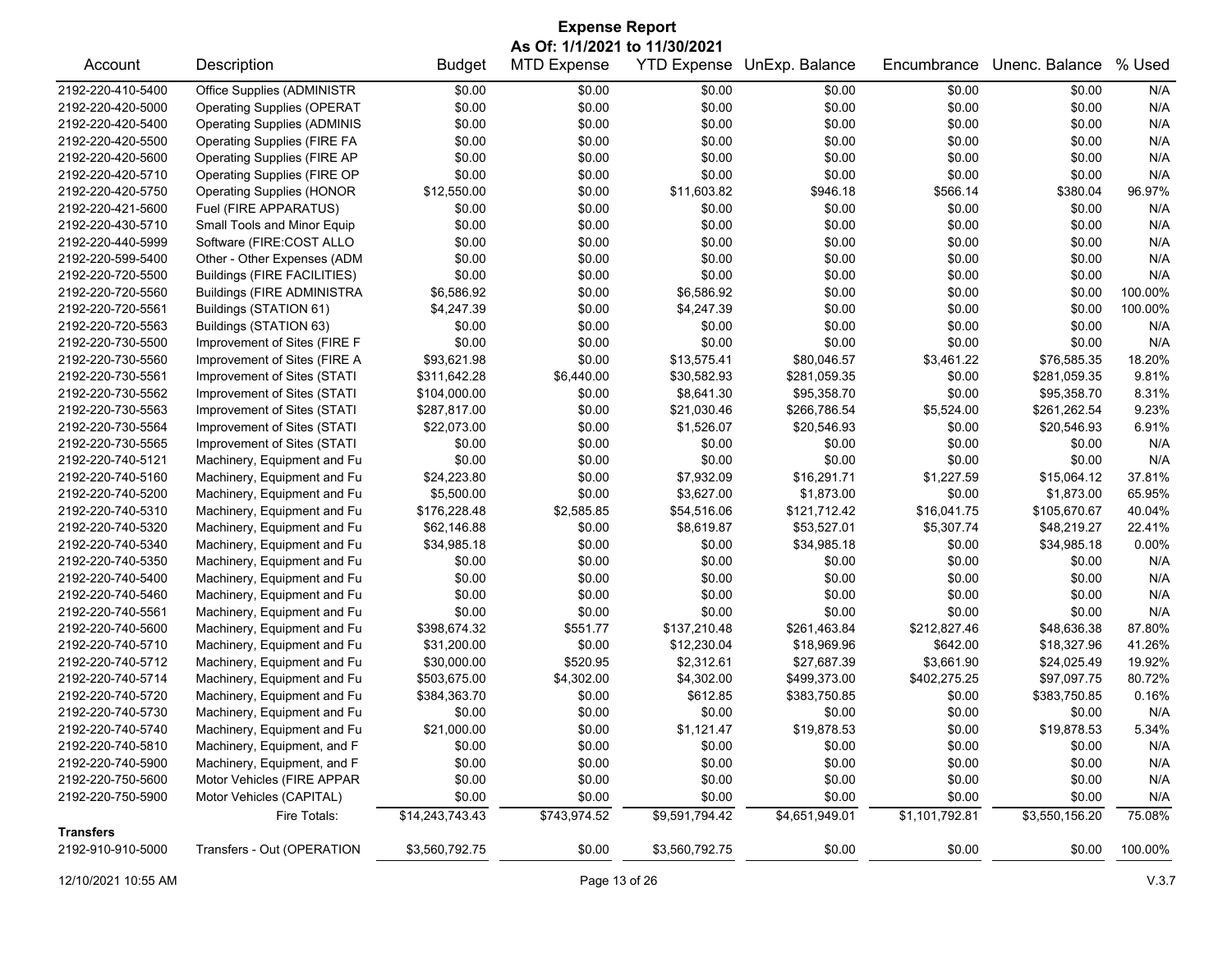| <b>Expense Report</b><br>As Of: 1/1/2021 to 11/30/2021 |                                                                   |                      |                    |                      |                    |                  |                    |               |
|--------------------------------------------------------|-------------------------------------------------------------------|----------------------|--------------------|----------------------|--------------------|------------------|--------------------|---------------|
| Account                                                | Description                                                       | <b>Budget</b>        | <b>MTD Expense</b> | <b>YTD Expense</b>   | UnExp. Balance     | Encumbrance      | Unenc. Balance     | % Used        |
|                                                        | Transfers Totals:                                                 | \$3,560,792.75       | \$0.00             | \$3,560,792.75       | \$0.00             | \$0.00           | \$0.00             | 100.00%       |
| <b>Advances</b>                                        |                                                                   |                      |                    |                      |                    |                  |                    |               |
| 2192-920-920-0000                                      | Advances - Out                                                    | \$446,325.00         | \$0.00             | \$446,325.00         | \$0.00             | \$0.00           | \$0.00             | 100.00%       |
|                                                        | <b>Advances Totals:</b>                                           | \$446,325.00         | \$0.00             | \$446,325.00         | \$0.00             | \$0.00           | \$0.00             | 100.00%       |
| <b>Contingencies</b>                                   |                                                                   |                      |                    |                      |                    |                  |                    |               |
| 2192-930-930-5999                                      | Contingencies (FIRE:COST A                                        | \$0.00               | \$0.00             | \$0.00               | \$0.00             | \$0.00           | \$0.00             | N/A           |
|                                                        | <b>Contingencies Totals:</b>                                      | \$0.00               | \$0.00             | \$0.00               | \$0.00             | \$0.00           | \$0.00             | N/A           |
| <b>Other Financing Uses</b>                            |                                                                   |                      |                    |                      |                    |                  |                    |               |
| 2192-990-990-5999                                      | <b>Budget Stabilization (FIRE:C</b>                               | \$0.00               | \$0.00             | \$0.00               | \$0.00             | \$0.00           | \$0.00             | N/A           |
|                                                        | Other Financing Uses Totals:                                      | \$0.00               | \$0.00             | \$0.00               | \$0.00             | \$0.00           | \$0.00             | N/A           |
| 2192 Total:                                            |                                                                   | \$18,250,861.18      | \$743,974.52       | \$13,598,912.17      | \$4,651,949.01     | \$1,101,792.81   | \$3,550,156.20     | 80.55%        |
| 2231                                                   | Permissive Motor Vehicle                                          |                      |                    |                      |                    | Target Percent:  | 91.67%             |               |
| <b>Highways</b>                                        |                                                                   |                      |                    |                      |                    |                  |                    |               |
| 2231-330-360-4800                                      | <b>Contracted Services (PAVING</b>                                | \$30,000.00          | \$0.00             | \$30,000.00          | \$0.00             | \$0.00           | \$0.00             | 100.00%       |
| 2231-330-360-4852                                      | <b>Contracted Services (PROJE</b>                                 | \$78,000.00          | \$0.00             | \$70,962.95          | \$7,037.05         | \$0.00           | \$7,037.05         | 90.98%        |
| 2231-330-420-4600                                      | Operating Supplies (ROAD M                                        | \$0.00               | \$0.00             | \$0.00               | \$0.00             | \$0.00           | \$0.00             | N/A           |
|                                                        | Highways Totals:                                                  | \$108,000.00         | \$0.00             | \$100,962.95         | \$7,037.05         | \$0.00           | \$7,037.05         | 93.48%        |
| <b>Contingencies</b>                                   |                                                                   |                      |                    |                      |                    |                  |                    |               |
| 2231-930-930-0000                                      | Contingencies                                                     | \$301,902.09         | \$0.00             | \$0.00               | \$301,902.09       | \$0.00           | \$301,902.09       | 0.00%         |
|                                                        | <b>Contingencies Totals:</b>                                      | \$301,902.09         | \$0.00             | \$0.00               | \$301,902.09       | \$0.00           | \$301.902.09       | 0.00%         |
| <b>Other Financing Uses</b>                            |                                                                   |                      |                    |                      |                    |                  |                    |               |
| 2231-990-990-0000                                      | <b>Budget Stabilization</b>                                       | \$5,513.00           | \$0.00             | \$0.00               | \$5,513.00         | \$0.00           | \$5,513.00         | 0.00%         |
|                                                        | Other Financing Uses Totals:                                      | \$5,513.00           | \$0.00             | \$0.00               | \$5,513.00         | \$0.00           | \$5,513.00         | 0.00%         |
| 2231 Total:                                            |                                                                   | \$415,415.09         | \$0.00             | \$100,962.95         | \$314,452.14       | \$0.00           | \$314,452.14       | 24.30%        |
| 2281                                                   | <b>EMS</b>                                                        |                      |                    |                      |                    | Target Percent:  | 91.67%             |               |
| <b>EMS</b>                                             |                                                                   |                      |                    |                      |                    |                  |                    |               |
| 2281-230-259-5350                                      | Other - Employee Reimburse                                        | \$0.00               | \$0.00             | \$0.00               | \$0.00             | \$0.00           | \$0.00             | N/A           |
| 2281-230-259-5400                                      | Other - Employee Reimburse                                        | \$273.12             | \$0.00             | \$180.11             | \$93.01            | \$0.00           | \$93.01            | 65.95%        |
| 2281-230-259-5401                                      | Other - Employee Reimburse                                        | \$0.00               | \$0.00             | \$0.00               | \$0.00             | \$0.00           | \$0.00             | N/A           |
| 2281-230-259-5460                                      | Other - Employee Reimburse                                        | \$223.00             | \$0.00             | \$0.00               | \$223.00           | \$0.00           | \$223.00           | 0.00%         |
| 2281-230-259-5710                                      | Other - Employee Reimburse                                        | \$1,000.00           | \$0.00             | \$0.00               | \$1,000.00         | \$0.00           | \$1,000.00         | 0.00%         |
| 2281-230-259-5714                                      | Other - Employee Reimburse                                        | \$830.85             | \$0.00             | \$169.15             | \$661.70           | \$0.00           | \$661.70           | 20.36%        |
| 2281-230-259-5720                                      | Other - Employee Reimburse                                        | \$0.00               | \$0.00             | \$0.00               | \$0.00             | \$0.00           | \$0.00             | N/A           |
| 2281-230-259-5740                                      | Other - Employee Reimburse                                        | \$491.40             | \$0.00             | \$206.03             | \$285.37           | \$0.00           | \$285.37           | 41.93%        |
| 2281-230-311-5400                                      | Accounting and Legal Fees (A                                      | \$30,000.00          | \$268.00           | \$11,253.30          | \$18,746.70        | \$8,997.40       | \$9,749.30         | 67.50%        |
| 2281-230-314-5400                                      | Tax Collection Fees (ADMINI                                       | \$0.00               | \$0.00             | \$0.00               | \$0.00             | \$0.00           | \$0.00             | N/A           |
| 2281-230-318-5200                                      | <b>Training Services (PREVENTI</b>                                | \$1,250.00           | \$265.00           | \$640.00             | \$610.00           | \$0.00           | \$610.00           | 51.20%        |
| 2281-230-318-5220                                      | Training Services (Public Edu                                     | \$0.00               | \$0.00             | \$0.00               | \$0.00             | \$0.00           | \$0.00             | N/A           |
| 2281-230-318-5320                                      | Training Services (COMMUN                                         | \$0.00               | \$0.00             | \$0.00               | \$0.00             | \$0.00           | \$0.00             | N/A           |
| 2281-230-318-5350                                      | Training Services (DISPATCH<br><b>Training Services (ADMINIST</b> | \$520.00             | \$0.00             | \$0.00               | \$520.00           | \$392.32         | \$127.68           | 75.45%        |
| 2281-230-318-5400<br>2281-230-318-5401                 | <b>Training Services (ADMINIST</b>                                | \$4,116.00<br>\$0.00 | \$0.00<br>\$0.00   | \$3,515.00<br>\$0.00 | \$601.00<br>\$0.00 | \$0.00<br>\$0.00 | \$601.00<br>\$0.00 | 85.40%<br>N/A |
| 2281-230-318-5460                                      | <b>Training Services (AUXILIAR</b>                                | \$0.00               | \$0.00             | \$0.00               | \$0.00             | \$0.00           | \$0.00             | N/A           |
|                                                        |                                                                   |                      |                    |                      |                    |                  |                    |               |
| 12/10/2021 10:55 AM                                    |                                                                   |                      |                    | Page 14 of 26        |                    |                  |                    | V.3.7         |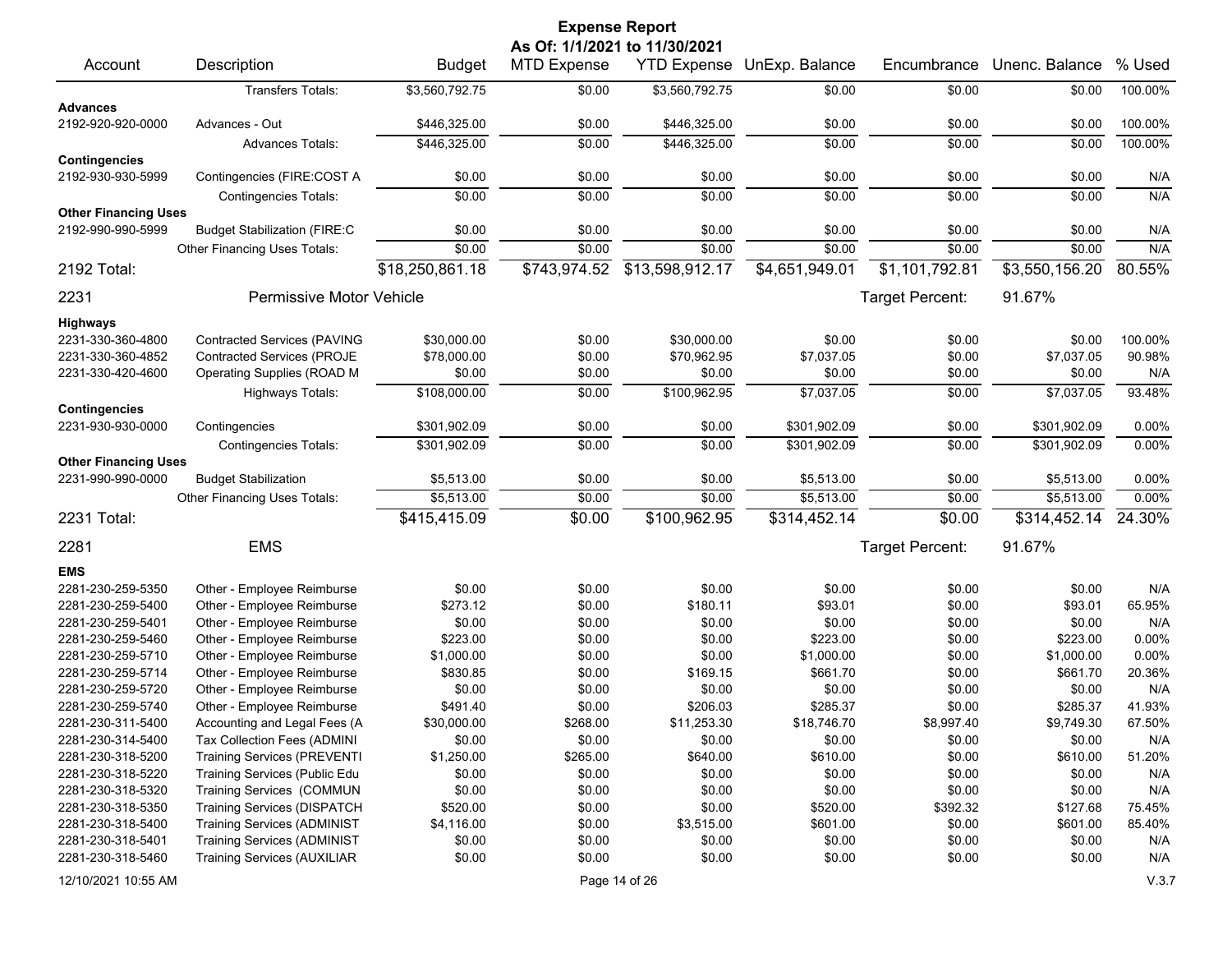| <b>Expense Report</b>         |                                     |               |                    |                    |                |             |                |         |  |
|-------------------------------|-------------------------------------|---------------|--------------------|--------------------|----------------|-------------|----------------|---------|--|
| As Of: 1/1/2021 to 11/30/2021 |                                     |               |                    |                    |                |             |                |         |  |
| Account                       | Description                         | <b>Budget</b> | <b>MTD Expense</b> | <b>YTD Expense</b> | UnExp. Balance | Encumbrance | Unenc. Balance | % Used  |  |
| 2281-230-318-5710             | <b>Training Services (FIRE OPE</b>  | \$10,612.00   | \$0.00             | \$8,680.50         | \$1,931.50     | \$0.00      | \$1,931.50     | 81.80%  |  |
| 2281-230-318-5712             | <b>Training Services (FIRE GEA</b>  | \$0.00        | \$0.00             | \$0.00             | \$0.00         | \$0.00      | \$0.00         | N/A     |  |
| 2281-230-318-5714             | Training Services (SCBA)            | \$597.60      | \$0.00             | \$0.00             | \$597.60       | \$0.00      | \$597.60       | 0.00%   |  |
| 2281-230-318-5717             | Training Services (SAFETY &         | \$0.00        | \$0.00             | \$0.00             | \$0.00         | \$0.00      | \$0.00         | N/A     |  |
| 2281-230-318-5720             | Training Services (EMS OPE          | \$5,592.00    | \$0.00             | \$4,297.00         | \$1,295.00     | \$1,101.00  | \$194.00       | 96.53%  |  |
| 2281-230-318-5730             | Training Services (HAZ MAT)         | \$0.00        | \$0.00             | \$0.00             | \$0.00         | \$0.00      | \$0.00         | N/A     |  |
| 2281-230-318-5740             | <b>Training Services (TECHNIC</b>   | \$0.00        | \$0.00             | \$0.00             | \$0.00         | \$0.00      | \$0.00         | N/A     |  |
| 2281-230-318-5750             | <b>Training Services (HONORS</b>    | \$0.00        | \$0.00             | \$0.00             | \$0.00         | \$0.00      | \$0.00         | N/A     |  |
| 2281-230-318-5810             | <b>Training Services (FIRE TRAI</b> | \$0.00        | \$0.00             | \$0.00             | \$0.00         | \$0.00      | \$0.00         | N/A     |  |
| 2281-230-318-5820             | Training Services (EMS TRAI         | \$0.00        | \$0.00             | \$0.00             | \$0.00         | \$0.00      | \$0.00         | N/A     |  |
| 2281-230-321-5220             | Rents and Leases (PUBLIC E          | \$0.00        | \$0.00             | \$0.00             | \$0.00         | \$0.00      | \$0.00         | N/A     |  |
| 2281-230-321-5560             | Rents and Leases (FIRE AD           | \$220.79      | \$34.25            | \$190.05           | \$30.74        | \$30.74     | \$0.00         | 100.00% |  |
| 2281-230-321-5561             | Rents and Leases (STATION           | \$1,637.00    | \$0.00             | \$1,295.87         | \$341.13       | \$341.13    | \$0.00         | 100.00% |  |
| 2281-230-321-5562             | Rents and Leases (STATION           | \$453.13      | \$18.89            | \$353.86           | \$99.27        | \$99.27     | \$0.00         | 100.00% |  |
| 2281-230-321-5563             | Rents and Leases (STATION           | \$671.98      | \$9.44             | \$488.23           | \$183.75       | \$183.75    | \$0.00         | 100.00% |  |
| 2281-230-321-5564             | Rents and Leases (STATION           | \$671.98      | \$9.44             | \$437.87           | \$234.11       | \$234.11    | \$0.00         | 100.00% |  |
| 2281-230-321-5565             | Rents and Leases (STATION           | \$115.00      | \$36.64            | \$36.64            | \$78.36        | \$78.36     | \$0.00         | 100.00% |  |
| 2281-230-321-5600             | Rents and Leases (FIRE APP          | \$71,504.27   | \$2,504.27         | \$44,561.97        | \$26,942.30    | \$26,942.30 | \$0.00         | 100.00% |  |
| 2281-230-321-5710             | Rents and Leases (FIRE OPE          | \$0.00        | \$0.00             | \$0.00             | \$0.00         | \$0.00      | \$0.00         | N/A     |  |
| 2281-230-321-5714             | Rentals and Leases (SCBA)           | \$0.00        | \$0.00             | \$0.00             | \$0.00         | \$0.00      | \$0.00         | N/A     |  |
| 2281-230-321-5720             | Rents and Leases (EMS OPE           | \$0.00        | \$0.00             | \$0.00             | \$0.00         | \$0.00      | \$0.00         | N/A     |  |
| 2281-230-322-5560             | Garbage and Trash Removal           | \$0.00        | \$0.00             | \$0.00             | \$0.00         | \$0.00      | \$0.00         | N/A     |  |
| 2281-230-322-5561             | Garbage and Trash Removal           | \$1,980.00    | \$196.66           | \$1,937.65         | \$42.35        | \$42.35     | \$0.00         | 100.00% |  |
| 2281-230-322-5562             | Garbage and Trash Removal           | \$1,000.00    | \$75.98            | \$748.59           | \$251.41       | \$31.41     | \$220.00       | 78.00%  |  |
| 2281-230-322-5563             | Garbage and Trash Removal           | \$1,000.00    | \$75.98            | \$748.59           | \$251.41       | \$31.41     | \$220.00       | 78.00%  |  |
| 2281-230-322-5564             | Garbage and Trash Removal           | \$1,000.00    | \$75.98            | \$748.59           | \$251.41       | \$31.41     | \$220.00       | 78.00%  |  |
| 2281-230-322-5565             | Garbage & Trash Removal (S          | \$500.00      | \$77.23            | \$251.18           | \$248.82       | \$248.82    | \$0.00         | 100.00% |  |
| 2281-230-323-5121             | Repairs and Maintenance (HE         | \$0.00        | \$0.00             | \$0.00             | \$0.00         | \$0.00      | \$0.00         | N/A     |  |
| 2281-230-323-5160             | Repairs and Maintenance (H          | \$0.00        | \$0.00             | \$0.00             | \$0.00         | \$0.00      | \$0.00         | N/A     |  |
| 2281-230-323-5200             | Repairs and Maintenance (PR         | \$450.00      | \$0.00             | \$0.00             | \$450.00       | \$0.00      | \$450.00       | 0.00%   |  |
| 2281-230-323-5220             | Repairs and Maintenance (PU         | \$0.00        | \$0.00             | \$0.00             | \$0.00         | \$0.00      | \$0.00         | N/A     |  |
| 2281-230-323-5310             | Repairs and Maintenance (TE         | \$5,300.00    | \$0.00             | \$574.46           | \$4,725.54     | \$3,463.92  | \$1,261.62     | 76.20%  |  |
| 2281-230-323-5320             | Repairs and Maintenance (C          | \$0.00        | \$0.00             | \$0.00             | \$0.00         | \$0.00      | \$0.00         | N/A     |  |
| 2281-230-323-5340             | Repairs and Maintenance (IN         | \$0.00        | \$0.00             | \$0.00             | \$0.00         | \$0.00      | \$0.00         | N/A     |  |
| 2281-230-323-5350             | Repairs and Maintenance (DI         | \$0.00        | \$0.00             | \$0.00             | \$0.00         | \$0.00      | \$0.00         | N/A     |  |
| 2281-230-323-5400             | Repairs and Maintenance (AD         | \$0.00        | \$0.00             | \$0.00             | \$0.00         | \$0.00      | \$0.00         | N/A     |  |
| 2281-230-323-5460             | Repairs and Maintenance (AU         | \$0.00        | \$0.00             | \$0.00             | \$0.00         | \$0.00      | \$0.00         | N/A     |  |
| 2281-230-323-5560             | Repairs and Maintenance (FI         | \$6,350.24    | \$45.00            | \$3,137.69         | \$3,212.55     | \$3,212.55  | \$0.00         | 100.00% |  |
| 2281-230-323-5561             | Repairs and Maintenance (ST         | \$20,545.00   | \$138.08           | \$11,920.35        | \$8,624.65     | \$8,624.65  | \$0.00         | 100.00% |  |
| 2281-230-323-5562             | Repairs and Maintenance (ST         | \$9,321.25    | \$45.00            | \$7,386.79         | \$1,934.46     | \$825.96    | \$1,108.50     | 88.11%  |  |
| 2281-230-323-5563             | Repairs and Maintenance (ST         | \$16,875.00   | \$1,067.98         | \$16,598.61        | \$276.39       | \$276.39    | \$0.00         | 100.00% |  |
| 2281-230-323-5564             | Repairs and Maintenance (ST         | \$19,580.13   | \$1,018.12         | \$16,445.40        | \$3,134.73     | \$3,134.73  | \$0.00         | 100.00% |  |
| 2281-230-323-5565             | Repairs & Maintenance (STA          | \$1,325.00    | \$188.14           | \$598.51           | \$726.49       | \$726.49    | \$0.00         | 100.00% |  |
| 2281-230-323-5600             | Repairs and Maintenance (FI         | \$76,785.82   | \$5,651.32         | \$54,989.82        | \$21,796.00    | \$21,796.00 | \$0.00         | 100.00% |  |
| 2281-230-323-5710             | Repairs and Maintenance (FI         | \$0.00        | \$0.00             | \$0.00             | \$0.00         | \$0.00      | \$0.00         | N/A     |  |
| 2281-230-323-5712             | Repairs and Maintenance (FI         | \$10,000.00   | \$0.00             | \$3,579.25         | \$6,420.75     | \$6,420.75  | \$0.00         | 100.00% |  |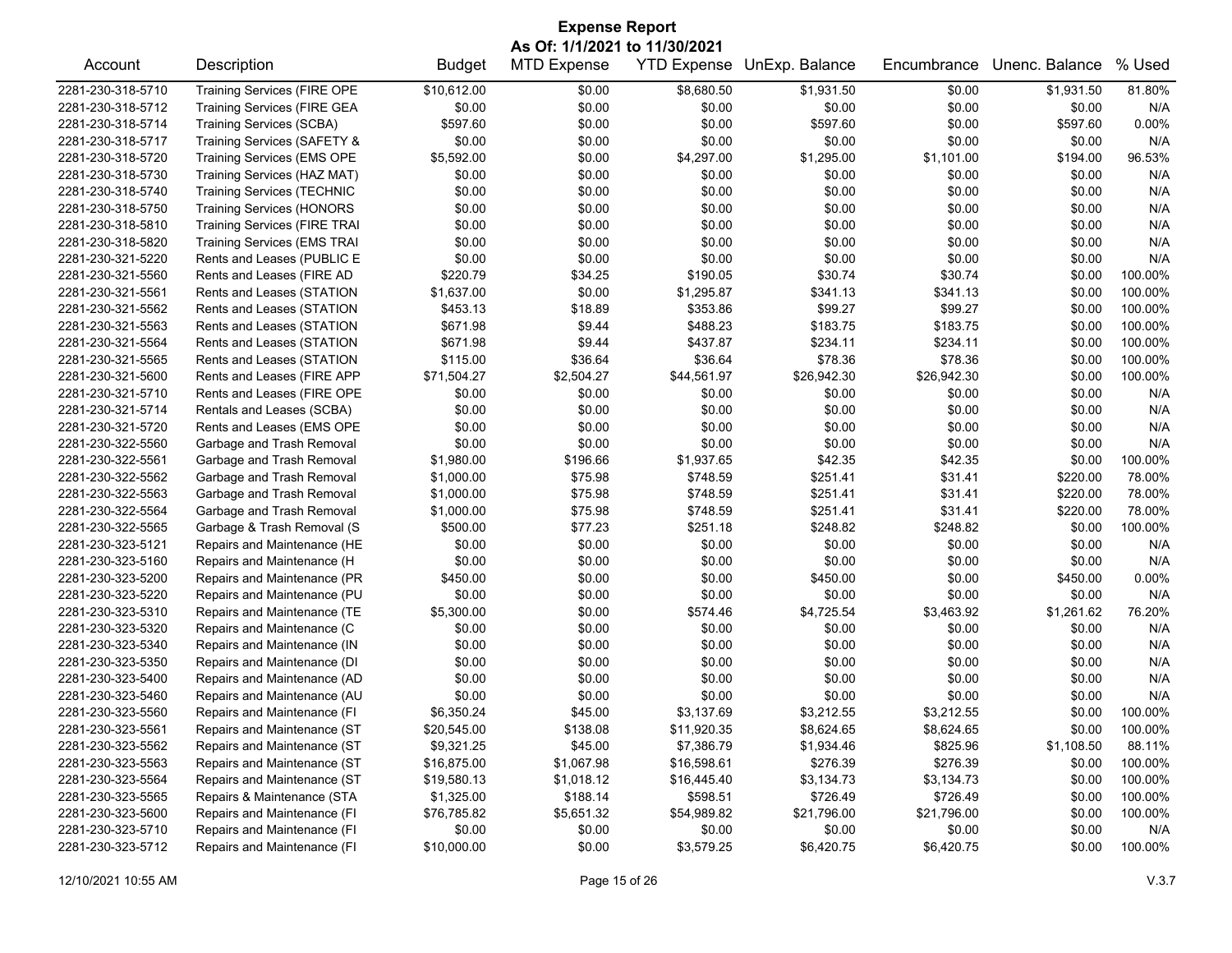| <b>Expense Report</b> |                                    |               |                                                     |            |                                   |             |                |         |
|-----------------------|------------------------------------|---------------|-----------------------------------------------------|------------|-----------------------------------|-------------|----------------|---------|
| Account               | Description                        | <b>Budget</b> | As Of: 1/1/2021 to 11/30/2021<br><b>MTD Expense</b> |            | <b>YTD Expense</b> UnExp. Balance | Encumbrance | Unenc. Balance | % Used  |
| 2281-230-323-5714     | Repairs and Maintenance (SC        | \$1,711.10    | \$0.00                                              | \$1,711.10 | \$0.00                            | \$0.00      | \$0.00         | 100.00% |
| 2281-230-323-5720     | Repairs and Maintenance (E         | \$1,460.44    | \$0.00                                              | \$1,460.44 | \$0.00                            | \$0.00      | \$0.00         | 100.00% |
| 2281-230-323-5730     | Repairs and Maintenance (HA        | \$2,236.00    | \$0.00                                              | \$1,105.95 | \$1,130.05                        | \$0.00      | \$1,130.05     | 49.46%  |
| 2281-230-323-5740     | Repairs and Maintenance (TE        | \$3,000.00    | \$820.00                                            | \$2,301.00 | \$699.00                          | \$0.00      | \$699.00       | 76.70%  |
| 2281-230-330-5200     | Travel and Meeting Expense (       | \$0.00        | \$0.00                                              | \$0.00     | \$0.00                            | \$0.00      | \$0.00         | N/A     |
| 2281-230-330-5310     | Travel and Meeting Expense (       | \$0.00        | \$0.00                                              | \$0.00     | \$0.00                            | \$0.00      | \$0.00         | N/A     |
| 2281-230-330-5320     | Travel and Meeting Expense (       | \$170.00      | \$0.00                                              | \$0.00     | \$170.00                          | \$0.00      | \$170.00       | 0.00%   |
| 2281-230-330-5350     | Travel and Meeting Expense (       | \$0.00        | \$0.00                                              | \$0.00     | \$0.00                            | \$0.00      | \$0.00         | N/A     |
| 2281-230-330-5351     | Travel and Meeting Expense (       | \$0.00        | \$0.00                                              | \$0.00     | \$0.00                            | \$0.00      | \$0.00         | N/A     |
| 2281-230-330-5400     | Travel and Meeting Expense (       | \$0.00        | \$0.00                                              | \$0.00     | \$0.00                            | \$0.00      | \$0.00         | N/A     |
| 2281-230-330-5401     | Travel and Meeting Expense (       | \$593.45      | \$31.00                                             | \$31.00    | \$562.45                          | \$0.00      | \$562.45       | 5.22%   |
| 2281-230-330-5600     | Travel and Meeting Expense (       | \$0.00        | \$0.00                                              | \$0.00     | \$0.00                            | \$0.00      | \$0.00         | N/A     |
| 2281-230-330-5710     | Travel and Meeting Expense (       | \$1,644.70    | \$0.00                                              | \$787.94   | \$856.76                          | \$0.00      | \$856.76       | 47.91%  |
| 2281-230-330-5712     | Travel and Meeting Expense (       | \$0.00        | \$0.00                                              | \$0.00     | \$0.00                            | \$0.00      | \$0.00         | N/A     |
| 2281-230-330-5714     | Travel and Meeting Expense (       | \$0.00        | \$0.00                                              | \$0.00     | \$0.00                            | \$0.00      | \$0.00         | N/A     |
| 2281-230-330-5720     | Travel and Meeting Expense (       | \$332.76      | \$0.00                                              | \$332.76   | \$0.00                            | \$0.00      | \$0.00         | 100.00% |
| 2281-230-330-5730     | Travel and Meeting Expense (       | \$264.00      | \$0.00                                              | \$263.76   | \$0.24                            | \$0.00      | \$0.24         | 99.91%  |
| 2281-230-330-5740     | Travel and Meeting Expense (       | \$500.00      | \$0.00                                              | \$463.30   | \$36.70                           | \$0.00      | \$36.70        | 92.66%  |
| 2281-230-330-5750     | <b>Travel and Meeting Expenses</b> | \$0.00        | \$0.00                                              | \$0.00     | \$0.00                            | \$0.00      | \$0.00         | N/A     |
| 2281-230-330-5810     | Travel and Meeting Expense (       | \$0.00        | \$0.00                                              | \$0.00     | \$0.00                            | \$0.00      | \$0.00         | N/A     |
| 2281-230-330-5820     | Travel and Meeting Expense (       | \$0.00        | \$0.00                                              | \$0.00     | \$0.00                            | \$0.00      | \$0.00         | N/A     |
| 2281-230-341-5200     | Telephone (PREVENTION)             | \$0.00        | \$0.00                                              | \$0.00     | \$0.00                            | \$0.00      | \$0.00         | N/A     |
| 2281-230-341-5320     | Telephone (COMMUNICATIO            | \$0.00        | \$0.00                                              | \$0.00     | \$0.00                            | \$0.00      | \$0.00         | N/A     |
| 2281-230-341-5350     | Telephone (DISPATCH/PSIS           | \$0.00        | \$0.00                                              | \$0.00     | \$0.00                            | \$0.00      | \$0.00         | N/A     |
| 2281-230-341-5560     | Telephone (FIRE ADMINISTR          | \$1,400.87    | \$0.00                                              | \$1,242.18 | \$158.69                          | \$158.69    | \$0.00         | 100.00% |
| 2281-230-341-5561     | Telephone (STATION 61)             | \$0.00        | \$0.00                                              | \$0.00     | \$0.00                            | \$0.00      | \$0.00         | N/A     |
| 2281-230-341-5562     | Telephone (STATION 62)             | \$0.00        | \$0.00                                              | \$0.00     | \$0.00                            | \$0.00      | \$0.00         | N/A     |
| 2281-230-341-5563     | Telephone (STATION 63)             | \$0.00        | \$0.00                                              | \$0.00     | \$0.00                            | \$0.00      | \$0.00         | N/A     |
| 2281-230-341-5564     | Telephone (STATION 64)             | \$0.00        | \$0.00                                              | \$0.00     | \$0.00                            | \$0.00      | \$0.00         | N/A     |
| 2281-230-341-5565     | Telephone (STATION 65)             | \$0.00        | \$0.00                                              | \$0.00     | \$0.00                            | \$0.00      | \$0.00         | N/A     |
| 2281-230-341-5999     | Telephone (COST ALLOC/BU           | \$1,384.07    | \$0.00                                              | \$1,384.07 | \$0.00                            | \$0.00      | \$0.00         | 100.00% |
| 2281-230-342-5400     | Postage (ADMINISTRATION)           | \$2,580.00    | \$0.00                                              | \$2,580.00 | \$0.00                            | \$0.00      | \$0.00         | 100.00% |
| 2281-230-342-5710     | Postage (FIRE OPERATIONS           | \$0.00        | \$0.00                                              | \$0.00     | \$0.00                            | \$0.00      | \$0.00         | N/A     |
| 2281-230-342-5714     | Postage (SCBA)                     | \$100.00      | \$0.00                                              | \$43.50    | \$56.50                           | \$6.50      | \$50.00        | 50.00%  |
| 2281-230-342-5720     | Postage (EMS OPERATIONS            | \$0.00        | \$0.00                                              | \$0.00     | \$0.00                            | \$0.00      | \$0.00         | N/A     |
| 2281-230-342-5730     | Postage (HAZ MAT)                  | \$120.00      | \$0.00                                              | \$28.26    | \$91.74                           | \$0.00      | \$91.74        | 23.55%  |
| 2281-230-343-5400     | Postage Machine Rental (AD         | \$848.00      | \$0.00                                              | \$569.40   | \$278.60                          | \$0.00      | \$278.60       | 67.15%  |
| 2281-230-344-5220     | Printing (PUBLIC EDUCATIO          | \$0.00        | \$0.00                                              | \$0.00     | \$0.00                            | \$0.00      | \$0.00         | N/A     |
| 2281-230-344-5400     | Printing (ADMINISTRATION)          | \$758.40      | \$280.00                                            | \$738.40   | \$20.00                           | \$20.00     | \$0.00         | 100.00% |
| 2281-230-344-5401     | Printing (ADMINISTRATION:          | \$1,000.00    | \$0.00                                              | \$0.00     | \$1,000.00                        | \$0.00      | \$1,000.00     | 0.00%   |
| 2281-230-344-5460     | Printing (AUXILIARY)               | \$0.00        | \$0.00                                              | \$0.00     | \$0.00                            | \$0.00      | \$0.00         | N/A     |
| 2281-230-344-5720     | Printing (EMS OPERATIONS)          | \$500.00      | \$0.00                                              | \$230.00   | \$270.00                          | \$0.00      | \$270.00       | 46.00%  |
| 2281-230-344-5820     | Printing (EMS TRAINING)            | \$0.00        | \$0.00                                              | \$0.00     | \$0.00                            | \$0.00      | \$0.00         | N/A     |
| 2281-230-345-5130     | Advertising (FIRE: HUMAN R         | \$0.00        | \$0.00                                              | \$0.00     | \$0.00                            | \$0.00      | \$0.00         | N/A     |
| 2281-230-345-5220     | Advertising (PUBLIC EDUCA          | \$0.00        | \$0.00                                              | \$0.00     | \$0.00                            | \$0.00      | \$0.00         | N/A     |
| 2281-230-351-5560     | <b>Electricity (FIRE ADMINISTR</b> | \$5,110.70    | \$436.46                                            | \$4,389.27 | \$721.43                          | \$721.43    | \$0.00         | 100.00% |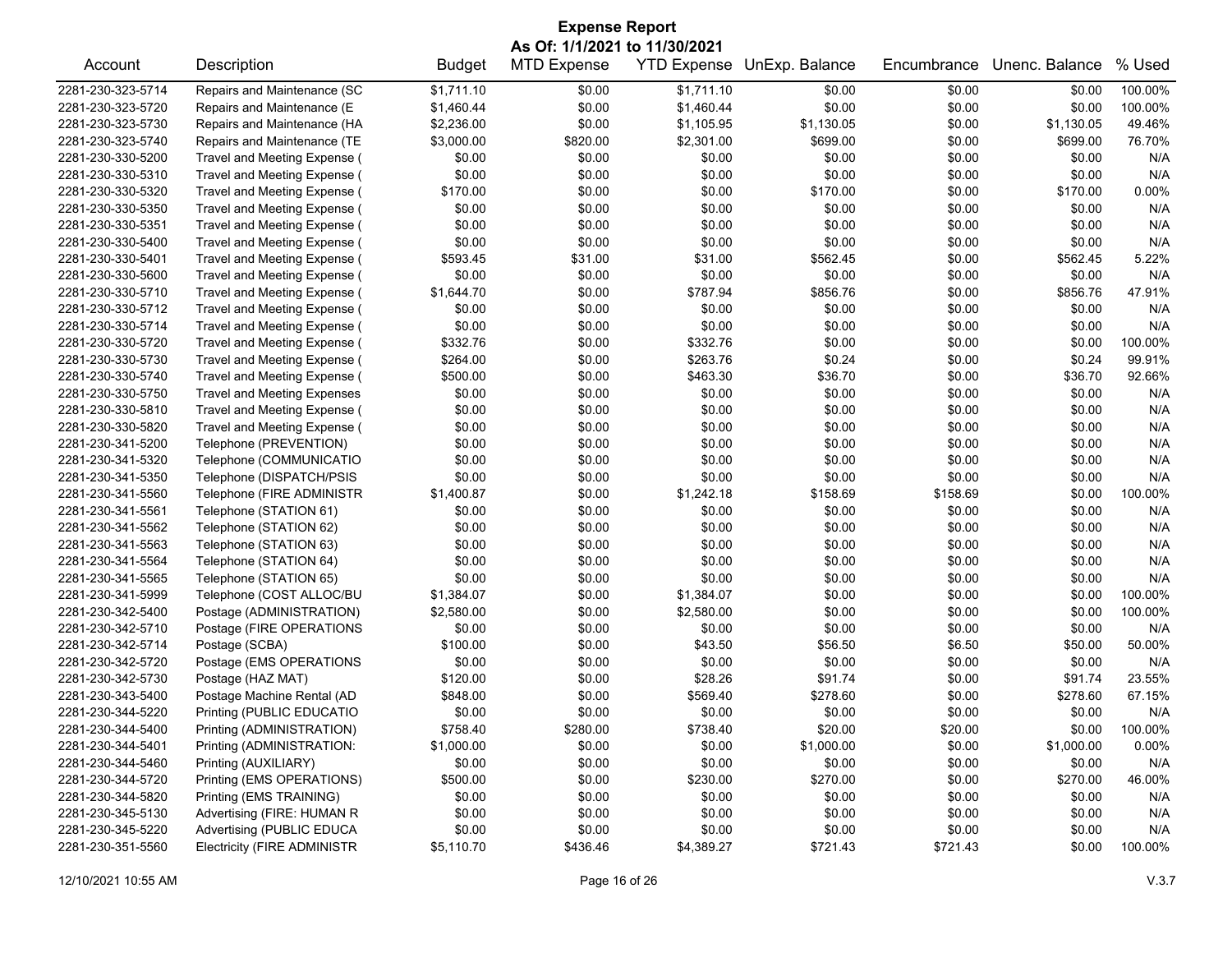| <b>Expense Report</b> |                                    |               |                               |              |                                   |             |                |         |  |
|-----------------------|------------------------------------|---------------|-------------------------------|--------------|-----------------------------------|-------------|----------------|---------|--|
|                       |                                    |               | As Of: 1/1/2021 to 11/30/2021 |              |                                   |             |                |         |  |
| Account               | Description                        | <b>Budget</b> | <b>MTD Expense</b>            |              | <b>YTD Expense UnExp. Balance</b> | Encumbrance | Unenc. Balance | % Used  |  |
| 2281-230-351-5561     | Electricity (STATION 61)           | \$22,859.79   | \$1,772.11                    | \$20,703.43  | \$2,156.36                        | \$2,156.36  | \$0.00         | 100.00% |  |
| 2281-230-351-5562     | Electricity (STATION 62)           | \$5,368.51    | \$474.94                      | \$5,208.98   | \$159.53                          | \$159.53    | \$0.00         | 100.00% |  |
| 2281-230-351-5563     | Electricity (STATION 63)           | \$8,551.38    | \$591.19                      | \$7,338.31   | \$1,213.07                        | \$1,213.07  | \$0.00         | 100.00% |  |
| 2281-230-351-5564     | Electricity (STATION 64)           | \$11,181.27   | \$824.67                      | \$9,127.42   | \$2,053.85                        | \$2,053.85  | \$0.00         | 100.00% |  |
| 2281-230-351-5565     | Electricity (STATION 65)           | \$0.00        | \$0.00                        | \$0.00       | \$0.00                            | \$0.00      | \$0.00         | N/A     |  |
| 2281-230-352-5560     | Water and Sewage (FIRE AD          | \$1,159.05    | \$97.03                       | \$1,062.77   | \$96.28                           | \$96.28     | \$0.00         | 100.00% |  |
| 2281-230-352-5561     | Water and Sewage (STATIO           | \$5,548.40    | \$405.17                      | \$4,464.92   | \$1,083.48                        | \$1,083.48  | \$0.00         | 100.00% |  |
| 2281-230-352-5562     | Water and Sewage (STATIO           | \$2,926.14    | \$166.80                      | \$2,040.33   | \$885.81                          | \$885.81    | \$0.00         | 100.00% |  |
| 2281-230-352-5563     | Water and Sewage (STATIO           | \$4,931.58    | \$319.53                      | \$4,018.41   | \$913.17                          | \$913.17    | \$0.00         | 100.00% |  |
| 2281-230-352-5564     | Water and Sewage (STATIO           | \$6,821.78    | \$410.99                      | \$5,359.21   | \$1,462.57                        | \$1,462.57  | \$0.00         | 100.00% |  |
| 2281-230-352-5565     | Water & Sewage (STATION 6          | \$2,300.00    | \$707.23                      | \$928.93     | \$1,371.07                        | \$1,371.07  | \$0.00         | 100.00% |  |
| 2281-230-353-5560     | Natural Gas (FIRE ADMINIST         | \$555.00      | \$0.00                        | \$0.00       | \$555.00                          | \$0.00      | \$555.00       | 0.00%   |  |
| 2281-230-353-5561     | Natural Gas (STATION 61)           | \$11,275.19   | \$234.79                      | \$7,545.13   | \$3,730.06                        | \$3,730.06  | \$0.00         | 100.00% |  |
| 2281-230-353-5562     | Natural Gas (STATION 62)           | \$4,358.02    | \$205.16                      | \$3,553.78   | \$804.24                          | \$804.24    | \$0.00         | 100.00% |  |
| 2281-230-353-5563     | Natural Gas (STATION 63)           | \$9,542.93    | \$616.81                      | \$9,114.13   | \$428.80                          | \$428.80    | \$0.00         | 100.00% |  |
| 2281-230-353-5564     | Natural Gas (STATION 64)           | \$7,302.47    | \$502.23                      | \$6,531.46   | \$771.01                          | \$771.01    | \$0.00         | 100.00% |  |
| 2281-230-353-5565     | Natural Gas (STATION 65)           | \$600.00      | \$366.76                      | \$507.65     | \$92.35                           | \$92.35     | \$0.00         | 100.00% |  |
| 2281-230-360-5000     | <b>Contracted Services (OPERA</b>  | \$0.00        | \$0.00                        | \$0.00       | \$0.00                            | \$0.00      | \$0.00         | N/A     |  |
| 2281-230-360-5121     | <b>Contracted Services (HEALT</b>  | \$1,350.00    | \$0.00                        | \$0.00       | \$1,350.00                        | \$0.00      | \$1,350.00     | 0.00%   |  |
|                       | Contracted Services (FIRE: H       | \$71,959.51   | \$836.12                      | \$34,666.41  | \$37,293.10                       | \$35,768.11 | \$1,524.99     | 97.88%  |  |
| 2281-230-360-5130     |                                    |               | \$0.00                        | \$0.00       | \$0.00                            | \$0.00      |                | N/A     |  |
| 2281-230-360-5200     | <b>Contracted Services (PREVE</b>  | \$0.00        |                               | \$96,388.78  |                                   |             | \$0.00         |         |  |
| 2281-230-360-5310     | <b>Contracted Services (TECHN</b>  | \$103,523.24  | \$2,192.55                    |              | \$7,134.46                        | \$6,189.41  | \$945.05       | 99.09%  |  |
| 2281-230-360-5320     | <b>Contracted Services (COMM</b>   | \$17,417.98   | \$0.00                        | \$17,410.28  | \$7.70                            | \$0.00      | \$7.70         | 99.96%  |  |
| 2281-230-360-5340     | Contracted Services (INTERO        | \$1,400.00    | \$0.00                        | \$0.00       | \$1,400.00                        | \$0.00      | \$1,400.00     | 0.00%   |  |
| 2281-230-360-5350     | <b>Contracted Services (DISPAT</b> | \$205,055.00  | \$0.00                        | \$204,682.08 | \$372.92                          | \$372.92    | \$0.00         | 100.00% |  |
| 2281-230-360-5400     | <b>Contracted Services (ADMINI</b> | \$21,454.23   | \$142.50                      | \$12,374.66  | \$9,079.57                        | \$8,706.48  | \$373.09       | 98.26%  |  |
| 2281-230-360-5401     | <b>Contracted Services (ADMINI</b> | \$36,000.00   | \$0.00                        | \$27,520.00  | \$8,480.00                        | \$8,480.00  | \$0.00         | 100.00% |  |
| 2281-230-360-5451     | Contracted Services (EMS BI        | \$71,500.00   | \$8,154.59                    | \$70,185.61  | \$1,314.39                        | \$1,314.00  | \$0.39         | 100.00% |  |
| 2281-230-360-5460     | Contracted Services (AUXILI        | \$0.00        | \$0.00                        | \$0.00       | \$0.00                            | \$0.00      | \$0.00         | N/A     |  |
| 2281-230-360-5560     | Contracted Services (FIRE A        | \$4,782.62    | \$427.23                      | \$3,699.93   | \$1,082.69                        | \$1,082.69  | \$0.00         | 100.00% |  |
| 2281-230-360-5561     | Contracted Services (STATIO        | \$2,500.00    | \$0.00                        | \$180.50     | \$2,319.50                        | \$0.00      | \$2,319.50     | 7.22%   |  |
| 2281-230-360-5562     | Contracted Services (STATIO        | \$2,000.00    | \$0.00                        | \$45.22      | \$1,954.78                        | \$0.00      | \$1,954.78     | 2.26%   |  |
| 2281-230-360-5563     | Contracted Services (STATIO        | \$2,500.00    | \$0.00                        | \$220.66     | \$2,279.34                        | \$0.00      | \$2,279.34     | 8.83%   |  |
| 2281-230-360-5564     | <b>Contracted Services (STATIO</b> | \$385.00      | \$0.00                        | \$266.77     | \$118.23                          | \$0.00      | \$118.23       | 69.29%  |  |
| 2281-230-360-5565     | <b>Contracted Services (STATIO</b> | \$0.00        | \$0.00                        | \$0.00       | \$0.00                            | \$0.00      | \$0.00         | N/A     |  |
| 2281-230-360-5600     | Contracted Services (FIRE A        | \$900.00      | \$0.00                        | \$900.00     | \$0.00                            | \$0.00      | \$0.00         | 100.00% |  |
| 2281-230-360-5712     | <b>Contracted Services (FIRE G</b> | \$33,525.00   | \$0.00                        | \$33,325.00  | \$200.00                          | \$200.00    | \$0.00         | 100.00% |  |
| 2281-230-360-5714     | Contracted Services (SCBA)         | \$17,000.00   | \$0.00                        | \$2,969.00   | \$14,031.00                       | \$8,939.00  | \$5,092.00     | 70.05%  |  |
| 2281-230-360-5720     | Contracted Services (EMS O         | \$82,609.04   | \$400.00                      | \$54,215.56  | \$28,393.48                       | \$19,990.60 | \$8,402.88     | 89.83%  |  |
| 2281-230-360-5730     | Contracted Services (HAZ MA        | \$3,000.00    | \$0.00                        | \$0.00       | \$3,000.00                        | \$0.00      | \$3,000.00     | 0.00%   |  |
| 2281-230-360-5740     | <b>Contracted Services (TECHNI</b> | \$3,300.00    | \$0.00                        | \$1,672.00   | \$1,628.00                        | \$0.00      | \$1,628.00     | 50.67%  |  |
| 2281-230-360-5820     | <b>Contracted Services (EMS TR</b> | \$0.00        | \$0.00                        | \$0.00       | \$0.00                            | \$0.00      | \$0.00         | N/A     |  |
| 2281-230-360-5999     | Contracted Services (COST          | \$72,659.68   | \$16,145.32                   | \$58,010.12  | \$14,649.56                       | \$14,649.56 | \$0.00         | 100.00% |  |
| 2281-230-361-5200     | Software As A Service (PREV        | \$0.00        | \$0.00                        | \$0.00       | \$0.00                            | \$0.00      | \$0.00         | N/A     |  |
| 2281-230-361-5310     | Software As A Service (TECH        | \$6,241.72    | \$0.00                        | \$0.00       | \$6,241.72                        | \$0.00      | \$6,241.72     | 0.00%   |  |
| 2281-230-361-5350     | Software As A Service (DISP        | \$0.00        | \$0.00                        | \$0.00       | \$0.00                            | \$0.00      | \$0.00         | N/A     |  |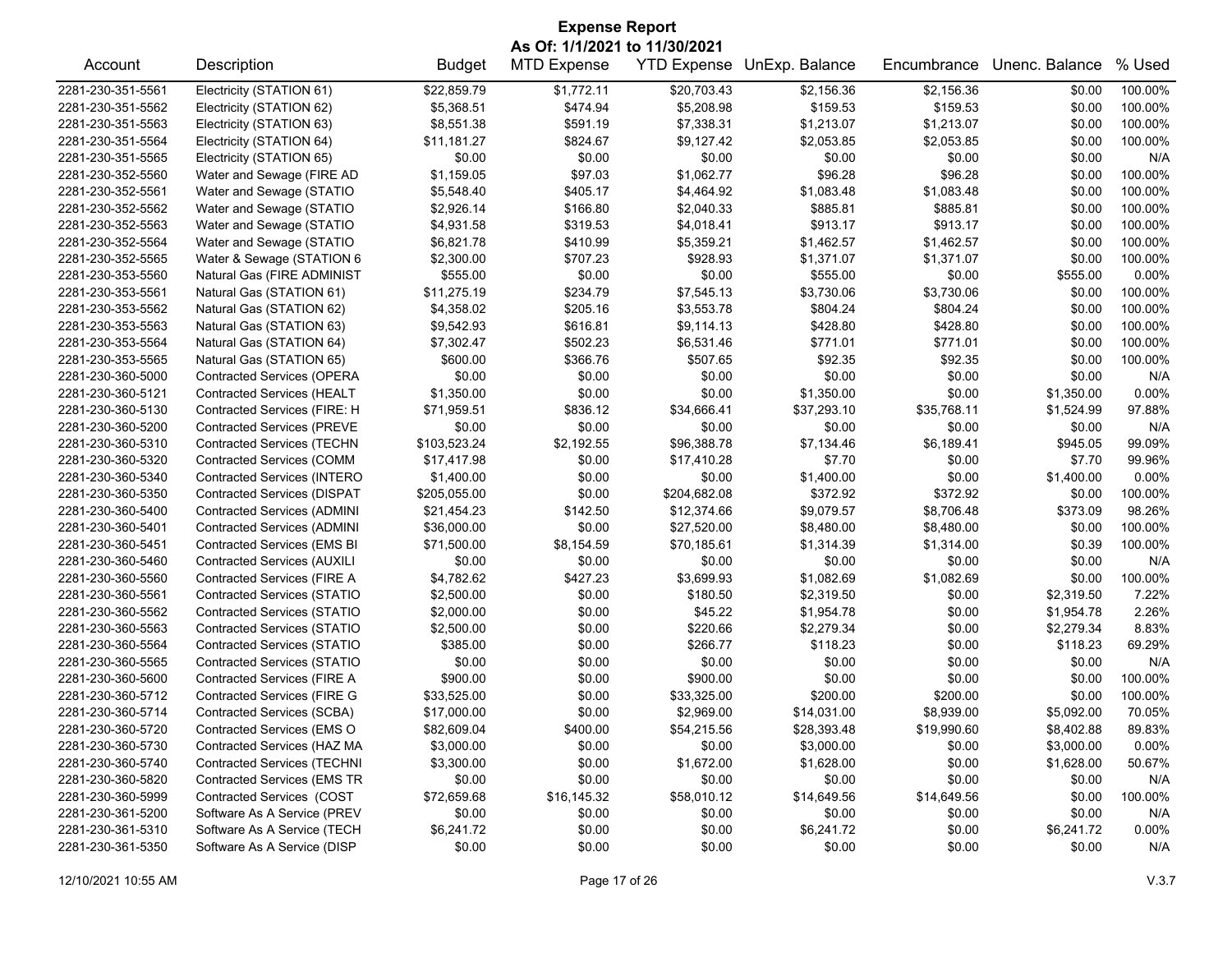| As Of: 1/1/2021 to 11/30/2021<br><b>MTD Expense</b><br><b>YTD Expense</b><br>UnExp. Balance<br>Unenc. Balance<br>% Used<br>Description<br><b>Budget</b><br>Encumbrance<br>Account<br>2281-230-361-5401<br>Software As A Service (ADMI<br>\$0.00<br>\$0.00<br>N/A<br>\$0.00<br>\$0.00<br>\$0.00<br>\$0.00<br>\$0.00<br>2281-230-361-5720<br>Software as a Service (EMS<br>\$0.00<br>\$0.00<br>\$0.00<br>\$0.00<br>\$0.00<br>N/A<br>Liability Insurance Premiums (<br>\$0.00<br>\$0.00<br>\$0.00<br>100.00%<br>2281-230-382-5400<br>\$88,239.86<br>\$88,239.86<br>\$0.00<br>2281-230-410-5400<br>Office Supplies (ADMINISTR<br>\$2,738.67<br>\$173.58<br>\$2,272.29<br>\$466.38<br>\$453.35<br>99.52%<br>\$13.03<br><b>Operating Supplies (OPERAT</b><br>\$45.00<br>\$0.00<br>\$45.00<br>\$0.00<br>\$0.00<br>100.00%<br>2281-230-420-5000<br>\$0.00<br>\$0.00<br>\$0.00<br>\$0.00<br>\$0.00<br>\$0.00<br>2281-230-420-5130<br>Operating Supplies (FIRE: HU<br>\$0.00<br>N/A<br>2281-230-420-5170<br><b>Operating Supplies (UNIFOR</b><br>\$20,076.15<br>\$932.33<br>\$13,644.66<br>\$6,431.49<br>\$2,752.98<br>\$3,678.51<br>81.68%<br>96.12%<br>2281-230-420-5200<br><b>Operating Supplies (PREVEN</b><br>\$200.00<br>\$0.00<br>\$192.24<br>\$7.76<br>\$0.00<br>\$7.76<br>\$3,000.00<br>\$0.00<br>\$1,729.94<br>\$1,270.06<br>\$1,110.00<br>\$160.06<br>94.66%<br>2281-230-420-5220<br><b>Operating Supplies (PUBLIC</b><br>68.22%<br>2281-230-420-5310<br><b>Operating Supplies (TECHNO</b><br>\$2,455.19<br>\$219.79<br>\$1,674.98<br>\$780.21<br>\$0.00<br>\$780.21<br>88.50%<br>2281-230-420-5400<br><b>Operating Supplies (ADMINIS</b><br>\$2,528.38<br>\$0.00<br>\$2,237.56<br>\$290.82<br>\$0.00<br>\$290.82<br>2281-230-420-5401<br><b>Operating Supplies (ADMINIS</b><br>\$0.00<br>\$0.00<br>\$0.00<br>\$0.00<br>\$0.00<br>\$0.00<br>N/A<br>\$4,250.00<br>\$0.00<br>39.09%<br>2281-230-420-5460<br><b>Operating Supplies (AUXILIA</b><br>\$1,304.20<br>\$2,945.80<br>\$356.98<br>\$2,588.82<br>2281-230-420-5530<br>\$0.00<br>\$0.00<br>\$0.00<br>\$0.00<br>\$0.00<br>\$0.00<br>N/A<br>NoDescription<br><b>Operating Supplies (FIRE AD</b><br>\$3,250.00<br>\$1.71<br>\$1,184.44<br>\$2,065.56<br>\$1,502.36<br>82.67%<br>2281-230-420-5560<br>\$563.20<br>\$10.42<br>\$6,740.04<br>\$2,258.07<br>\$2,090.30<br>2281-230-420-5561<br><b>Operating Supplies (STATIO</b><br>\$8,998.11<br>\$167.77<br>98.14%<br>2281-230-420-5562<br><b>Operating Supplies (STATIO</b><br>\$5,566.65<br>\$136.05<br>\$3,588.72<br>\$1,977.93<br>\$1,847.64<br>\$130.29<br>97.66%<br>\$2,472.93<br>\$213.84<br>97.13%<br>2281-230-420-5563<br><b>Operating Supplies (STATIO</b><br>\$7,449.68<br>\$0.00<br>\$4,762.91<br>\$2,686.77<br>2281-230-420-5564<br>\$0.00<br>\$6,961.57<br>\$1,144.33<br>\$981.44<br>\$162.89<br>97.99%<br><b>Operating Supplies (STATIO</b><br>\$8,105.90<br>\$2,521.28<br>\$478.72<br>\$432.41<br>98.46%<br>2281-230-420-5565<br><b>Operating Supplies (STATIO</b><br>\$3,000.00<br>\$0.00<br>\$46.31<br>99.47%<br>2281-230-420-5600<br><b>Operating Supplies (FIRE AP</b><br>\$161,413.32<br>\$13,314.99<br>\$150,859.28<br>\$10,554.04<br>\$9,696.01<br>\$858.03<br>2281-230-420-5710<br>Operating Supplies (FIRE OP<br>\$3,726.61<br>\$0.00<br>\$2,990.92<br>\$735.69<br>\$0.00<br>\$735.69<br>80.26%<br><b>Operating Supplies (FIRE GE</b><br>\$0.00<br>\$649.45<br>19.87%<br>2281-230-420-5712<br>\$3,267.95<br>\$2,618.50<br>\$0.00<br>\$2,618.50<br>2281-230-420-5714<br>\$2,000.00<br>\$0.00<br>\$0.00<br>\$42.75<br>\$1,957.25<br>2.14%<br><b>Operating Supplies (SCBA)</b><br>\$2,000.00<br>\$0.00<br>\$0.00<br>\$0.00<br>\$0.00<br>\$0.00<br>2281-230-420-5717<br><b>Operating Supplies (SAFETY</b><br>\$0.00<br>N/A<br>\$46,408.27<br>99.33%<br>2281-230-420-5720<br>Operating Supplies (EMS OP<br>\$5,171.51<br>\$37,740.81<br>\$8,667.46<br>\$8,355.08<br>\$312.38<br>2281-230-420-5730<br>Operating Supplies (HAZ MA<br>\$1,254.11<br>\$0.00<br>\$1,254.11<br>\$0.00<br>\$0.00<br>\$0.00<br>100.00%<br><b>Operating Supplies (TECHNI</b><br>\$0.00<br>\$797.40<br>61.10%<br>2281-230-420-5740<br>\$1,305.00<br>\$507.60<br>\$0.00<br>\$507.60<br>\$2,979.58<br>\$0.00<br>\$2,463.10<br>\$516.48<br>\$448.48<br>84.95%<br>2281-230-420-5750<br><b>Operating Supplies (HONOR</b><br>\$68.00<br>2281-230-420-5810<br><b>Operating Supplies (FIRE TR</b><br>\$0.00<br>\$0.00<br>\$0.00<br>\$0.00<br>\$0.00<br>\$0.00<br>N/A<br>\$0.00<br>\$0.00<br>\$0.00<br>N/A<br>2281-230-420-5820<br><b>Operating Supplies (EMS TR</b><br>\$0.00<br>\$0.00<br>\$0.00<br>N/A<br>2281-230-421-5600<br>Fuel (FIRE APPARATUS)<br>\$0.00<br>\$0.00<br>\$0.00<br>\$0.00<br>\$0.00<br>\$0.00<br>\$0.00<br>\$0.00<br>\$0.00<br>\$0.00<br>N/A<br>2281-230-430-5121<br>Small Tools and Minor Equip<br>\$0.00<br>\$0.00<br>2281-230-430-5160<br>Small Tools and Minor Equip<br>\$12,585.93<br>\$21.88<br>\$11,525.86<br>\$1,060.07<br>\$834.17<br>\$225.90<br>98.21%<br>Small Tools and Minor Equip<br>\$928.00<br>\$0.00<br>\$371.25<br>49.70%<br>2281-230-430-5200<br>\$89.98<br>\$838.02<br>\$466.77<br>\$0.00<br>0.00%<br>2281-230-430-5220<br>Small Tools and Minor Equip<br>\$926.00<br>\$0.00<br>\$0.00<br>\$926.00<br>\$926.00<br>2281-230-430-5310<br>Small Tools and Minor Equip<br>\$1,561.82<br>\$0.00<br>\$1,548.67<br>\$13.15<br>\$0.00<br>\$13.15<br>99.16%<br>2281-230-430-5320<br>\$0.00<br>\$0.00<br>\$0.00<br>\$0.00<br>100.00%<br>Small Tools and Minor Equip<br>\$8,914.17<br>\$8,914.17<br>\$0.00<br>2281-230-430-5340<br>Small Tools and Minor Equip<br>\$2,500.00<br>\$0.00<br>\$2,500.00<br>\$0.00<br>\$2,500.00<br>0.00%<br>\$0.00<br>\$0.00<br>N/A<br>2281-230-430-5350<br>Small Tools and Minor Equip<br>\$0.00<br>\$0.00<br>\$0.00<br>\$0.00<br>\$0.00<br>100.00%<br>2281-230-430-5400<br>Small Tools and Minor Equip<br>\$1,033.90<br>\$0.00<br>\$1,033.90<br>\$0.00<br>\$0.00<br>2281-230-430-5460<br>Small Tools and Minor Equip<br>\$1,100.00<br>\$0.00<br>\$0.00<br>\$1,100.00<br>\$0.00<br>0.00%<br>\$1,100.00<br>\$0.00<br>2281-230-430-5600<br>Small Tools and Minor Equip<br>\$5,295.38<br>\$3,935.38<br>\$1,360.00<br>\$1,360.00<br>100.00%<br>\$0.00<br>\$0.00<br>7.56%<br>2281-230-430-5710<br>Small Tools and Minor Equip<br>\$16,760.00<br>\$1,267.57<br>\$15,492.43<br>\$0.00<br>\$15,492.43<br>2281-230-430-5712<br>Small Tools and Minor Equip<br>\$9,000.00<br>\$0.00<br>\$4,557.75<br>\$4,442.25<br>\$0.00<br>\$4,442.25<br>50.64%<br>Small Tools and Minor Equip | <b>Expense Report</b> |  |            |        |        |            |        |            |          |  |
|-----------------------------------------------------------------------------------------------------------------------------------------------------------------------------------------------------------------------------------------------------------------------------------------------------------------------------------------------------------------------------------------------------------------------------------------------------------------------------------------------------------------------------------------------------------------------------------------------------------------------------------------------------------------------------------------------------------------------------------------------------------------------------------------------------------------------------------------------------------------------------------------------------------------------------------------------------------------------------------------------------------------------------------------------------------------------------------------------------------------------------------------------------------------------------------------------------------------------------------------------------------------------------------------------------------------------------------------------------------------------------------------------------------------------------------------------------------------------------------------------------------------------------------------------------------------------------------------------------------------------------------------------------------------------------------------------------------------------------------------------------------------------------------------------------------------------------------------------------------------------------------------------------------------------------------------------------------------------------------------------------------------------------------------------------------------------------------------------------------------------------------------------------------------------------------------------------------------------------------------------------------------------------------------------------------------------------------------------------------------------------------------------------------------------------------------------------------------------------------------------------------------------------------------------------------------------------------------------------------------------------------------------------------------------------------------------------------------------------------------------------------------------------------------------------------------------------------------------------------------------------------------------------------------------------------------------------------------------------------------------------------------------------------------------------------------------------------------------------------------------------------------------------------------------------------------------------------------------------------------------------------------------------------------------------------------------------------------------------------------------------------------------------------------------------------------------------------------------------------------------------------------------------------------------------------------------------------------------------------------------------------------------------------------------------------------------------------------------------------------------------------------------------------------------------------------------------------------------------------------------------------------------------------------------------------------------------------------------------------------------------------------------------------------------------------------------------------------------------------------------------------------------------------------------------------------------------------------------------------------------------------------------------------------------------------------------------------------------------------------------------------------------------------------------------------------------------------------------------------------------------------------------------------------------------------------------------------------------------------------------------------------------------------------------------------------------------------------------------------------------------------------------------------------------------------------------------------------------------------------------------------------------------------------------------------------------------------------------------------------------------------------------------------------------------------------------------------------------------------------------------------------------------------------------------------------------------------------------------------------------------------------------------------------------------------------------------------------------------------------------------------------------------------------------------------------------------------------------------------------------------------------------------------------------------------------------------------------------------------------------------------------------------------------------------------------------------------------------------------------------------------------------------------------------------------------------------------------------------------------------------------------------------------------------------------------------------------------------------------------------------------------------------------------------------------------------------------------------------------------------------------------------------------------------------------------------------------------------------------------------------------------------------------------------------------------------------------------------------------------------------------------------------------------------------------------------------------------------------------------------------------------------|-----------------------|--|------------|--------|--------|------------|--------|------------|----------|--|
|                                                                                                                                                                                                                                                                                                                                                                                                                                                                                                                                                                                                                                                                                                                                                                                                                                                                                                                                                                                                                                                                                                                                                                                                                                                                                                                                                                                                                                                                                                                                                                                                                                                                                                                                                                                                                                                                                                                                                                                                                                                                                                                                                                                                                                                                                                                                                                                                                                                                                                                                                                                                                                                                                                                                                                                                                                                                                                                                                                                                                                                                                                                                                                                                                                                                                                                                                                                                                                                                                                                                                                                                                                                                                                                                                                                                                                                                                                                                                                                                                                                                                                                                                                                                                                                                                                                                                                                                                                                                                                                                                                                                                                                                                                                                                                                                                                                                                                                                                                                                                                                                                                                                                                                                                                                                                                                                                                                                                                                                                                                                                                                                                                                                                                                                                                                                                                                                                                                                                                                                                                                                                                                                                                                                                                                                                                                                                                                                                                                                                                                       |                       |  |            |        |        |            |        |            |          |  |
|                                                                                                                                                                                                                                                                                                                                                                                                                                                                                                                                                                                                                                                                                                                                                                                                                                                                                                                                                                                                                                                                                                                                                                                                                                                                                                                                                                                                                                                                                                                                                                                                                                                                                                                                                                                                                                                                                                                                                                                                                                                                                                                                                                                                                                                                                                                                                                                                                                                                                                                                                                                                                                                                                                                                                                                                                                                                                                                                                                                                                                                                                                                                                                                                                                                                                                                                                                                                                                                                                                                                                                                                                                                                                                                                                                                                                                                                                                                                                                                                                                                                                                                                                                                                                                                                                                                                                                                                                                                                                                                                                                                                                                                                                                                                                                                                                                                                                                                                                                                                                                                                                                                                                                                                                                                                                                                                                                                                                                                                                                                                                                                                                                                                                                                                                                                                                                                                                                                                                                                                                                                                                                                                                                                                                                                                                                                                                                                                                                                                                                                       |                       |  |            |        |        |            |        |            |          |  |
|                                                                                                                                                                                                                                                                                                                                                                                                                                                                                                                                                                                                                                                                                                                                                                                                                                                                                                                                                                                                                                                                                                                                                                                                                                                                                                                                                                                                                                                                                                                                                                                                                                                                                                                                                                                                                                                                                                                                                                                                                                                                                                                                                                                                                                                                                                                                                                                                                                                                                                                                                                                                                                                                                                                                                                                                                                                                                                                                                                                                                                                                                                                                                                                                                                                                                                                                                                                                                                                                                                                                                                                                                                                                                                                                                                                                                                                                                                                                                                                                                                                                                                                                                                                                                                                                                                                                                                                                                                                                                                                                                                                                                                                                                                                                                                                                                                                                                                                                                                                                                                                                                                                                                                                                                                                                                                                                                                                                                                                                                                                                                                                                                                                                                                                                                                                                                                                                                                                                                                                                                                                                                                                                                                                                                                                                                                                                                                                                                                                                                                                       |                       |  |            |        |        |            |        |            |          |  |
|                                                                                                                                                                                                                                                                                                                                                                                                                                                                                                                                                                                                                                                                                                                                                                                                                                                                                                                                                                                                                                                                                                                                                                                                                                                                                                                                                                                                                                                                                                                                                                                                                                                                                                                                                                                                                                                                                                                                                                                                                                                                                                                                                                                                                                                                                                                                                                                                                                                                                                                                                                                                                                                                                                                                                                                                                                                                                                                                                                                                                                                                                                                                                                                                                                                                                                                                                                                                                                                                                                                                                                                                                                                                                                                                                                                                                                                                                                                                                                                                                                                                                                                                                                                                                                                                                                                                                                                                                                                                                                                                                                                                                                                                                                                                                                                                                                                                                                                                                                                                                                                                                                                                                                                                                                                                                                                                                                                                                                                                                                                                                                                                                                                                                                                                                                                                                                                                                                                                                                                                                                                                                                                                                                                                                                                                                                                                                                                                                                                                                                                       |                       |  |            |        |        |            |        |            |          |  |
|                                                                                                                                                                                                                                                                                                                                                                                                                                                                                                                                                                                                                                                                                                                                                                                                                                                                                                                                                                                                                                                                                                                                                                                                                                                                                                                                                                                                                                                                                                                                                                                                                                                                                                                                                                                                                                                                                                                                                                                                                                                                                                                                                                                                                                                                                                                                                                                                                                                                                                                                                                                                                                                                                                                                                                                                                                                                                                                                                                                                                                                                                                                                                                                                                                                                                                                                                                                                                                                                                                                                                                                                                                                                                                                                                                                                                                                                                                                                                                                                                                                                                                                                                                                                                                                                                                                                                                                                                                                                                                                                                                                                                                                                                                                                                                                                                                                                                                                                                                                                                                                                                                                                                                                                                                                                                                                                                                                                                                                                                                                                                                                                                                                                                                                                                                                                                                                                                                                                                                                                                                                                                                                                                                                                                                                                                                                                                                                                                                                                                                                       |                       |  |            |        |        |            |        |            |          |  |
|                                                                                                                                                                                                                                                                                                                                                                                                                                                                                                                                                                                                                                                                                                                                                                                                                                                                                                                                                                                                                                                                                                                                                                                                                                                                                                                                                                                                                                                                                                                                                                                                                                                                                                                                                                                                                                                                                                                                                                                                                                                                                                                                                                                                                                                                                                                                                                                                                                                                                                                                                                                                                                                                                                                                                                                                                                                                                                                                                                                                                                                                                                                                                                                                                                                                                                                                                                                                                                                                                                                                                                                                                                                                                                                                                                                                                                                                                                                                                                                                                                                                                                                                                                                                                                                                                                                                                                                                                                                                                                                                                                                                                                                                                                                                                                                                                                                                                                                                                                                                                                                                                                                                                                                                                                                                                                                                                                                                                                                                                                                                                                                                                                                                                                                                                                                                                                                                                                                                                                                                                                                                                                                                                                                                                                                                                                                                                                                                                                                                                                                       |                       |  |            |        |        |            |        |            |          |  |
|                                                                                                                                                                                                                                                                                                                                                                                                                                                                                                                                                                                                                                                                                                                                                                                                                                                                                                                                                                                                                                                                                                                                                                                                                                                                                                                                                                                                                                                                                                                                                                                                                                                                                                                                                                                                                                                                                                                                                                                                                                                                                                                                                                                                                                                                                                                                                                                                                                                                                                                                                                                                                                                                                                                                                                                                                                                                                                                                                                                                                                                                                                                                                                                                                                                                                                                                                                                                                                                                                                                                                                                                                                                                                                                                                                                                                                                                                                                                                                                                                                                                                                                                                                                                                                                                                                                                                                                                                                                                                                                                                                                                                                                                                                                                                                                                                                                                                                                                                                                                                                                                                                                                                                                                                                                                                                                                                                                                                                                                                                                                                                                                                                                                                                                                                                                                                                                                                                                                                                                                                                                                                                                                                                                                                                                                                                                                                                                                                                                                                                                       |                       |  |            |        |        |            |        |            |          |  |
|                                                                                                                                                                                                                                                                                                                                                                                                                                                                                                                                                                                                                                                                                                                                                                                                                                                                                                                                                                                                                                                                                                                                                                                                                                                                                                                                                                                                                                                                                                                                                                                                                                                                                                                                                                                                                                                                                                                                                                                                                                                                                                                                                                                                                                                                                                                                                                                                                                                                                                                                                                                                                                                                                                                                                                                                                                                                                                                                                                                                                                                                                                                                                                                                                                                                                                                                                                                                                                                                                                                                                                                                                                                                                                                                                                                                                                                                                                                                                                                                                                                                                                                                                                                                                                                                                                                                                                                                                                                                                                                                                                                                                                                                                                                                                                                                                                                                                                                                                                                                                                                                                                                                                                                                                                                                                                                                                                                                                                                                                                                                                                                                                                                                                                                                                                                                                                                                                                                                                                                                                                                                                                                                                                                                                                                                                                                                                                                                                                                                                                                       |                       |  |            |        |        |            |        |            |          |  |
|                                                                                                                                                                                                                                                                                                                                                                                                                                                                                                                                                                                                                                                                                                                                                                                                                                                                                                                                                                                                                                                                                                                                                                                                                                                                                                                                                                                                                                                                                                                                                                                                                                                                                                                                                                                                                                                                                                                                                                                                                                                                                                                                                                                                                                                                                                                                                                                                                                                                                                                                                                                                                                                                                                                                                                                                                                                                                                                                                                                                                                                                                                                                                                                                                                                                                                                                                                                                                                                                                                                                                                                                                                                                                                                                                                                                                                                                                                                                                                                                                                                                                                                                                                                                                                                                                                                                                                                                                                                                                                                                                                                                                                                                                                                                                                                                                                                                                                                                                                                                                                                                                                                                                                                                                                                                                                                                                                                                                                                                                                                                                                                                                                                                                                                                                                                                                                                                                                                                                                                                                                                                                                                                                                                                                                                                                                                                                                                                                                                                                                                       |                       |  |            |        |        |            |        |            |          |  |
|                                                                                                                                                                                                                                                                                                                                                                                                                                                                                                                                                                                                                                                                                                                                                                                                                                                                                                                                                                                                                                                                                                                                                                                                                                                                                                                                                                                                                                                                                                                                                                                                                                                                                                                                                                                                                                                                                                                                                                                                                                                                                                                                                                                                                                                                                                                                                                                                                                                                                                                                                                                                                                                                                                                                                                                                                                                                                                                                                                                                                                                                                                                                                                                                                                                                                                                                                                                                                                                                                                                                                                                                                                                                                                                                                                                                                                                                                                                                                                                                                                                                                                                                                                                                                                                                                                                                                                                                                                                                                                                                                                                                                                                                                                                                                                                                                                                                                                                                                                                                                                                                                                                                                                                                                                                                                                                                                                                                                                                                                                                                                                                                                                                                                                                                                                                                                                                                                                                                                                                                                                                                                                                                                                                                                                                                                                                                                                                                                                                                                                                       |                       |  |            |        |        |            |        |            |          |  |
|                                                                                                                                                                                                                                                                                                                                                                                                                                                                                                                                                                                                                                                                                                                                                                                                                                                                                                                                                                                                                                                                                                                                                                                                                                                                                                                                                                                                                                                                                                                                                                                                                                                                                                                                                                                                                                                                                                                                                                                                                                                                                                                                                                                                                                                                                                                                                                                                                                                                                                                                                                                                                                                                                                                                                                                                                                                                                                                                                                                                                                                                                                                                                                                                                                                                                                                                                                                                                                                                                                                                                                                                                                                                                                                                                                                                                                                                                                                                                                                                                                                                                                                                                                                                                                                                                                                                                                                                                                                                                                                                                                                                                                                                                                                                                                                                                                                                                                                                                                                                                                                                                                                                                                                                                                                                                                                                                                                                                                                                                                                                                                                                                                                                                                                                                                                                                                                                                                                                                                                                                                                                                                                                                                                                                                                                                                                                                                                                                                                                                                                       |                       |  |            |        |        |            |        |            |          |  |
|                                                                                                                                                                                                                                                                                                                                                                                                                                                                                                                                                                                                                                                                                                                                                                                                                                                                                                                                                                                                                                                                                                                                                                                                                                                                                                                                                                                                                                                                                                                                                                                                                                                                                                                                                                                                                                                                                                                                                                                                                                                                                                                                                                                                                                                                                                                                                                                                                                                                                                                                                                                                                                                                                                                                                                                                                                                                                                                                                                                                                                                                                                                                                                                                                                                                                                                                                                                                                                                                                                                                                                                                                                                                                                                                                                                                                                                                                                                                                                                                                                                                                                                                                                                                                                                                                                                                                                                                                                                                                                                                                                                                                                                                                                                                                                                                                                                                                                                                                                                                                                                                                                                                                                                                                                                                                                                                                                                                                                                                                                                                                                                                                                                                                                                                                                                                                                                                                                                                                                                                                                                                                                                                                                                                                                                                                                                                                                                                                                                                                                                       |                       |  |            |        |        |            |        |            |          |  |
|                                                                                                                                                                                                                                                                                                                                                                                                                                                                                                                                                                                                                                                                                                                                                                                                                                                                                                                                                                                                                                                                                                                                                                                                                                                                                                                                                                                                                                                                                                                                                                                                                                                                                                                                                                                                                                                                                                                                                                                                                                                                                                                                                                                                                                                                                                                                                                                                                                                                                                                                                                                                                                                                                                                                                                                                                                                                                                                                                                                                                                                                                                                                                                                                                                                                                                                                                                                                                                                                                                                                                                                                                                                                                                                                                                                                                                                                                                                                                                                                                                                                                                                                                                                                                                                                                                                                                                                                                                                                                                                                                                                                                                                                                                                                                                                                                                                                                                                                                                                                                                                                                                                                                                                                                                                                                                                                                                                                                                                                                                                                                                                                                                                                                                                                                                                                                                                                                                                                                                                                                                                                                                                                                                                                                                                                                                                                                                                                                                                                                                                       |                       |  |            |        |        |            |        |            |          |  |
|                                                                                                                                                                                                                                                                                                                                                                                                                                                                                                                                                                                                                                                                                                                                                                                                                                                                                                                                                                                                                                                                                                                                                                                                                                                                                                                                                                                                                                                                                                                                                                                                                                                                                                                                                                                                                                                                                                                                                                                                                                                                                                                                                                                                                                                                                                                                                                                                                                                                                                                                                                                                                                                                                                                                                                                                                                                                                                                                                                                                                                                                                                                                                                                                                                                                                                                                                                                                                                                                                                                                                                                                                                                                                                                                                                                                                                                                                                                                                                                                                                                                                                                                                                                                                                                                                                                                                                                                                                                                                                                                                                                                                                                                                                                                                                                                                                                                                                                                                                                                                                                                                                                                                                                                                                                                                                                                                                                                                                                                                                                                                                                                                                                                                                                                                                                                                                                                                                                                                                                                                                                                                                                                                                                                                                                                                                                                                                                                                                                                                                                       |                       |  |            |        |        |            |        |            |          |  |
|                                                                                                                                                                                                                                                                                                                                                                                                                                                                                                                                                                                                                                                                                                                                                                                                                                                                                                                                                                                                                                                                                                                                                                                                                                                                                                                                                                                                                                                                                                                                                                                                                                                                                                                                                                                                                                                                                                                                                                                                                                                                                                                                                                                                                                                                                                                                                                                                                                                                                                                                                                                                                                                                                                                                                                                                                                                                                                                                                                                                                                                                                                                                                                                                                                                                                                                                                                                                                                                                                                                                                                                                                                                                                                                                                                                                                                                                                                                                                                                                                                                                                                                                                                                                                                                                                                                                                                                                                                                                                                                                                                                                                                                                                                                                                                                                                                                                                                                                                                                                                                                                                                                                                                                                                                                                                                                                                                                                                                                                                                                                                                                                                                                                                                                                                                                                                                                                                                                                                                                                                                                                                                                                                                                                                                                                                                                                                                                                                                                                                                                       |                       |  |            |        |        |            |        |            |          |  |
|                                                                                                                                                                                                                                                                                                                                                                                                                                                                                                                                                                                                                                                                                                                                                                                                                                                                                                                                                                                                                                                                                                                                                                                                                                                                                                                                                                                                                                                                                                                                                                                                                                                                                                                                                                                                                                                                                                                                                                                                                                                                                                                                                                                                                                                                                                                                                                                                                                                                                                                                                                                                                                                                                                                                                                                                                                                                                                                                                                                                                                                                                                                                                                                                                                                                                                                                                                                                                                                                                                                                                                                                                                                                                                                                                                                                                                                                                                                                                                                                                                                                                                                                                                                                                                                                                                                                                                                                                                                                                                                                                                                                                                                                                                                                                                                                                                                                                                                                                                                                                                                                                                                                                                                                                                                                                                                                                                                                                                                                                                                                                                                                                                                                                                                                                                                                                                                                                                                                                                                                                                                                                                                                                                                                                                                                                                                                                                                                                                                                                                                       |                       |  |            |        |        |            |        |            |          |  |
|                                                                                                                                                                                                                                                                                                                                                                                                                                                                                                                                                                                                                                                                                                                                                                                                                                                                                                                                                                                                                                                                                                                                                                                                                                                                                                                                                                                                                                                                                                                                                                                                                                                                                                                                                                                                                                                                                                                                                                                                                                                                                                                                                                                                                                                                                                                                                                                                                                                                                                                                                                                                                                                                                                                                                                                                                                                                                                                                                                                                                                                                                                                                                                                                                                                                                                                                                                                                                                                                                                                                                                                                                                                                                                                                                                                                                                                                                                                                                                                                                                                                                                                                                                                                                                                                                                                                                                                                                                                                                                                                                                                                                                                                                                                                                                                                                                                                                                                                                                                                                                                                                                                                                                                                                                                                                                                                                                                                                                                                                                                                                                                                                                                                                                                                                                                                                                                                                                                                                                                                                                                                                                                                                                                                                                                                                                                                                                                                                                                                                                                       |                       |  |            |        |        |            |        |            |          |  |
|                                                                                                                                                                                                                                                                                                                                                                                                                                                                                                                                                                                                                                                                                                                                                                                                                                                                                                                                                                                                                                                                                                                                                                                                                                                                                                                                                                                                                                                                                                                                                                                                                                                                                                                                                                                                                                                                                                                                                                                                                                                                                                                                                                                                                                                                                                                                                                                                                                                                                                                                                                                                                                                                                                                                                                                                                                                                                                                                                                                                                                                                                                                                                                                                                                                                                                                                                                                                                                                                                                                                                                                                                                                                                                                                                                                                                                                                                                                                                                                                                                                                                                                                                                                                                                                                                                                                                                                                                                                                                                                                                                                                                                                                                                                                                                                                                                                                                                                                                                                                                                                                                                                                                                                                                                                                                                                                                                                                                                                                                                                                                                                                                                                                                                                                                                                                                                                                                                                                                                                                                                                                                                                                                                                                                                                                                                                                                                                                                                                                                                                       |                       |  |            |        |        |            |        |            |          |  |
|                                                                                                                                                                                                                                                                                                                                                                                                                                                                                                                                                                                                                                                                                                                                                                                                                                                                                                                                                                                                                                                                                                                                                                                                                                                                                                                                                                                                                                                                                                                                                                                                                                                                                                                                                                                                                                                                                                                                                                                                                                                                                                                                                                                                                                                                                                                                                                                                                                                                                                                                                                                                                                                                                                                                                                                                                                                                                                                                                                                                                                                                                                                                                                                                                                                                                                                                                                                                                                                                                                                                                                                                                                                                                                                                                                                                                                                                                                                                                                                                                                                                                                                                                                                                                                                                                                                                                                                                                                                                                                                                                                                                                                                                                                                                                                                                                                                                                                                                                                                                                                                                                                                                                                                                                                                                                                                                                                                                                                                                                                                                                                                                                                                                                                                                                                                                                                                                                                                                                                                                                                                                                                                                                                                                                                                                                                                                                                                                                                                                                                                       |                       |  |            |        |        |            |        |            |          |  |
|                                                                                                                                                                                                                                                                                                                                                                                                                                                                                                                                                                                                                                                                                                                                                                                                                                                                                                                                                                                                                                                                                                                                                                                                                                                                                                                                                                                                                                                                                                                                                                                                                                                                                                                                                                                                                                                                                                                                                                                                                                                                                                                                                                                                                                                                                                                                                                                                                                                                                                                                                                                                                                                                                                                                                                                                                                                                                                                                                                                                                                                                                                                                                                                                                                                                                                                                                                                                                                                                                                                                                                                                                                                                                                                                                                                                                                                                                                                                                                                                                                                                                                                                                                                                                                                                                                                                                                                                                                                                                                                                                                                                                                                                                                                                                                                                                                                                                                                                                                                                                                                                                                                                                                                                                                                                                                                                                                                                                                                                                                                                                                                                                                                                                                                                                                                                                                                                                                                                                                                                                                                                                                                                                                                                                                                                                                                                                                                                                                                                                                                       |                       |  |            |        |        |            |        |            |          |  |
|                                                                                                                                                                                                                                                                                                                                                                                                                                                                                                                                                                                                                                                                                                                                                                                                                                                                                                                                                                                                                                                                                                                                                                                                                                                                                                                                                                                                                                                                                                                                                                                                                                                                                                                                                                                                                                                                                                                                                                                                                                                                                                                                                                                                                                                                                                                                                                                                                                                                                                                                                                                                                                                                                                                                                                                                                                                                                                                                                                                                                                                                                                                                                                                                                                                                                                                                                                                                                                                                                                                                                                                                                                                                                                                                                                                                                                                                                                                                                                                                                                                                                                                                                                                                                                                                                                                                                                                                                                                                                                                                                                                                                                                                                                                                                                                                                                                                                                                                                                                                                                                                                                                                                                                                                                                                                                                                                                                                                                                                                                                                                                                                                                                                                                                                                                                                                                                                                                                                                                                                                                                                                                                                                                                                                                                                                                                                                                                                                                                                                                                       |                       |  |            |        |        |            |        |            |          |  |
|                                                                                                                                                                                                                                                                                                                                                                                                                                                                                                                                                                                                                                                                                                                                                                                                                                                                                                                                                                                                                                                                                                                                                                                                                                                                                                                                                                                                                                                                                                                                                                                                                                                                                                                                                                                                                                                                                                                                                                                                                                                                                                                                                                                                                                                                                                                                                                                                                                                                                                                                                                                                                                                                                                                                                                                                                                                                                                                                                                                                                                                                                                                                                                                                                                                                                                                                                                                                                                                                                                                                                                                                                                                                                                                                                                                                                                                                                                                                                                                                                                                                                                                                                                                                                                                                                                                                                                                                                                                                                                                                                                                                                                                                                                                                                                                                                                                                                                                                                                                                                                                                                                                                                                                                                                                                                                                                                                                                                                                                                                                                                                                                                                                                                                                                                                                                                                                                                                                                                                                                                                                                                                                                                                                                                                                                                                                                                                                                                                                                                                                       |                       |  |            |        |        |            |        |            |          |  |
|                                                                                                                                                                                                                                                                                                                                                                                                                                                                                                                                                                                                                                                                                                                                                                                                                                                                                                                                                                                                                                                                                                                                                                                                                                                                                                                                                                                                                                                                                                                                                                                                                                                                                                                                                                                                                                                                                                                                                                                                                                                                                                                                                                                                                                                                                                                                                                                                                                                                                                                                                                                                                                                                                                                                                                                                                                                                                                                                                                                                                                                                                                                                                                                                                                                                                                                                                                                                                                                                                                                                                                                                                                                                                                                                                                                                                                                                                                                                                                                                                                                                                                                                                                                                                                                                                                                                                                                                                                                                                                                                                                                                                                                                                                                                                                                                                                                                                                                                                                                                                                                                                                                                                                                                                                                                                                                                                                                                                                                                                                                                                                                                                                                                                                                                                                                                                                                                                                                                                                                                                                                                                                                                                                                                                                                                                                                                                                                                                                                                                                                       |                       |  |            |        |        |            |        |            |          |  |
|                                                                                                                                                                                                                                                                                                                                                                                                                                                                                                                                                                                                                                                                                                                                                                                                                                                                                                                                                                                                                                                                                                                                                                                                                                                                                                                                                                                                                                                                                                                                                                                                                                                                                                                                                                                                                                                                                                                                                                                                                                                                                                                                                                                                                                                                                                                                                                                                                                                                                                                                                                                                                                                                                                                                                                                                                                                                                                                                                                                                                                                                                                                                                                                                                                                                                                                                                                                                                                                                                                                                                                                                                                                                                                                                                                                                                                                                                                                                                                                                                                                                                                                                                                                                                                                                                                                                                                                                                                                                                                                                                                                                                                                                                                                                                                                                                                                                                                                                                                                                                                                                                                                                                                                                                                                                                                                                                                                                                                                                                                                                                                                                                                                                                                                                                                                                                                                                                                                                                                                                                                                                                                                                                                                                                                                                                                                                                                                                                                                                                                                       |                       |  |            |        |        |            |        |            |          |  |
|                                                                                                                                                                                                                                                                                                                                                                                                                                                                                                                                                                                                                                                                                                                                                                                                                                                                                                                                                                                                                                                                                                                                                                                                                                                                                                                                                                                                                                                                                                                                                                                                                                                                                                                                                                                                                                                                                                                                                                                                                                                                                                                                                                                                                                                                                                                                                                                                                                                                                                                                                                                                                                                                                                                                                                                                                                                                                                                                                                                                                                                                                                                                                                                                                                                                                                                                                                                                                                                                                                                                                                                                                                                                                                                                                                                                                                                                                                                                                                                                                                                                                                                                                                                                                                                                                                                                                                                                                                                                                                                                                                                                                                                                                                                                                                                                                                                                                                                                                                                                                                                                                                                                                                                                                                                                                                                                                                                                                                                                                                                                                                                                                                                                                                                                                                                                                                                                                                                                                                                                                                                                                                                                                                                                                                                                                                                                                                                                                                                                                                                       |                       |  |            |        |        |            |        |            |          |  |
|                                                                                                                                                                                                                                                                                                                                                                                                                                                                                                                                                                                                                                                                                                                                                                                                                                                                                                                                                                                                                                                                                                                                                                                                                                                                                                                                                                                                                                                                                                                                                                                                                                                                                                                                                                                                                                                                                                                                                                                                                                                                                                                                                                                                                                                                                                                                                                                                                                                                                                                                                                                                                                                                                                                                                                                                                                                                                                                                                                                                                                                                                                                                                                                                                                                                                                                                                                                                                                                                                                                                                                                                                                                                                                                                                                                                                                                                                                                                                                                                                                                                                                                                                                                                                                                                                                                                                                                                                                                                                                                                                                                                                                                                                                                                                                                                                                                                                                                                                                                                                                                                                                                                                                                                                                                                                                                                                                                                                                                                                                                                                                                                                                                                                                                                                                                                                                                                                                                                                                                                                                                                                                                                                                                                                                                                                                                                                                                                                                                                                                                       |                       |  |            |        |        |            |        |            |          |  |
|                                                                                                                                                                                                                                                                                                                                                                                                                                                                                                                                                                                                                                                                                                                                                                                                                                                                                                                                                                                                                                                                                                                                                                                                                                                                                                                                                                                                                                                                                                                                                                                                                                                                                                                                                                                                                                                                                                                                                                                                                                                                                                                                                                                                                                                                                                                                                                                                                                                                                                                                                                                                                                                                                                                                                                                                                                                                                                                                                                                                                                                                                                                                                                                                                                                                                                                                                                                                                                                                                                                                                                                                                                                                                                                                                                                                                                                                                                                                                                                                                                                                                                                                                                                                                                                                                                                                                                                                                                                                                                                                                                                                                                                                                                                                                                                                                                                                                                                                                                                                                                                                                                                                                                                                                                                                                                                                                                                                                                                                                                                                                                                                                                                                                                                                                                                                                                                                                                                                                                                                                                                                                                                                                                                                                                                                                                                                                                                                                                                                                                                       |                       |  |            |        |        |            |        |            |          |  |
|                                                                                                                                                                                                                                                                                                                                                                                                                                                                                                                                                                                                                                                                                                                                                                                                                                                                                                                                                                                                                                                                                                                                                                                                                                                                                                                                                                                                                                                                                                                                                                                                                                                                                                                                                                                                                                                                                                                                                                                                                                                                                                                                                                                                                                                                                                                                                                                                                                                                                                                                                                                                                                                                                                                                                                                                                                                                                                                                                                                                                                                                                                                                                                                                                                                                                                                                                                                                                                                                                                                                                                                                                                                                                                                                                                                                                                                                                                                                                                                                                                                                                                                                                                                                                                                                                                                                                                                                                                                                                                                                                                                                                                                                                                                                                                                                                                                                                                                                                                                                                                                                                                                                                                                                                                                                                                                                                                                                                                                                                                                                                                                                                                                                                                                                                                                                                                                                                                                                                                                                                                                                                                                                                                                                                                                                                                                                                                                                                                                                                                                       |                       |  |            |        |        |            |        |            |          |  |
|                                                                                                                                                                                                                                                                                                                                                                                                                                                                                                                                                                                                                                                                                                                                                                                                                                                                                                                                                                                                                                                                                                                                                                                                                                                                                                                                                                                                                                                                                                                                                                                                                                                                                                                                                                                                                                                                                                                                                                                                                                                                                                                                                                                                                                                                                                                                                                                                                                                                                                                                                                                                                                                                                                                                                                                                                                                                                                                                                                                                                                                                                                                                                                                                                                                                                                                                                                                                                                                                                                                                                                                                                                                                                                                                                                                                                                                                                                                                                                                                                                                                                                                                                                                                                                                                                                                                                                                                                                                                                                                                                                                                                                                                                                                                                                                                                                                                                                                                                                                                                                                                                                                                                                                                                                                                                                                                                                                                                                                                                                                                                                                                                                                                                                                                                                                                                                                                                                                                                                                                                                                                                                                                                                                                                                                                                                                                                                                                                                                                                                                       |                       |  |            |        |        |            |        |            |          |  |
|                                                                                                                                                                                                                                                                                                                                                                                                                                                                                                                                                                                                                                                                                                                                                                                                                                                                                                                                                                                                                                                                                                                                                                                                                                                                                                                                                                                                                                                                                                                                                                                                                                                                                                                                                                                                                                                                                                                                                                                                                                                                                                                                                                                                                                                                                                                                                                                                                                                                                                                                                                                                                                                                                                                                                                                                                                                                                                                                                                                                                                                                                                                                                                                                                                                                                                                                                                                                                                                                                                                                                                                                                                                                                                                                                                                                                                                                                                                                                                                                                                                                                                                                                                                                                                                                                                                                                                                                                                                                                                                                                                                                                                                                                                                                                                                                                                                                                                                                                                                                                                                                                                                                                                                                                                                                                                                                                                                                                                                                                                                                                                                                                                                                                                                                                                                                                                                                                                                                                                                                                                                                                                                                                                                                                                                                                                                                                                                                                                                                                                                       |                       |  |            |        |        |            |        |            |          |  |
|                                                                                                                                                                                                                                                                                                                                                                                                                                                                                                                                                                                                                                                                                                                                                                                                                                                                                                                                                                                                                                                                                                                                                                                                                                                                                                                                                                                                                                                                                                                                                                                                                                                                                                                                                                                                                                                                                                                                                                                                                                                                                                                                                                                                                                                                                                                                                                                                                                                                                                                                                                                                                                                                                                                                                                                                                                                                                                                                                                                                                                                                                                                                                                                                                                                                                                                                                                                                                                                                                                                                                                                                                                                                                                                                                                                                                                                                                                                                                                                                                                                                                                                                                                                                                                                                                                                                                                                                                                                                                                                                                                                                                                                                                                                                                                                                                                                                                                                                                                                                                                                                                                                                                                                                                                                                                                                                                                                                                                                                                                                                                                                                                                                                                                                                                                                                                                                                                                                                                                                                                                                                                                                                                                                                                                                                                                                                                                                                                                                                                                                       |                       |  |            |        |        |            |        |            |          |  |
|                                                                                                                                                                                                                                                                                                                                                                                                                                                                                                                                                                                                                                                                                                                                                                                                                                                                                                                                                                                                                                                                                                                                                                                                                                                                                                                                                                                                                                                                                                                                                                                                                                                                                                                                                                                                                                                                                                                                                                                                                                                                                                                                                                                                                                                                                                                                                                                                                                                                                                                                                                                                                                                                                                                                                                                                                                                                                                                                                                                                                                                                                                                                                                                                                                                                                                                                                                                                                                                                                                                                                                                                                                                                                                                                                                                                                                                                                                                                                                                                                                                                                                                                                                                                                                                                                                                                                                                                                                                                                                                                                                                                                                                                                                                                                                                                                                                                                                                                                                                                                                                                                                                                                                                                                                                                                                                                                                                                                                                                                                                                                                                                                                                                                                                                                                                                                                                                                                                                                                                                                                                                                                                                                                                                                                                                                                                                                                                                                                                                                                                       |                       |  |            |        |        |            |        |            |          |  |
|                                                                                                                                                                                                                                                                                                                                                                                                                                                                                                                                                                                                                                                                                                                                                                                                                                                                                                                                                                                                                                                                                                                                                                                                                                                                                                                                                                                                                                                                                                                                                                                                                                                                                                                                                                                                                                                                                                                                                                                                                                                                                                                                                                                                                                                                                                                                                                                                                                                                                                                                                                                                                                                                                                                                                                                                                                                                                                                                                                                                                                                                                                                                                                                                                                                                                                                                                                                                                                                                                                                                                                                                                                                                                                                                                                                                                                                                                                                                                                                                                                                                                                                                                                                                                                                                                                                                                                                                                                                                                                                                                                                                                                                                                                                                                                                                                                                                                                                                                                                                                                                                                                                                                                                                                                                                                                                                                                                                                                                                                                                                                                                                                                                                                                                                                                                                                                                                                                                                                                                                                                                                                                                                                                                                                                                                                                                                                                                                                                                                                                                       |                       |  |            |        |        |            |        |            |          |  |
|                                                                                                                                                                                                                                                                                                                                                                                                                                                                                                                                                                                                                                                                                                                                                                                                                                                                                                                                                                                                                                                                                                                                                                                                                                                                                                                                                                                                                                                                                                                                                                                                                                                                                                                                                                                                                                                                                                                                                                                                                                                                                                                                                                                                                                                                                                                                                                                                                                                                                                                                                                                                                                                                                                                                                                                                                                                                                                                                                                                                                                                                                                                                                                                                                                                                                                                                                                                                                                                                                                                                                                                                                                                                                                                                                                                                                                                                                                                                                                                                                                                                                                                                                                                                                                                                                                                                                                                                                                                                                                                                                                                                                                                                                                                                                                                                                                                                                                                                                                                                                                                                                                                                                                                                                                                                                                                                                                                                                                                                                                                                                                                                                                                                                                                                                                                                                                                                                                                                                                                                                                                                                                                                                                                                                                                                                                                                                                                                                                                                                                                       |                       |  |            |        |        |            |        |            |          |  |
|                                                                                                                                                                                                                                                                                                                                                                                                                                                                                                                                                                                                                                                                                                                                                                                                                                                                                                                                                                                                                                                                                                                                                                                                                                                                                                                                                                                                                                                                                                                                                                                                                                                                                                                                                                                                                                                                                                                                                                                                                                                                                                                                                                                                                                                                                                                                                                                                                                                                                                                                                                                                                                                                                                                                                                                                                                                                                                                                                                                                                                                                                                                                                                                                                                                                                                                                                                                                                                                                                                                                                                                                                                                                                                                                                                                                                                                                                                                                                                                                                                                                                                                                                                                                                                                                                                                                                                                                                                                                                                                                                                                                                                                                                                                                                                                                                                                                                                                                                                                                                                                                                                                                                                                                                                                                                                                                                                                                                                                                                                                                                                                                                                                                                                                                                                                                                                                                                                                                                                                                                                                                                                                                                                                                                                                                                                                                                                                                                                                                                                                       |                       |  |            |        |        |            |        |            |          |  |
|                                                                                                                                                                                                                                                                                                                                                                                                                                                                                                                                                                                                                                                                                                                                                                                                                                                                                                                                                                                                                                                                                                                                                                                                                                                                                                                                                                                                                                                                                                                                                                                                                                                                                                                                                                                                                                                                                                                                                                                                                                                                                                                                                                                                                                                                                                                                                                                                                                                                                                                                                                                                                                                                                                                                                                                                                                                                                                                                                                                                                                                                                                                                                                                                                                                                                                                                                                                                                                                                                                                                                                                                                                                                                                                                                                                                                                                                                                                                                                                                                                                                                                                                                                                                                                                                                                                                                                                                                                                                                                                                                                                                                                                                                                                                                                                                                                                                                                                                                                                                                                                                                                                                                                                                                                                                                                                                                                                                                                                                                                                                                                                                                                                                                                                                                                                                                                                                                                                                                                                                                                                                                                                                                                                                                                                                                                                                                                                                                                                                                                                       |                       |  |            |        |        |            |        |            |          |  |
|                                                                                                                                                                                                                                                                                                                                                                                                                                                                                                                                                                                                                                                                                                                                                                                                                                                                                                                                                                                                                                                                                                                                                                                                                                                                                                                                                                                                                                                                                                                                                                                                                                                                                                                                                                                                                                                                                                                                                                                                                                                                                                                                                                                                                                                                                                                                                                                                                                                                                                                                                                                                                                                                                                                                                                                                                                                                                                                                                                                                                                                                                                                                                                                                                                                                                                                                                                                                                                                                                                                                                                                                                                                                                                                                                                                                                                                                                                                                                                                                                                                                                                                                                                                                                                                                                                                                                                                                                                                                                                                                                                                                                                                                                                                                                                                                                                                                                                                                                                                                                                                                                                                                                                                                                                                                                                                                                                                                                                                                                                                                                                                                                                                                                                                                                                                                                                                                                                                                                                                                                                                                                                                                                                                                                                                                                                                                                                                                                                                                                                                       |                       |  |            |        |        |            |        |            |          |  |
|                                                                                                                                                                                                                                                                                                                                                                                                                                                                                                                                                                                                                                                                                                                                                                                                                                                                                                                                                                                                                                                                                                                                                                                                                                                                                                                                                                                                                                                                                                                                                                                                                                                                                                                                                                                                                                                                                                                                                                                                                                                                                                                                                                                                                                                                                                                                                                                                                                                                                                                                                                                                                                                                                                                                                                                                                                                                                                                                                                                                                                                                                                                                                                                                                                                                                                                                                                                                                                                                                                                                                                                                                                                                                                                                                                                                                                                                                                                                                                                                                                                                                                                                                                                                                                                                                                                                                                                                                                                                                                                                                                                                                                                                                                                                                                                                                                                                                                                                                                                                                                                                                                                                                                                                                                                                                                                                                                                                                                                                                                                                                                                                                                                                                                                                                                                                                                                                                                                                                                                                                                                                                                                                                                                                                                                                                                                                                                                                                                                                                                                       |                       |  |            |        |        |            |        |            |          |  |
|                                                                                                                                                                                                                                                                                                                                                                                                                                                                                                                                                                                                                                                                                                                                                                                                                                                                                                                                                                                                                                                                                                                                                                                                                                                                                                                                                                                                                                                                                                                                                                                                                                                                                                                                                                                                                                                                                                                                                                                                                                                                                                                                                                                                                                                                                                                                                                                                                                                                                                                                                                                                                                                                                                                                                                                                                                                                                                                                                                                                                                                                                                                                                                                                                                                                                                                                                                                                                                                                                                                                                                                                                                                                                                                                                                                                                                                                                                                                                                                                                                                                                                                                                                                                                                                                                                                                                                                                                                                                                                                                                                                                                                                                                                                                                                                                                                                                                                                                                                                                                                                                                                                                                                                                                                                                                                                                                                                                                                                                                                                                                                                                                                                                                                                                                                                                                                                                                                                                                                                                                                                                                                                                                                                                                                                                                                                                                                                                                                                                                                                       |                       |  |            |        |        |            |        |            |          |  |
|                                                                                                                                                                                                                                                                                                                                                                                                                                                                                                                                                                                                                                                                                                                                                                                                                                                                                                                                                                                                                                                                                                                                                                                                                                                                                                                                                                                                                                                                                                                                                                                                                                                                                                                                                                                                                                                                                                                                                                                                                                                                                                                                                                                                                                                                                                                                                                                                                                                                                                                                                                                                                                                                                                                                                                                                                                                                                                                                                                                                                                                                                                                                                                                                                                                                                                                                                                                                                                                                                                                                                                                                                                                                                                                                                                                                                                                                                                                                                                                                                                                                                                                                                                                                                                                                                                                                                                                                                                                                                                                                                                                                                                                                                                                                                                                                                                                                                                                                                                                                                                                                                                                                                                                                                                                                                                                                                                                                                                                                                                                                                                                                                                                                                                                                                                                                                                                                                                                                                                                                                                                                                                                                                                                                                                                                                                                                                                                                                                                                                                                       |                       |  |            |        |        |            |        |            |          |  |
|                                                                                                                                                                                                                                                                                                                                                                                                                                                                                                                                                                                                                                                                                                                                                                                                                                                                                                                                                                                                                                                                                                                                                                                                                                                                                                                                                                                                                                                                                                                                                                                                                                                                                                                                                                                                                                                                                                                                                                                                                                                                                                                                                                                                                                                                                                                                                                                                                                                                                                                                                                                                                                                                                                                                                                                                                                                                                                                                                                                                                                                                                                                                                                                                                                                                                                                                                                                                                                                                                                                                                                                                                                                                                                                                                                                                                                                                                                                                                                                                                                                                                                                                                                                                                                                                                                                                                                                                                                                                                                                                                                                                                                                                                                                                                                                                                                                                                                                                                                                                                                                                                                                                                                                                                                                                                                                                                                                                                                                                                                                                                                                                                                                                                                                                                                                                                                                                                                                                                                                                                                                                                                                                                                                                                                                                                                                                                                                                                                                                                                                       |                       |  |            |        |        |            |        |            |          |  |
|                                                                                                                                                                                                                                                                                                                                                                                                                                                                                                                                                                                                                                                                                                                                                                                                                                                                                                                                                                                                                                                                                                                                                                                                                                                                                                                                                                                                                                                                                                                                                                                                                                                                                                                                                                                                                                                                                                                                                                                                                                                                                                                                                                                                                                                                                                                                                                                                                                                                                                                                                                                                                                                                                                                                                                                                                                                                                                                                                                                                                                                                                                                                                                                                                                                                                                                                                                                                                                                                                                                                                                                                                                                                                                                                                                                                                                                                                                                                                                                                                                                                                                                                                                                                                                                                                                                                                                                                                                                                                                                                                                                                                                                                                                                                                                                                                                                                                                                                                                                                                                                                                                                                                                                                                                                                                                                                                                                                                                                                                                                                                                                                                                                                                                                                                                                                                                                                                                                                                                                                                                                                                                                                                                                                                                                                                                                                                                                                                                                                                                                       |                       |  |            |        |        |            |        |            |          |  |
|                                                                                                                                                                                                                                                                                                                                                                                                                                                                                                                                                                                                                                                                                                                                                                                                                                                                                                                                                                                                                                                                                                                                                                                                                                                                                                                                                                                                                                                                                                                                                                                                                                                                                                                                                                                                                                                                                                                                                                                                                                                                                                                                                                                                                                                                                                                                                                                                                                                                                                                                                                                                                                                                                                                                                                                                                                                                                                                                                                                                                                                                                                                                                                                                                                                                                                                                                                                                                                                                                                                                                                                                                                                                                                                                                                                                                                                                                                                                                                                                                                                                                                                                                                                                                                                                                                                                                                                                                                                                                                                                                                                                                                                                                                                                                                                                                                                                                                                                                                                                                                                                                                                                                                                                                                                                                                                                                                                                                                                                                                                                                                                                                                                                                                                                                                                                                                                                                                                                                                                                                                                                                                                                                                                                                                                                                                                                                                                                                                                                                                                       |                       |  |            |        |        |            |        |            |          |  |
|                                                                                                                                                                                                                                                                                                                                                                                                                                                                                                                                                                                                                                                                                                                                                                                                                                                                                                                                                                                                                                                                                                                                                                                                                                                                                                                                                                                                                                                                                                                                                                                                                                                                                                                                                                                                                                                                                                                                                                                                                                                                                                                                                                                                                                                                                                                                                                                                                                                                                                                                                                                                                                                                                                                                                                                                                                                                                                                                                                                                                                                                                                                                                                                                                                                                                                                                                                                                                                                                                                                                                                                                                                                                                                                                                                                                                                                                                                                                                                                                                                                                                                                                                                                                                                                                                                                                                                                                                                                                                                                                                                                                                                                                                                                                                                                                                                                                                                                                                                                                                                                                                                                                                                                                                                                                                                                                                                                                                                                                                                                                                                                                                                                                                                                                                                                                                                                                                                                                                                                                                                                                                                                                                                                                                                                                                                                                                                                                                                                                                                                       |                       |  |            |        |        |            |        |            |          |  |
|                                                                                                                                                                                                                                                                                                                                                                                                                                                                                                                                                                                                                                                                                                                                                                                                                                                                                                                                                                                                                                                                                                                                                                                                                                                                                                                                                                                                                                                                                                                                                                                                                                                                                                                                                                                                                                                                                                                                                                                                                                                                                                                                                                                                                                                                                                                                                                                                                                                                                                                                                                                                                                                                                                                                                                                                                                                                                                                                                                                                                                                                                                                                                                                                                                                                                                                                                                                                                                                                                                                                                                                                                                                                                                                                                                                                                                                                                                                                                                                                                                                                                                                                                                                                                                                                                                                                                                                                                                                                                                                                                                                                                                                                                                                                                                                                                                                                                                                                                                                                                                                                                                                                                                                                                                                                                                                                                                                                                                                                                                                                                                                                                                                                                                                                                                                                                                                                                                                                                                                                                                                                                                                                                                                                                                                                                                                                                                                                                                                                                                                       |                       |  |            |        |        |            |        |            |          |  |
|                                                                                                                                                                                                                                                                                                                                                                                                                                                                                                                                                                                                                                                                                                                                                                                                                                                                                                                                                                                                                                                                                                                                                                                                                                                                                                                                                                                                                                                                                                                                                                                                                                                                                                                                                                                                                                                                                                                                                                                                                                                                                                                                                                                                                                                                                                                                                                                                                                                                                                                                                                                                                                                                                                                                                                                                                                                                                                                                                                                                                                                                                                                                                                                                                                                                                                                                                                                                                                                                                                                                                                                                                                                                                                                                                                                                                                                                                                                                                                                                                                                                                                                                                                                                                                                                                                                                                                                                                                                                                                                                                                                                                                                                                                                                                                                                                                                                                                                                                                                                                                                                                                                                                                                                                                                                                                                                                                                                                                                                                                                                                                                                                                                                                                                                                                                                                                                                                                                                                                                                                                                                                                                                                                                                                                                                                                                                                                                                                                                                                                                       |                       |  |            |        |        |            |        |            |          |  |
|                                                                                                                                                                                                                                                                                                                                                                                                                                                                                                                                                                                                                                                                                                                                                                                                                                                                                                                                                                                                                                                                                                                                                                                                                                                                                                                                                                                                                                                                                                                                                                                                                                                                                                                                                                                                                                                                                                                                                                                                                                                                                                                                                                                                                                                                                                                                                                                                                                                                                                                                                                                                                                                                                                                                                                                                                                                                                                                                                                                                                                                                                                                                                                                                                                                                                                                                                                                                                                                                                                                                                                                                                                                                                                                                                                                                                                                                                                                                                                                                                                                                                                                                                                                                                                                                                                                                                                                                                                                                                                                                                                                                                                                                                                                                                                                                                                                                                                                                                                                                                                                                                                                                                                                                                                                                                                                                                                                                                                                                                                                                                                                                                                                                                                                                                                                                                                                                                                                                                                                                                                                                                                                                                                                                                                                                                                                                                                                                                                                                                                                       |                       |  |            |        |        |            |        |            |          |  |
|                                                                                                                                                                                                                                                                                                                                                                                                                                                                                                                                                                                                                                                                                                                                                                                                                                                                                                                                                                                                                                                                                                                                                                                                                                                                                                                                                                                                                                                                                                                                                                                                                                                                                                                                                                                                                                                                                                                                                                                                                                                                                                                                                                                                                                                                                                                                                                                                                                                                                                                                                                                                                                                                                                                                                                                                                                                                                                                                                                                                                                                                                                                                                                                                                                                                                                                                                                                                                                                                                                                                                                                                                                                                                                                                                                                                                                                                                                                                                                                                                                                                                                                                                                                                                                                                                                                                                                                                                                                                                                                                                                                                                                                                                                                                                                                                                                                                                                                                                                                                                                                                                                                                                                                                                                                                                                                                                                                                                                                                                                                                                                                                                                                                                                                                                                                                                                                                                                                                                                                                                                                                                                                                                                                                                                                                                                                                                                                                                                                                                                                       | 2281-230-430-5714     |  | \$3,000.00 | \$0.00 | \$0.00 | \$3,000.00 | \$0.00 | \$3,000.00 | $0.00\%$ |  |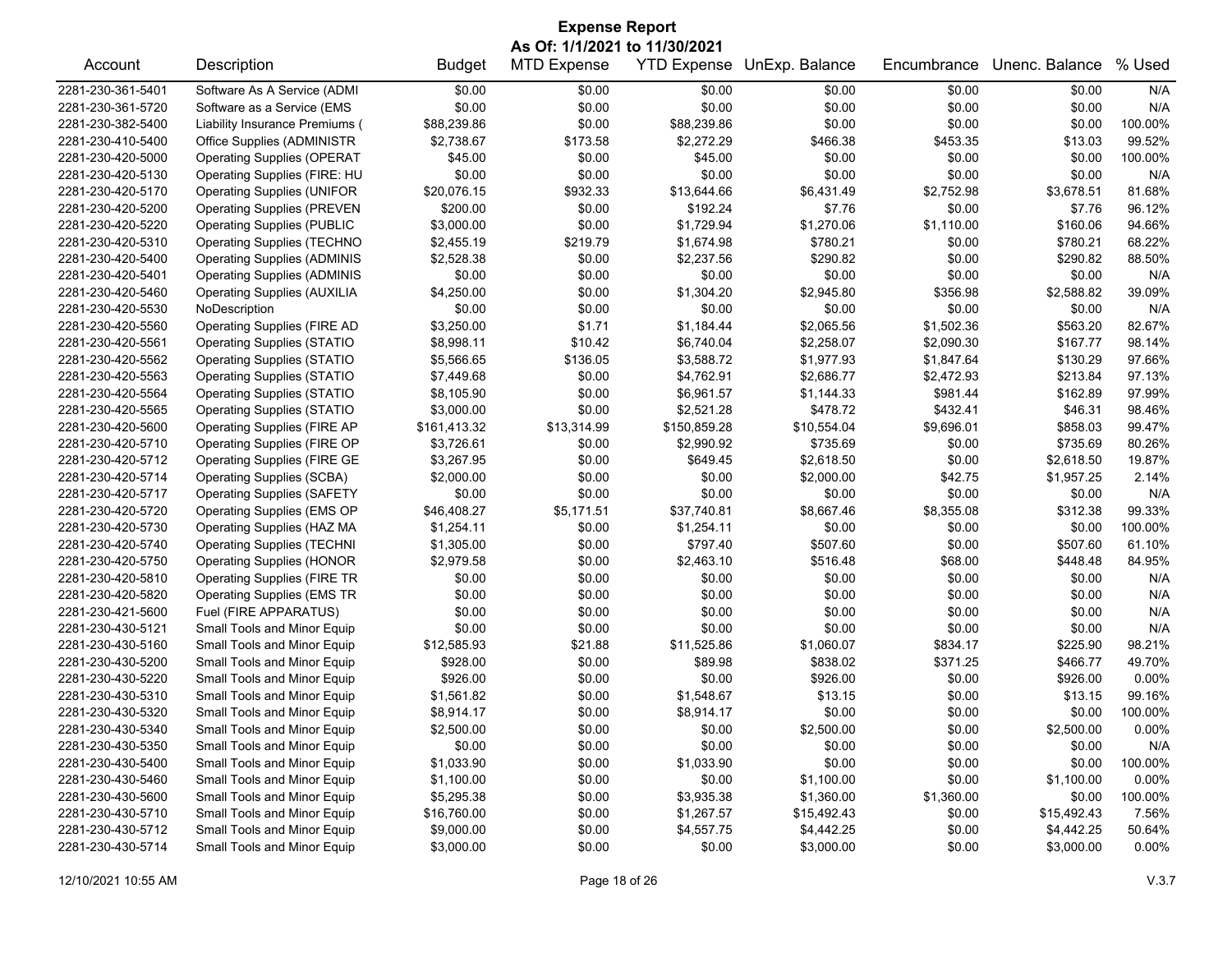| <b>Expense Report</b> |                                   |               |                    |                    |                |             |                |         |  |  |
|-----------------------|-----------------------------------|---------------|--------------------|--------------------|----------------|-------------|----------------|---------|--|--|
|                       | As Of: 1/1/2021 to 11/30/2021     |               |                    |                    |                |             |                |         |  |  |
| Account               | Description                       | <b>Budget</b> | <b>MTD Expense</b> | <b>YTD Expense</b> | UnExp. Balance | Encumbrance | Unenc. Balance | % Used  |  |  |
| 2281-230-430-5720     | Small Tools and Minor Equip       | \$6,143.00    | \$0.00             | \$5,733.95         | \$409.05       | \$409.05    | \$0.00         | 100.00% |  |  |
| 2281-230-430-5730     | Small Tools and Minor Equip       | \$1,500.00    | \$257.00           | \$1,142.12         | \$357.88       | \$0.00      | \$357.88       | 76.14%  |  |  |
| 2281-230-430-5740     | Small Tools and Minor Equip       | \$3,184.30    | \$0.00             | \$1,678.02         | \$1,506.28     | \$1,500.00  | \$6.28         | 99.80%  |  |  |
| 2281-230-430-5810     | Small Tools and Minor Equip       | \$0.00        | \$0.00             | \$0.00             | \$0.00         | \$0.00      | \$0.00         | N/A     |  |  |
| 2281-230-430-5820     | Small Tools and Minor Equip       | \$0.00        | \$0.00             | \$0.00             | \$0.00         | \$0.00      | \$0.00         | N/A     |  |  |
| 2281-230-440-5200     | Software (PREVENTION)             | \$0.00        | \$0.00             | \$0.00             | \$0.00         | \$0.00      | \$0.00         | N/A     |  |  |
| 2281-230-440-5310     | Software (TECHNOLOGY)             | \$6,700.00    | \$0.00             | \$6,700.00         | \$0.00         | \$0.00      | \$0.00         | 100.00% |  |  |
| 2281-230-440-5320     | Software (COMMUNICATION           | \$0.00        | \$0.00             | \$0.00             | \$0.00         | \$0.00      | \$0.00         | N/A     |  |  |
| 2281-230-440-5350     | Software (DISPATCH/PSISN)         | \$0.00        | \$0.00             | \$0.00             | \$0.00         | \$0.00      | \$0.00         | N/A     |  |  |
| 2281-230-490-5710     | Other - Supplies and Material     | \$0.00        | \$0.00             | \$0.00             | \$0.00         | \$0.00      | \$0.00         | N/A     |  |  |
| 2281-230-490-5712     | Other - Supplies and Material     | \$0.00        | \$0.00             | \$0.00             | \$0.00         | \$0.00      | \$0.00         | N/A     |  |  |
| 2281-230-490-5720     | Other - Supplies and Material     | \$0.00        | \$0.00             | \$0.00             | \$0.00         | \$0.00      | \$0.00         | N/A     |  |  |
| 2281-230-490-5750     | Other - Supplies and Material     | \$275.00      | \$0.00             | \$0.00             | \$275.00       | \$0.00      | \$275.00       | 0.00%   |  |  |
| 2281-230-519-5200     | Other - Dues and Fees (PRE        | \$2,120.00    | \$0.00             | \$1,785.50         | \$334.50       | \$0.00      | \$334.50       | 84.22%  |  |  |
| 2281-230-519-5350     | Other - Dues and Fees (DISP       | \$1,012.00    | \$0.00             | \$851.00           | \$161.00       | \$161.00    | \$0.00         | 100.00% |  |  |
| 2281-230-519-5400     | Other - Dues and Fees (ADMI       | \$1,865.00    | \$0.00             | \$1,865.00         | \$0.00         | \$0.00      | \$0.00         | 100.00% |  |  |
| 2281-230-519-5401     | Other - Dues and Fees (ADMI       | \$8,280.00    | \$0.00             | \$7,500.00         | \$780.00       | \$300.00    | \$480.00       | 94.20%  |  |  |
| 2281-230-519-5460     | Other - Dues and Fees (AUXI       | \$450.00      | \$0.00             | \$0.00             | \$450.00       | \$0.00      | \$450.00       | 0.00%   |  |  |
| 2281-230-519-5720     | Other - Dues and Fees (EMS        | \$2,124.00    | \$0.00             | \$1,937.50         | \$186.50       | \$0.00      | \$186.50       | 91.22%  |  |  |
| 2281-230-519-5730     | Other - Dues and Fees (HAZ        | \$8,400.00    | \$1,306.68         | \$2,613.36         | \$5,786.64     | \$18.32     | \$5,768.32     | 31.33%  |  |  |
| 2281-230-519-5740     | Other Dues and Fees (TECH         | \$0.00        | \$0.00             | \$0.00             | \$0.00         | \$0.00      | \$0.00         | N/A     |  |  |
| 2281-230-599-5121     | Other - Other Expenses (Heal      | \$0.00        | \$0.00             | \$0.00             | \$0.00         | \$0.00      | \$0.00         | N/A     |  |  |
| 2281-230-599-5200     | Other - Other Expenses (PRE       | \$0.00        | \$0.00             | \$0.00             | \$0.00         | \$0.00      | \$0.00         | N/A     |  |  |
| 2281-230-599-5400     | Other - Other Expenses (ADM       | \$1,030.00    | \$170.00           | \$209.73           | \$820.27       | \$116.66    | \$703.61       | 31.69%  |  |  |
| 2281-230-599-5451     | Other - Other Expenses (EMS       | \$0.00        | \$0.00             | \$0.00             | \$0.00         | \$0.00      | \$0.00         | N/A     |  |  |
| 2281-230-720-5560     | <b>Buildings (FIRE ADMINISTRA</b> | \$0.00        | \$0.00             | \$0.00             | \$0.00         | \$0.00      | \$0.00         | N/A     |  |  |
| 2281-230-720-5561     | Buildings (STATION 61)            | \$0.00        | \$0.00             | \$0.00             | \$0.00         | \$0.00      | \$0.00         | N/A     |  |  |
| 2281-230-720-5563     | Buildings (STATION 63)            | \$0.00        | \$0.00             | \$0.00             | \$0.00         | \$0.00      | \$0.00         | N/A     |  |  |
| 2281-230-730-5560     | Improvement of Sites (FIRE A      | \$0.00        | \$0.00             | \$0.00             | \$0.00         | \$0.00      | \$0.00         | N/A     |  |  |
| 2281-230-730-5561     | Improvement of Sites (STATI       | \$0.00        | \$0.00             | \$0.00             | \$0.00         | \$0.00      | \$0.00         | N/A     |  |  |
| 2281-230-730-5562     | Improvement of Sites (STATI       | \$0.00        | \$0.00             | \$0.00             | \$0.00         | \$0.00      | \$0.00         | N/A     |  |  |
| 2281-230-730-5563     | Improvement of Sites (STATI       | \$0.00        | \$0.00             | \$0.00             | \$0.00         | \$0.00      | \$0.00         | N/A     |  |  |
| 2281-230-730-5564     | Improvement of Sites (STATI       | \$0.00        | \$0.00             | \$0.00             | \$0.00         | \$0.00      | \$0.00         | N/A     |  |  |
| 2281-230-740-5121     | Machinery, Equipment and Fu       | \$0.00        | \$0.00             | \$0.00             | \$0.00         | \$0.00      | \$0.00         | N/A     |  |  |
| 2281-230-740-5160     | Machinery, Equipment and Fu       | \$2,719.65    | \$0.00             | \$0.00             | \$2,719.65     | \$0.00      | \$2,719.65     | 0.00%   |  |  |
| 2281-230-740-5200     | Machinery, Equipment and Fu       | \$0.00        | \$0.00             | \$0.00             | \$0.00         | \$0.00      | \$0.00         | N/A     |  |  |
| 2281-230-740-5310     | Machinery, Equipment and Fu       | \$0.00        | \$0.00             | \$0.00             | \$0.00         | \$0.00      | \$0.00         | N/A     |  |  |
| 2281-230-740-5320     | Machinery, Equipment and Fu       | \$0.00        | \$0.00             | \$0.00             | \$0.00         | \$0.00      | \$0.00         | N/A     |  |  |
| 2281-230-740-5350     | Machinery, Equipment and Fu       | \$0.00        | \$0.00             | \$0.00             | \$0.00         | \$0.00      | \$0.00         | N/A     |  |  |
| 2281-230-740-5400     | Machinery, Equipment and Fu       | \$0.00        | \$0.00             | \$0.00             | \$0.00         | \$0.00      | \$0.00         | N/A     |  |  |
| 2281-230-740-5460     | Machinery, Equipment and Fu       | \$0.00        | \$0.00             | \$0.00             | \$0.00         | \$0.00      | \$0.00         | N/A     |  |  |
| 2281-230-740-5561     | Machinery, Equipment and Fu       | \$0.00        | \$0.00             | \$0.00             | \$0.00         | \$0.00      | \$0.00         | N/A     |  |  |
| 2281-230-740-5600     | Machinery, Equipment and Fu       | \$0.00        | \$0.00             | \$0.00             | \$0.00         | \$0.00      | \$0.00         | N/A     |  |  |
| 2281-230-740-5710     | Machinery, Equipment and Fu       | \$12,209.78   | \$0.00             | \$12,209.78        | \$0.00         | \$0.00      | \$0.00         | 100.00% |  |  |
| 2281-230-740-5712     | Machinery, Equipment and Fu       | \$49,836.00   | \$0.00             | \$8,946.00         | \$40,890.00    | \$40,890.00 | \$0.00         | 100.00% |  |  |
| 2281-230-740-5720     | Machinery, Equipment and Fu       | \$18,428.20   | \$0.00             | \$12,027.00        | \$6,401.20     | \$6,401.20  | \$0.00         | 100.00% |  |  |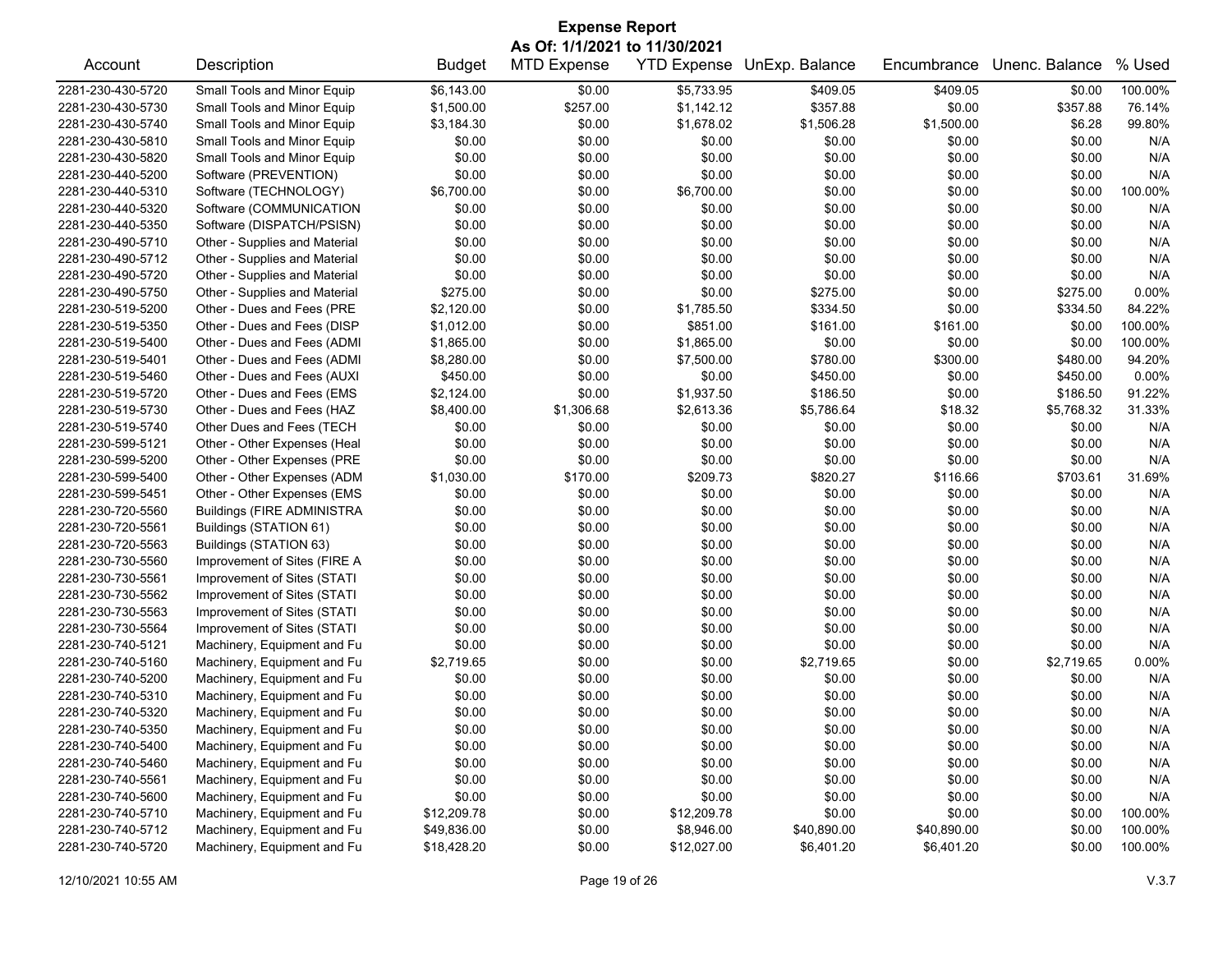| As Of: 1/1/2021 to 11/30/2021<br>YTD Expense UnExp. Balance<br>Unenc. Balance<br>% Used<br>Description<br><b>MTD Expense</b><br>Encumbrance<br>Account<br><b>Budget</b><br>Machinery, Equipment and Fu<br>\$0.00<br>\$0.00<br>\$0.00<br>\$0.00<br>N/A<br>\$0.00<br>\$0.00<br>\$0.00<br>100.00%<br>Machinery, Equipment and Fu<br>\$18,422.55<br>\$0.00<br>\$18,422.55<br>\$0.00<br>\$0.00<br>\$0.00<br>N/A<br>Motor Vehicles (AUXILIARY)<br>\$0.00<br>\$0.00<br>\$0.00<br>\$0.00<br>\$0.00<br>\$0.00<br>\$0.00<br>\$0.00<br>\$0.00<br>\$0.00<br>\$0.00<br>Motor Vehicles (FIRE APPAR<br>N/A<br>\$71,078.52<br>\$1,372,220.38<br>\$295,612.14<br>93.41%<br>\$1,785,414.69<br>\$413,194.31<br>\$117,582.17<br><b>EMS Totals:</b><br>N/A<br>Transfers - Out (OPERATION<br>\$0.00<br>\$0.00<br>\$0.00<br>\$0.00<br>\$0.00<br>\$0.00<br>Transfers - Out (COST ALLO<br>\$0.00<br>\$0.00<br>\$0.00<br>\$0.00<br>\$0.00<br>\$0.00<br>N/A<br>\$0.00<br><b>Transfers Totals:</b><br>\$0.00<br>\$0.00<br>\$0.00<br>\$0.00<br>\$0.00<br>N/A<br>0.00%<br>Contingencies (COST ALLO<br>\$474.57<br>\$0.00<br>\$0.00<br>\$474.57<br>\$0.00<br>\$474.57<br>\$474.57<br>\$474.57<br>0.00%<br>\$474.57<br>\$0.00<br>\$0.00<br>\$0.00<br><b>Contingencies Totals:</b><br><b>Other Financing Uses</b><br>2281-990-990-5999<br>\$23,028.98<br>\$23,028.98<br>0.00%<br><b>Budget Stabilization (COST A</b><br>\$0.00<br>\$0.00<br>\$0.00<br>\$23,028.98<br>\$23,028.98<br>\$0.00<br>\$0.00<br>\$23,028.98<br>\$0.00<br>\$23,028.98<br>0.00%<br>Other Financing Uses Totals:<br>\$71,078.52<br>\$1,372,220.38<br>\$1,808,918.24<br>\$436,697.86<br>\$295,612.14<br>\$141,085.72<br>92.20%<br>91.67%<br>Target Percent:<br><b>FEMA Airpack</b><br>Fire<br>2901-220-740-5714<br>90.91%<br>Machinery, Equipment and Fu<br>\$446,325.00<br>\$0.00<br>\$0.00<br>\$446,325.00<br>\$405,750.00<br>\$40,575.00<br>\$40,575.00<br>90.91%<br>\$446,325.00<br>\$0.00<br>\$0.00<br>\$446,325.00<br>\$405.750.00<br>Fire Totals:<br>\$0.00<br>\$0.00<br>\$0.00<br>\$0.00<br>\$0.00<br>\$0.00<br>N/A<br>Contingencies<br>\$0.00<br>\$0.00<br>\$0.00<br>\$0.00<br>N/A<br><b>Contingencies Totals:</b><br>\$0.00<br>\$0.00<br>\$0.00<br>90.91%<br>\$446,325.00<br>\$0.00<br>\$446,325.00<br>\$405,750.00<br>\$40,575.00<br>91.67%<br><b>FEMA Reimbursements: Local</b><br>Target Percent:<br>\$223,967.94<br>\$0.00<br>\$0.00<br>\$223,967.94<br>\$0.00<br>\$223,967.94<br>0.00%<br>Contingencies<br>\$223,967.94<br>\$0.00<br>\$0.00<br>\$223,967.94<br>0.00%<br>\$0.00<br>\$223,967.94<br><b>Contingencies Totals:</b><br>0.00%<br>\$223,967.94<br>\$0.00<br>\$0.00<br>\$223,967.94<br>\$0.00<br>\$223,967.94<br>91.67%<br>Paying Accumulated Leave<br>Target Percent:<br>Fire<br>Other - Salaries (WAGES & B<br>\$47,920.00<br>\$0.00<br>\$47,920.00<br>\$47,920.00<br>0.00%<br>\$0.00<br>\$0.00<br>\$0.00<br>Ohio Public Employees Retire<br>\$0.00<br>\$0.00<br>\$0.00<br>\$0.00<br>\$0.00<br>N/A<br>Medicare (WAGES & BENEFI<br>\$0.00<br>\$0.00<br>\$0.00<br>\$0.00<br>\$0.00<br>\$0.00<br>N/A<br>\$0.00<br>Ohio Police and Fire Pension<br>\$0.00<br>\$0.00<br>\$0.00<br>\$0.00<br>\$0.00<br>N/A<br>Medical/Hospitalization (WAG<br>\$0.00<br>\$0.00<br>\$0.00<br>\$0.00<br>\$0.00<br>\$0.00<br>N/A<br>Life Insurance (WAGES AND<br>\$0.00<br>\$0.00<br>\$0.00<br>\$0.00<br>\$0.00<br>\$0.00<br>N/A<br>Dental Insurance (WAGES A<br>\$0.00<br>\$0.00<br>\$0.00<br>\$0.00<br>\$0.00<br>\$0.00<br>N/A<br>Workers' Compensation (WA<br>\$0.00<br>\$0.00<br>\$0.00<br>\$0.00<br>\$0.00<br>\$0.00<br>N/A |                      |  | <b>Expense Report</b> |  |  |  |
|---------------------------------------------------------------------------------------------------------------------------------------------------------------------------------------------------------------------------------------------------------------------------------------------------------------------------------------------------------------------------------------------------------------------------------------------------------------------------------------------------------------------------------------------------------------------------------------------------------------------------------------------------------------------------------------------------------------------------------------------------------------------------------------------------------------------------------------------------------------------------------------------------------------------------------------------------------------------------------------------------------------------------------------------------------------------------------------------------------------------------------------------------------------------------------------------------------------------------------------------------------------------------------------------------------------------------------------------------------------------------------------------------------------------------------------------------------------------------------------------------------------------------------------------------------------------------------------------------------------------------------------------------------------------------------------------------------------------------------------------------------------------------------------------------------------------------------------------------------------------------------------------------------------------------------------------------------------------------------------------------------------------------------------------------------------------------------------------------------------------------------------------------------------------------------------------------------------------------------------------------------------------------------------------------------------------------------------------------------------------------------------------------------------------------------------------------------------------------------------------------------------------------------------------------------------------------------------------------------------------------------------------------------------------------------------------------------------------------------------------------------------------------------------------------------------------------------------------------------------------------------------------------------------------------------------------------------------------------------------------------------------------------------------------------------------------------------------------------------------------------------------------------------------------------------------------------------------------------------------------------------------------------------------------------------------------------------------------------------------------------------------------------------------------------------------------------------------------------------------------------------------------------------------------------------------------|----------------------|--|-----------------------|--|--|--|
|                                                                                                                                                                                                                                                                                                                                                                                                                                                                                                                                                                                                                                                                                                                                                                                                                                                                                                                                                                                                                                                                                                                                                                                                                                                                                                                                                                                                                                                                                                                                                                                                                                                                                                                                                                                                                                                                                                                                                                                                                                                                                                                                                                                                                                                                                                                                                                                                                                                                                                                                                                                                                                                                                                                                                                                                                                                                                                                                                                                                                                                                                                                                                                                                                                                                                                                                                                                                                                                                                                                                                                     |                      |  |                       |  |  |  |
|                                                                                                                                                                                                                                                                                                                                                                                                                                                                                                                                                                                                                                                                                                                                                                                                                                                                                                                                                                                                                                                                                                                                                                                                                                                                                                                                                                                                                                                                                                                                                                                                                                                                                                                                                                                                                                                                                                                                                                                                                                                                                                                                                                                                                                                                                                                                                                                                                                                                                                                                                                                                                                                                                                                                                                                                                                                                                                                                                                                                                                                                                                                                                                                                                                                                                                                                                                                                                                                                                                                                                                     |                      |  |                       |  |  |  |
|                                                                                                                                                                                                                                                                                                                                                                                                                                                                                                                                                                                                                                                                                                                                                                                                                                                                                                                                                                                                                                                                                                                                                                                                                                                                                                                                                                                                                                                                                                                                                                                                                                                                                                                                                                                                                                                                                                                                                                                                                                                                                                                                                                                                                                                                                                                                                                                                                                                                                                                                                                                                                                                                                                                                                                                                                                                                                                                                                                                                                                                                                                                                                                                                                                                                                                                                                                                                                                                                                                                                                                     | 2281-230-740-5730    |  |                       |  |  |  |
|                                                                                                                                                                                                                                                                                                                                                                                                                                                                                                                                                                                                                                                                                                                                                                                                                                                                                                                                                                                                                                                                                                                                                                                                                                                                                                                                                                                                                                                                                                                                                                                                                                                                                                                                                                                                                                                                                                                                                                                                                                                                                                                                                                                                                                                                                                                                                                                                                                                                                                                                                                                                                                                                                                                                                                                                                                                                                                                                                                                                                                                                                                                                                                                                                                                                                                                                                                                                                                                                                                                                                                     | 2281-230-740-5740    |  |                       |  |  |  |
|                                                                                                                                                                                                                                                                                                                                                                                                                                                                                                                                                                                                                                                                                                                                                                                                                                                                                                                                                                                                                                                                                                                                                                                                                                                                                                                                                                                                                                                                                                                                                                                                                                                                                                                                                                                                                                                                                                                                                                                                                                                                                                                                                                                                                                                                                                                                                                                                                                                                                                                                                                                                                                                                                                                                                                                                                                                                                                                                                                                                                                                                                                                                                                                                                                                                                                                                                                                                                                                                                                                                                                     | 2281-230-750-5460    |  |                       |  |  |  |
|                                                                                                                                                                                                                                                                                                                                                                                                                                                                                                                                                                                                                                                                                                                                                                                                                                                                                                                                                                                                                                                                                                                                                                                                                                                                                                                                                                                                                                                                                                                                                                                                                                                                                                                                                                                                                                                                                                                                                                                                                                                                                                                                                                                                                                                                                                                                                                                                                                                                                                                                                                                                                                                                                                                                                                                                                                                                                                                                                                                                                                                                                                                                                                                                                                                                                                                                                                                                                                                                                                                                                                     | 2281-230-750-5600    |  |                       |  |  |  |
|                                                                                                                                                                                                                                                                                                                                                                                                                                                                                                                                                                                                                                                                                                                                                                                                                                                                                                                                                                                                                                                                                                                                                                                                                                                                                                                                                                                                                                                                                                                                                                                                                                                                                                                                                                                                                                                                                                                                                                                                                                                                                                                                                                                                                                                                                                                                                                                                                                                                                                                                                                                                                                                                                                                                                                                                                                                                                                                                                                                                                                                                                                                                                                                                                                                                                                                                                                                                                                                                                                                                                                     |                      |  |                       |  |  |  |
|                                                                                                                                                                                                                                                                                                                                                                                                                                                                                                                                                                                                                                                                                                                                                                                                                                                                                                                                                                                                                                                                                                                                                                                                                                                                                                                                                                                                                                                                                                                                                                                                                                                                                                                                                                                                                                                                                                                                                                                                                                                                                                                                                                                                                                                                                                                                                                                                                                                                                                                                                                                                                                                                                                                                                                                                                                                                                                                                                                                                                                                                                                                                                                                                                                                                                                                                                                                                                                                                                                                                                                     | <b>Transfers</b>     |  |                       |  |  |  |
|                                                                                                                                                                                                                                                                                                                                                                                                                                                                                                                                                                                                                                                                                                                                                                                                                                                                                                                                                                                                                                                                                                                                                                                                                                                                                                                                                                                                                                                                                                                                                                                                                                                                                                                                                                                                                                                                                                                                                                                                                                                                                                                                                                                                                                                                                                                                                                                                                                                                                                                                                                                                                                                                                                                                                                                                                                                                                                                                                                                                                                                                                                                                                                                                                                                                                                                                                                                                                                                                                                                                                                     | 2281-910-910-5000    |  |                       |  |  |  |
|                                                                                                                                                                                                                                                                                                                                                                                                                                                                                                                                                                                                                                                                                                                                                                                                                                                                                                                                                                                                                                                                                                                                                                                                                                                                                                                                                                                                                                                                                                                                                                                                                                                                                                                                                                                                                                                                                                                                                                                                                                                                                                                                                                                                                                                                                                                                                                                                                                                                                                                                                                                                                                                                                                                                                                                                                                                                                                                                                                                                                                                                                                                                                                                                                                                                                                                                                                                                                                                                                                                                                                     | 2281-910-910-5999    |  |                       |  |  |  |
|                                                                                                                                                                                                                                                                                                                                                                                                                                                                                                                                                                                                                                                                                                                                                                                                                                                                                                                                                                                                                                                                                                                                                                                                                                                                                                                                                                                                                                                                                                                                                                                                                                                                                                                                                                                                                                                                                                                                                                                                                                                                                                                                                                                                                                                                                                                                                                                                                                                                                                                                                                                                                                                                                                                                                                                                                                                                                                                                                                                                                                                                                                                                                                                                                                                                                                                                                                                                                                                                                                                                                                     |                      |  |                       |  |  |  |
|                                                                                                                                                                                                                                                                                                                                                                                                                                                                                                                                                                                                                                                                                                                                                                                                                                                                                                                                                                                                                                                                                                                                                                                                                                                                                                                                                                                                                                                                                                                                                                                                                                                                                                                                                                                                                                                                                                                                                                                                                                                                                                                                                                                                                                                                                                                                                                                                                                                                                                                                                                                                                                                                                                                                                                                                                                                                                                                                                                                                                                                                                                                                                                                                                                                                                                                                                                                                                                                                                                                                                                     | <b>Contingencies</b> |  |                       |  |  |  |
|                                                                                                                                                                                                                                                                                                                                                                                                                                                                                                                                                                                                                                                                                                                                                                                                                                                                                                                                                                                                                                                                                                                                                                                                                                                                                                                                                                                                                                                                                                                                                                                                                                                                                                                                                                                                                                                                                                                                                                                                                                                                                                                                                                                                                                                                                                                                                                                                                                                                                                                                                                                                                                                                                                                                                                                                                                                                                                                                                                                                                                                                                                                                                                                                                                                                                                                                                                                                                                                                                                                                                                     | 2281-930-930-5999    |  |                       |  |  |  |
|                                                                                                                                                                                                                                                                                                                                                                                                                                                                                                                                                                                                                                                                                                                                                                                                                                                                                                                                                                                                                                                                                                                                                                                                                                                                                                                                                                                                                                                                                                                                                                                                                                                                                                                                                                                                                                                                                                                                                                                                                                                                                                                                                                                                                                                                                                                                                                                                                                                                                                                                                                                                                                                                                                                                                                                                                                                                                                                                                                                                                                                                                                                                                                                                                                                                                                                                                                                                                                                                                                                                                                     |                      |  |                       |  |  |  |
|                                                                                                                                                                                                                                                                                                                                                                                                                                                                                                                                                                                                                                                                                                                                                                                                                                                                                                                                                                                                                                                                                                                                                                                                                                                                                                                                                                                                                                                                                                                                                                                                                                                                                                                                                                                                                                                                                                                                                                                                                                                                                                                                                                                                                                                                                                                                                                                                                                                                                                                                                                                                                                                                                                                                                                                                                                                                                                                                                                                                                                                                                                                                                                                                                                                                                                                                                                                                                                                                                                                                                                     |                      |  |                       |  |  |  |
|                                                                                                                                                                                                                                                                                                                                                                                                                                                                                                                                                                                                                                                                                                                                                                                                                                                                                                                                                                                                                                                                                                                                                                                                                                                                                                                                                                                                                                                                                                                                                                                                                                                                                                                                                                                                                                                                                                                                                                                                                                                                                                                                                                                                                                                                                                                                                                                                                                                                                                                                                                                                                                                                                                                                                                                                                                                                                                                                                                                                                                                                                                                                                                                                                                                                                                                                                                                                                                                                                                                                                                     |                      |  |                       |  |  |  |
|                                                                                                                                                                                                                                                                                                                                                                                                                                                                                                                                                                                                                                                                                                                                                                                                                                                                                                                                                                                                                                                                                                                                                                                                                                                                                                                                                                                                                                                                                                                                                                                                                                                                                                                                                                                                                                                                                                                                                                                                                                                                                                                                                                                                                                                                                                                                                                                                                                                                                                                                                                                                                                                                                                                                                                                                                                                                                                                                                                                                                                                                                                                                                                                                                                                                                                                                                                                                                                                                                                                                                                     |                      |  |                       |  |  |  |
|                                                                                                                                                                                                                                                                                                                                                                                                                                                                                                                                                                                                                                                                                                                                                                                                                                                                                                                                                                                                                                                                                                                                                                                                                                                                                                                                                                                                                                                                                                                                                                                                                                                                                                                                                                                                                                                                                                                                                                                                                                                                                                                                                                                                                                                                                                                                                                                                                                                                                                                                                                                                                                                                                                                                                                                                                                                                                                                                                                                                                                                                                                                                                                                                                                                                                                                                                                                                                                                                                                                                                                     | 2281 Total:          |  |                       |  |  |  |
|                                                                                                                                                                                                                                                                                                                                                                                                                                                                                                                                                                                                                                                                                                                                                                                                                                                                                                                                                                                                                                                                                                                                                                                                                                                                                                                                                                                                                                                                                                                                                                                                                                                                                                                                                                                                                                                                                                                                                                                                                                                                                                                                                                                                                                                                                                                                                                                                                                                                                                                                                                                                                                                                                                                                                                                                                                                                                                                                                                                                                                                                                                                                                                                                                                                                                                                                                                                                                                                                                                                                                                     | 2901                 |  |                       |  |  |  |
|                                                                                                                                                                                                                                                                                                                                                                                                                                                                                                                                                                                                                                                                                                                                                                                                                                                                                                                                                                                                                                                                                                                                                                                                                                                                                                                                                                                                                                                                                                                                                                                                                                                                                                                                                                                                                                                                                                                                                                                                                                                                                                                                                                                                                                                                                                                                                                                                                                                                                                                                                                                                                                                                                                                                                                                                                                                                                                                                                                                                                                                                                                                                                                                                                                                                                                                                                                                                                                                                                                                                                                     |                      |  |                       |  |  |  |
|                                                                                                                                                                                                                                                                                                                                                                                                                                                                                                                                                                                                                                                                                                                                                                                                                                                                                                                                                                                                                                                                                                                                                                                                                                                                                                                                                                                                                                                                                                                                                                                                                                                                                                                                                                                                                                                                                                                                                                                                                                                                                                                                                                                                                                                                                                                                                                                                                                                                                                                                                                                                                                                                                                                                                                                                                                                                                                                                                                                                                                                                                                                                                                                                                                                                                                                                                                                                                                                                                                                                                                     |                      |  |                       |  |  |  |
|                                                                                                                                                                                                                                                                                                                                                                                                                                                                                                                                                                                                                                                                                                                                                                                                                                                                                                                                                                                                                                                                                                                                                                                                                                                                                                                                                                                                                                                                                                                                                                                                                                                                                                                                                                                                                                                                                                                                                                                                                                                                                                                                                                                                                                                                                                                                                                                                                                                                                                                                                                                                                                                                                                                                                                                                                                                                                                                                                                                                                                                                                                                                                                                                                                                                                                                                                                                                                                                                                                                                                                     |                      |  |                       |  |  |  |
|                                                                                                                                                                                                                                                                                                                                                                                                                                                                                                                                                                                                                                                                                                                                                                                                                                                                                                                                                                                                                                                                                                                                                                                                                                                                                                                                                                                                                                                                                                                                                                                                                                                                                                                                                                                                                                                                                                                                                                                                                                                                                                                                                                                                                                                                                                                                                                                                                                                                                                                                                                                                                                                                                                                                                                                                                                                                                                                                                                                                                                                                                                                                                                                                                                                                                                                                                                                                                                                                                                                                                                     | <b>Contingencies</b> |  |                       |  |  |  |
|                                                                                                                                                                                                                                                                                                                                                                                                                                                                                                                                                                                                                                                                                                                                                                                                                                                                                                                                                                                                                                                                                                                                                                                                                                                                                                                                                                                                                                                                                                                                                                                                                                                                                                                                                                                                                                                                                                                                                                                                                                                                                                                                                                                                                                                                                                                                                                                                                                                                                                                                                                                                                                                                                                                                                                                                                                                                                                                                                                                                                                                                                                                                                                                                                                                                                                                                                                                                                                                                                                                                                                     | 2901-930-930-0000    |  |                       |  |  |  |
|                                                                                                                                                                                                                                                                                                                                                                                                                                                                                                                                                                                                                                                                                                                                                                                                                                                                                                                                                                                                                                                                                                                                                                                                                                                                                                                                                                                                                                                                                                                                                                                                                                                                                                                                                                                                                                                                                                                                                                                                                                                                                                                                                                                                                                                                                                                                                                                                                                                                                                                                                                                                                                                                                                                                                                                                                                                                                                                                                                                                                                                                                                                                                                                                                                                                                                                                                                                                                                                                                                                                                                     |                      |  |                       |  |  |  |
|                                                                                                                                                                                                                                                                                                                                                                                                                                                                                                                                                                                                                                                                                                                                                                                                                                                                                                                                                                                                                                                                                                                                                                                                                                                                                                                                                                                                                                                                                                                                                                                                                                                                                                                                                                                                                                                                                                                                                                                                                                                                                                                                                                                                                                                                                                                                                                                                                                                                                                                                                                                                                                                                                                                                                                                                                                                                                                                                                                                                                                                                                                                                                                                                                                                                                                                                                                                                                                                                                                                                                                     | 2901 Total:          |  |                       |  |  |  |
|                                                                                                                                                                                                                                                                                                                                                                                                                                                                                                                                                                                                                                                                                                                                                                                                                                                                                                                                                                                                                                                                                                                                                                                                                                                                                                                                                                                                                                                                                                                                                                                                                                                                                                                                                                                                                                                                                                                                                                                                                                                                                                                                                                                                                                                                                                                                                                                                                                                                                                                                                                                                                                                                                                                                                                                                                                                                                                                                                                                                                                                                                                                                                                                                                                                                                                                                                                                                                                                                                                                                                                     | 2902                 |  |                       |  |  |  |
|                                                                                                                                                                                                                                                                                                                                                                                                                                                                                                                                                                                                                                                                                                                                                                                                                                                                                                                                                                                                                                                                                                                                                                                                                                                                                                                                                                                                                                                                                                                                                                                                                                                                                                                                                                                                                                                                                                                                                                                                                                                                                                                                                                                                                                                                                                                                                                                                                                                                                                                                                                                                                                                                                                                                                                                                                                                                                                                                                                                                                                                                                                                                                                                                                                                                                                                                                                                                                                                                                                                                                                     | <b>Contingencies</b> |  |                       |  |  |  |
|                                                                                                                                                                                                                                                                                                                                                                                                                                                                                                                                                                                                                                                                                                                                                                                                                                                                                                                                                                                                                                                                                                                                                                                                                                                                                                                                                                                                                                                                                                                                                                                                                                                                                                                                                                                                                                                                                                                                                                                                                                                                                                                                                                                                                                                                                                                                                                                                                                                                                                                                                                                                                                                                                                                                                                                                                                                                                                                                                                                                                                                                                                                                                                                                                                                                                                                                                                                                                                                                                                                                                                     | 2902-930-930-0000    |  |                       |  |  |  |
|                                                                                                                                                                                                                                                                                                                                                                                                                                                                                                                                                                                                                                                                                                                                                                                                                                                                                                                                                                                                                                                                                                                                                                                                                                                                                                                                                                                                                                                                                                                                                                                                                                                                                                                                                                                                                                                                                                                                                                                                                                                                                                                                                                                                                                                                                                                                                                                                                                                                                                                                                                                                                                                                                                                                                                                                                                                                                                                                                                                                                                                                                                                                                                                                                                                                                                                                                                                                                                                                                                                                                                     |                      |  |                       |  |  |  |
|                                                                                                                                                                                                                                                                                                                                                                                                                                                                                                                                                                                                                                                                                                                                                                                                                                                                                                                                                                                                                                                                                                                                                                                                                                                                                                                                                                                                                                                                                                                                                                                                                                                                                                                                                                                                                                                                                                                                                                                                                                                                                                                                                                                                                                                                                                                                                                                                                                                                                                                                                                                                                                                                                                                                                                                                                                                                                                                                                                                                                                                                                                                                                                                                                                                                                                                                                                                                                                                                                                                                                                     | 2902 Total:          |  |                       |  |  |  |
|                                                                                                                                                                                                                                                                                                                                                                                                                                                                                                                                                                                                                                                                                                                                                                                                                                                                                                                                                                                                                                                                                                                                                                                                                                                                                                                                                                                                                                                                                                                                                                                                                                                                                                                                                                                                                                                                                                                                                                                                                                                                                                                                                                                                                                                                                                                                                                                                                                                                                                                                                                                                                                                                                                                                                                                                                                                                                                                                                                                                                                                                                                                                                                                                                                                                                                                                                                                                                                                                                                                                                                     | 2903                 |  |                       |  |  |  |
|                                                                                                                                                                                                                                                                                                                                                                                                                                                                                                                                                                                                                                                                                                                                                                                                                                                                                                                                                                                                                                                                                                                                                                                                                                                                                                                                                                                                                                                                                                                                                                                                                                                                                                                                                                                                                                                                                                                                                                                                                                                                                                                                                                                                                                                                                                                                                                                                                                                                                                                                                                                                                                                                                                                                                                                                                                                                                                                                                                                                                                                                                                                                                                                                                                                                                                                                                                                                                                                                                                                                                                     |                      |  |                       |  |  |  |
|                                                                                                                                                                                                                                                                                                                                                                                                                                                                                                                                                                                                                                                                                                                                                                                                                                                                                                                                                                                                                                                                                                                                                                                                                                                                                                                                                                                                                                                                                                                                                                                                                                                                                                                                                                                                                                                                                                                                                                                                                                                                                                                                                                                                                                                                                                                                                                                                                                                                                                                                                                                                                                                                                                                                                                                                                                                                                                                                                                                                                                                                                                                                                                                                                                                                                                                                                                                                                                                                                                                                                                     | 2903-220-190-5112    |  |                       |  |  |  |
|                                                                                                                                                                                                                                                                                                                                                                                                                                                                                                                                                                                                                                                                                                                                                                                                                                                                                                                                                                                                                                                                                                                                                                                                                                                                                                                                                                                                                                                                                                                                                                                                                                                                                                                                                                                                                                                                                                                                                                                                                                                                                                                                                                                                                                                                                                                                                                                                                                                                                                                                                                                                                                                                                                                                                                                                                                                                                                                                                                                                                                                                                                                                                                                                                                                                                                                                                                                                                                                                                                                                                                     | 2903-220-211-5112    |  |                       |  |  |  |
|                                                                                                                                                                                                                                                                                                                                                                                                                                                                                                                                                                                                                                                                                                                                                                                                                                                                                                                                                                                                                                                                                                                                                                                                                                                                                                                                                                                                                                                                                                                                                                                                                                                                                                                                                                                                                                                                                                                                                                                                                                                                                                                                                                                                                                                                                                                                                                                                                                                                                                                                                                                                                                                                                                                                                                                                                                                                                                                                                                                                                                                                                                                                                                                                                                                                                                                                                                                                                                                                                                                                                                     | 2903-220-213-5112    |  |                       |  |  |  |
|                                                                                                                                                                                                                                                                                                                                                                                                                                                                                                                                                                                                                                                                                                                                                                                                                                                                                                                                                                                                                                                                                                                                                                                                                                                                                                                                                                                                                                                                                                                                                                                                                                                                                                                                                                                                                                                                                                                                                                                                                                                                                                                                                                                                                                                                                                                                                                                                                                                                                                                                                                                                                                                                                                                                                                                                                                                                                                                                                                                                                                                                                                                                                                                                                                                                                                                                                                                                                                                                                                                                                                     | 2903-220-215-5112    |  |                       |  |  |  |
|                                                                                                                                                                                                                                                                                                                                                                                                                                                                                                                                                                                                                                                                                                                                                                                                                                                                                                                                                                                                                                                                                                                                                                                                                                                                                                                                                                                                                                                                                                                                                                                                                                                                                                                                                                                                                                                                                                                                                                                                                                                                                                                                                                                                                                                                                                                                                                                                                                                                                                                                                                                                                                                                                                                                                                                                                                                                                                                                                                                                                                                                                                                                                                                                                                                                                                                                                                                                                                                                                                                                                                     | 2903-220-221-5112    |  |                       |  |  |  |
|                                                                                                                                                                                                                                                                                                                                                                                                                                                                                                                                                                                                                                                                                                                                                                                                                                                                                                                                                                                                                                                                                                                                                                                                                                                                                                                                                                                                                                                                                                                                                                                                                                                                                                                                                                                                                                                                                                                                                                                                                                                                                                                                                                                                                                                                                                                                                                                                                                                                                                                                                                                                                                                                                                                                                                                                                                                                                                                                                                                                                                                                                                                                                                                                                                                                                                                                                                                                                                                                                                                                                                     | 2903-220-222-5112    |  |                       |  |  |  |
|                                                                                                                                                                                                                                                                                                                                                                                                                                                                                                                                                                                                                                                                                                                                                                                                                                                                                                                                                                                                                                                                                                                                                                                                                                                                                                                                                                                                                                                                                                                                                                                                                                                                                                                                                                                                                                                                                                                                                                                                                                                                                                                                                                                                                                                                                                                                                                                                                                                                                                                                                                                                                                                                                                                                                                                                                                                                                                                                                                                                                                                                                                                                                                                                                                                                                                                                                                                                                                                                                                                                                                     | 2903-220-223-5112    |  |                       |  |  |  |
|                                                                                                                                                                                                                                                                                                                                                                                                                                                                                                                                                                                                                                                                                                                                                                                                                                                                                                                                                                                                                                                                                                                                                                                                                                                                                                                                                                                                                                                                                                                                                                                                                                                                                                                                                                                                                                                                                                                                                                                                                                                                                                                                                                                                                                                                                                                                                                                                                                                                                                                                                                                                                                                                                                                                                                                                                                                                                                                                                                                                                                                                                                                                                                                                                                                                                                                                                                                                                                                                                                                                                                     | 2903-220-230-5112    |  |                       |  |  |  |
| Fire Totals:<br>\$0.00<br>\$0.00<br>\$47,920.00<br>\$47,920.00<br>\$0.00<br>\$47,920.00<br>0.00%                                                                                                                                                                                                                                                                                                                                                                                                                                                                                                                                                                                                                                                                                                                                                                                                                                                                                                                                                                                                                                                                                                                                                                                                                                                                                                                                                                                                                                                                                                                                                                                                                                                                                                                                                                                                                                                                                                                                                                                                                                                                                                                                                                                                                                                                                                                                                                                                                                                                                                                                                                                                                                                                                                                                                                                                                                                                                                                                                                                                                                                                                                                                                                                                                                                                                                                                                                                                                                                                    |                      |  |                       |  |  |  |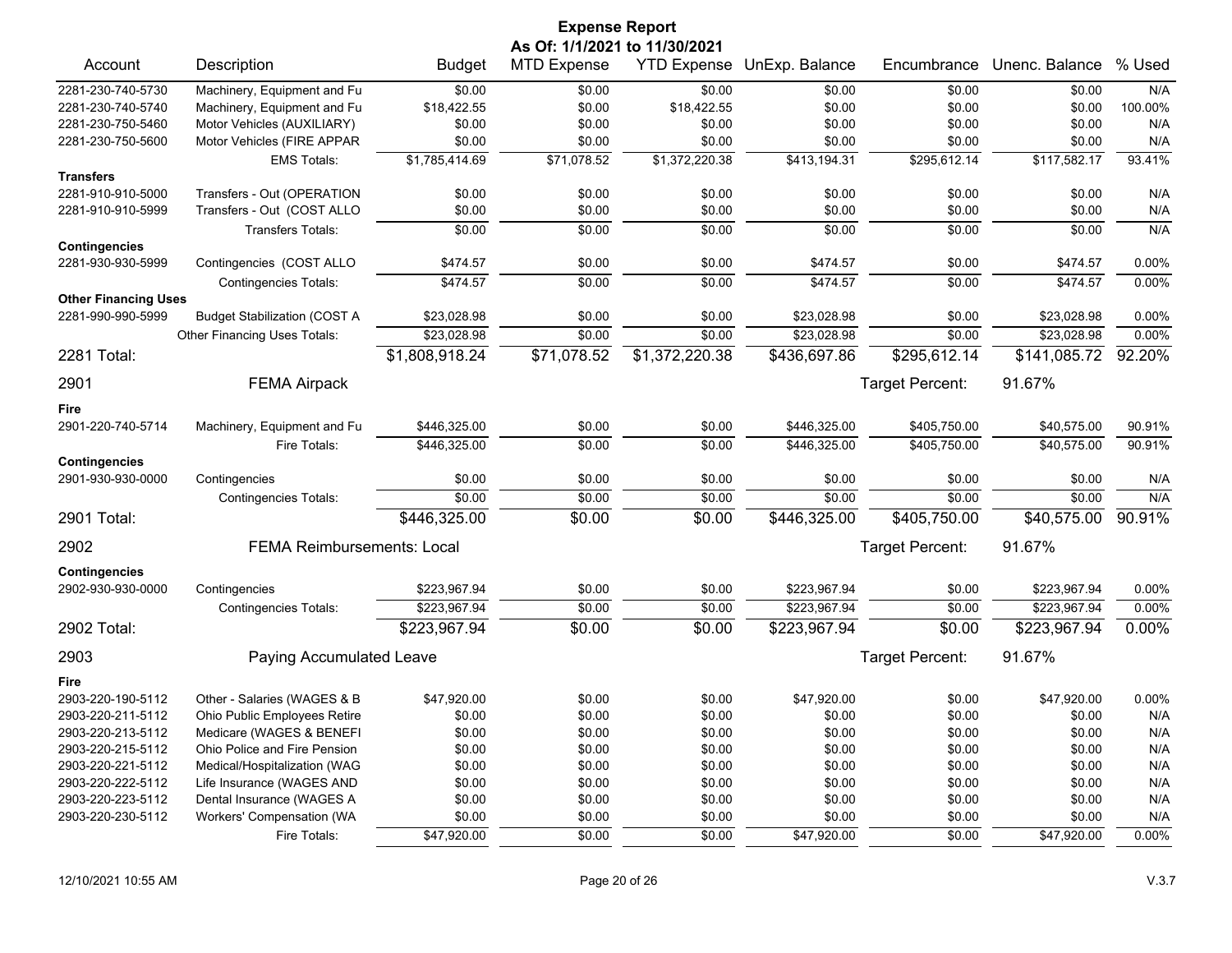| <b>Expense Report</b> |                                    |                |                                                     |                    |                |                 |                |         |  |  |
|-----------------------|------------------------------------|----------------|-----------------------------------------------------|--------------------|----------------|-----------------|----------------|---------|--|--|
| Account               | Description                        | <b>Budget</b>  | As Of: 1/1/2021 to 11/30/2021<br><b>MTD Expense</b> | <b>YTD Expense</b> | UnExp. Balance | Encumbrance     | Unenc. Balance | % Used  |  |  |
| 2903 Total:           |                                    | \$47,920.00    | \$0.00                                              | \$0.00             | \$47,920.00    | \$0.00          | \$47,920.00    | 0.00%   |  |  |
| 2904                  | SAFER Grant: 2017 Funding Cycle    |                |                                                     |                    |                | Target Percent: | 91.67%         |         |  |  |
| Fire                  |                                    |                |                                                     |                    |                |                 |                |         |  |  |
| 2904-220-190-5112     | Other - Salaries (WAGES & B        | \$1,914,440.45 | \$48,594.87                                         | \$555,210.48       | \$1,359,229.97 | \$0.00          | \$1,359,229.97 | 29.00%  |  |  |
| 2904-220-213-5112     | Medicare (WAGES & BENEFI           | \$8,382.00     | \$678.33                                            | \$7,337.14         | \$1,044.86     | \$0.00          | \$1,044.86     | 87.53%  |  |  |
| 2904-220-215-5112     | Ohio Police and Fire Pension       | \$138,741.00   | \$11,662.75                                         | \$128,682.16       | \$10,058.84    | \$0.00          | \$10,058.84    | 92.75%  |  |  |
| 2904-220-221-5112     | Medical/Hospitalization (WAG       | \$178,699.00   | \$6,649.09                                          | \$80,352.14        | \$98,346.86    | \$0.00          | \$98,346.86    | 44.97%  |  |  |
| 2904-220-222-5112     | Life Insurance (WAGES & BE         | \$979.00       | \$63.00                                             | \$882.00           | \$97.00        | \$0.00          | \$97.00        | 90.09%  |  |  |
| 2904-220-223-5112     | Dental Insurance (WAGES &          | \$7,310.00     | \$296.90                                            | \$4,359.47         | \$2,950.53     | \$0.00          | \$2,950.53     | 59.64%  |  |  |
| 2904-220-230-5112     | Workers' Compensation (WA          | \$10,406.00    | \$0.00                                              | \$208.77           | \$10,197.23    | \$0.00          | \$10,197.23    | 2.01%   |  |  |
| <b>Transfers</b>      | Fire Totals:                       | \$2,258,957.45 | \$67,944.94                                         | \$777,032.16       | \$1,481,925.29 | \$0.00          | \$1,481,925.29 | 34.40%  |  |  |
| 2904-910-910-0000     | Transfers - Out                    | \$250,000.00   | \$0.00                                              | \$0.00             | \$250,000.00   | \$0.00          | \$250,000.00   | 0.00%   |  |  |
|                       | <b>Transfers Totals:</b>           | \$250,000.00   | \$0.00                                              | \$0.00             | \$250,000.00   | \$0.00          | \$250,000.00   | 0.00%   |  |  |
| 2904 Total:           |                                    | \$2,508,957.45 | \$67,944.94                                         | \$777,032.16       | \$1,731,925.29 | \$0.00          | \$1,731,925.29 | 30.97%  |  |  |
| 2905                  | <b>COVID-19 Relief Fund</b>        |                |                                                     |                    |                | Target Percent: | 91.67%         |         |  |  |
| <b>Townhalls</b>      |                                    |                |                                                     |                    |                |                 |                |         |  |  |
| 2905-120-740-0000     | Machinery, Equipment and Fu        | \$0.00         | \$0.00                                              | \$0.00             | \$0.00         | \$0.00          | \$0.00         | N/A     |  |  |
|                       | <b>Townhalls Totals:</b>           | \$0.00         | \$0.00                                              | \$0.00             | \$0.00         | \$0.00          | \$0.00         | N/A     |  |  |
| <b>EMS</b>            |                                    |                |                                                     |                    |                |                 |                |         |  |  |
| 2905-230-360-5000     | <b>Contracted Services (OPERA</b>  | \$4,800.00     | \$0.00                                              | \$4,800.00         | \$0.00         | \$0.00          | \$0.00         | 100.00% |  |  |
| 2905-230-360-5310     | <b>Contracted Services (TECHN</b>  | \$93,289.00    | \$0.00                                              | \$36,470.00        | \$56,819.00    | \$0.00          | \$56,819.00    | 39.09%  |  |  |
| 2905-230-360-5350     | <b>Contracted Services (DISPAT</b> | \$24,970.00    | \$0.00                                              | \$24,970.00        | \$0.00         | \$0.00          | \$0.00         | 100.00% |  |  |
| 2905-230-420-5170     | <b>Operating Supplies (UNIFOR</b>  | \$8,365.50     | \$0.00                                              | \$0.00             | \$8,365.50     | \$8,365.50      | \$0.00         | 100.00% |  |  |
| 2905-230-420-5310     | <b>Operating Supplies (TECHNO</b>  | \$0.00         | \$0.00                                              | \$0.00             | \$0.00         | \$0.00          | \$0.00         | N/A     |  |  |
| 2905-230-420-5720     | Operating Supplies (EMS OP         | \$24,980.00    | \$1,885.65                                          | \$12,208.43        | \$12,771.57    | \$2,502.85      | \$10,268.72    | 58.89%  |  |  |
| 2905-230-740-5310     | Machinery, Equipment and Fu        | \$71,429.61    | \$0.00                                              | \$27,996.00        | \$43,433.61    | \$0.00          | \$43,433.61    | 39.19%  |  |  |
| 2905-230-740-5400     | Machinery, Equipment and Fu        | \$0.00         | \$0.00                                              | \$0.00             | \$0.00         | \$0.00          | \$0.00         | N/A     |  |  |
| 2905-230-740-5720     | Machinery, Equipment and Fu        | \$30,000.00    | \$0.00                                              | \$0.00             | \$30,000.00    | \$29,554.00     | \$446.00       | 98.51%  |  |  |
|                       | <b>EMS Totals:</b>                 | \$257,834.11   | \$1,885.65                                          | \$106,444.43       | \$151,389.68   | \$40,422.35     | \$110,967.33   | 56.96%  |  |  |
| <b>Contingencies</b>  |                                    |                |                                                     |                    |                |                 |                |         |  |  |
| 2905-930-930-0000     | Contingencies                      | \$706.11       | \$0.00                                              | \$0.00             | \$706.11       | \$0.00          | \$706.11       | 0.00%   |  |  |
|                       | <b>Contingencies Totals:</b>       | \$706.11       | \$0.00                                              | \$0.00             | \$706.11       | \$0.00          | \$706.11       | 0.00%   |  |  |
| 2905 Total:           |                                    | \$258,540.22   | \$1,885.65                                          | \$106,444.43       | \$152,095.79   | \$40,422.35     | \$111,673.44   | 56.81%  |  |  |
| 2906                  | American Rescue Plan               |                |                                                     |                    |                | Target Percent: | 91.67%         |         |  |  |
| Highways              |                                    |                |                                                     |                    |                |                 |                |         |  |  |
| 2906-330-316-0000     | <b>Engineering Services</b>        | \$0.00         | \$0.00                                              | \$0.00             | \$0.00         | \$0.00          | \$0.00         | N/A     |  |  |
| 2906-330-730-0000     | Improvement of Sites               | \$0.00         | \$0.00                                              | \$0.00             | \$0.00         | \$0.00          | \$0.00         | N/A     |  |  |
| 2906-330-750-0000     | <b>Motor Vehicles</b>              | \$0.00         | \$0.00                                              | \$0.00             | \$0.00         | \$0.00          | \$0.00         | N/A     |  |  |
|                       | Highways Totals:                   | \$0.00         | \$0.00                                              | \$0.00             | \$0.00         | \$0.00          | \$0.00         | N/A     |  |  |
| <b>Contingencies</b>  |                                    |                |                                                     |                    |                |                 |                |         |  |  |

12/10/2021 10:55 AM Page 21 of 26 V.3.7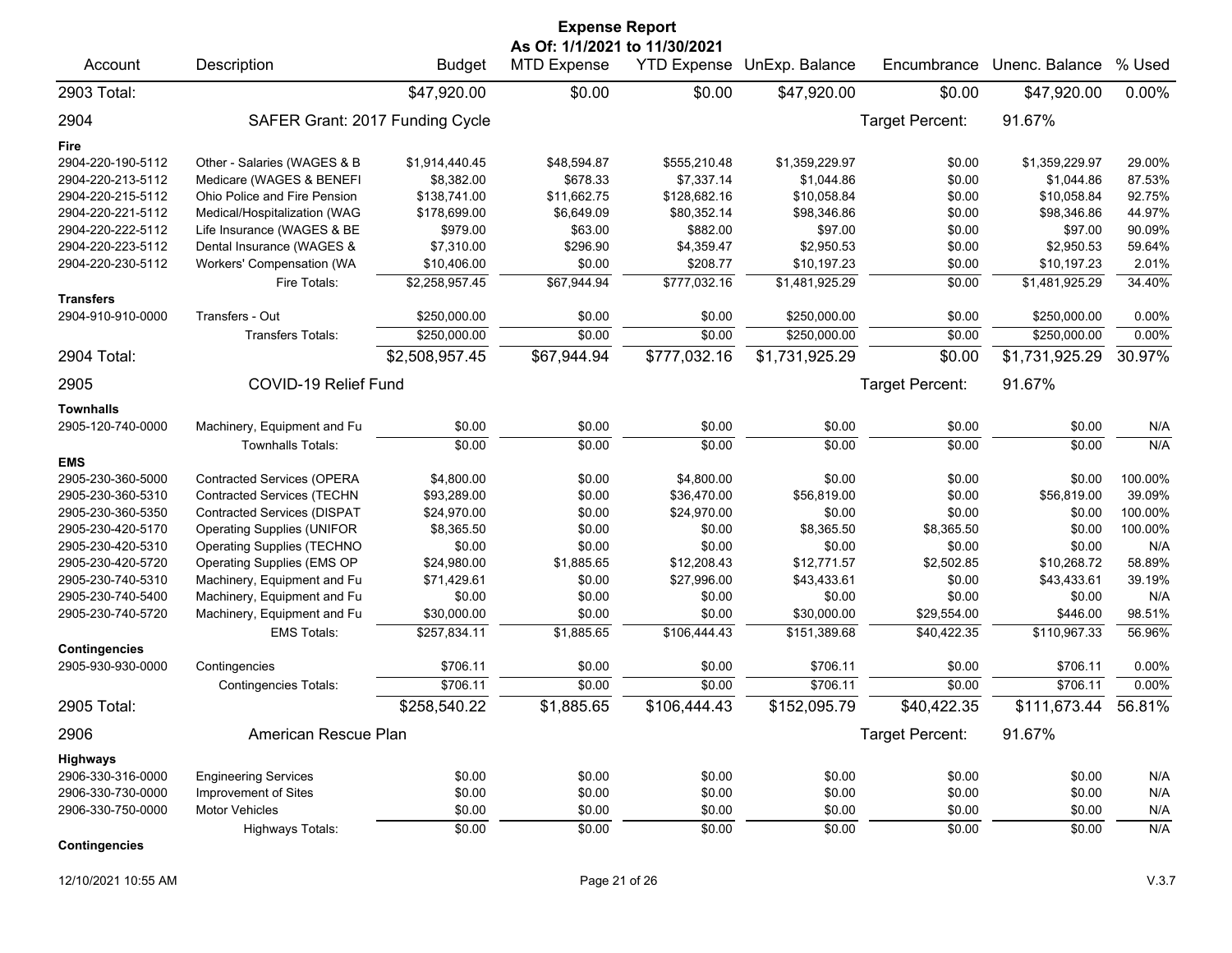| <b>Expense Report</b><br>As Of: 1/1/2021 to 11/30/2021 |                                               |               |                    |                    |                |                 |                |        |  |
|--------------------------------------------------------|-----------------------------------------------|---------------|--------------------|--------------------|----------------|-----------------|----------------|--------|--|
| Account                                                | Description                                   | <b>Budget</b> | <b>MTD Expense</b> | <b>YTD Expense</b> | UnExp. Balance | Encumbrance     | Unenc. Balance | % Used |  |
| 2906-930-930-0000                                      | Contingencies                                 | \$323,837.90  | \$0.00             | \$0.00             | \$323,837.90   | \$0.00          | \$323,837.90   | 0.00%  |  |
|                                                        | <b>Contingencies Totals:</b>                  | \$323,837.90  | \$0.00             | \$0.00             | \$323,837.90   | \$0.00          | \$323,837.90   | 0.00%  |  |
| 2906 Total:                                            |                                               | \$323,837.90  | \$0.00             | \$0.00             | \$323,837.90   | \$0.00          | \$323,837.90   | 0.00%  |  |
| 4101                                                   | <b>Bond</b>                                   |               |                    |                    |                | Target Percent: | 91.67%         |        |  |
| Debt Service - Bond Principal Payment                  |                                               |               |                    |                    |                |                 |                |        |  |
| 4101-810-810-0000                                      | Principal Payments - Bonds                    | \$0.00        | \$0.00             | \$0.00             | \$0.00         | \$0.00          | \$0.00         | N/A    |  |
|                                                        | Debt Service - Bond Principal Payment Totals: | \$0.00        | \$0.00             | \$0.00             | \$0.00         | \$0.00          | \$0.00         | N/A    |  |
| <b>Debt Service - Interest</b>                         |                                               |               |                    |                    |                |                 |                |        |  |
| 4101-830-830-0000                                      | <b>Interest Payments</b>                      | \$0.00        | \$0.00             | \$0.00             | \$0.00         | \$0.00          | \$0.00         | N/A    |  |
|                                                        | Debt Service - Interest Totals:               | \$0.00        | \$0.00             | \$0.00             | \$0.00         | \$0.00          | \$0.00         | N/A    |  |
| 4101 Total:                                            |                                               | \$0.00        | \$0.00             | \$0.00             | \$0.00         | \$0.00          | \$0.00         | N/A    |  |
| 4301                                                   | Capital Improvement Fund                      |               |                    |                    |                | Target Percent: | 91.67%         |        |  |
| <b>Capital Outlay</b>                                  |                                               |               |                    |                    |                |                 |                |        |  |
| 4301-760-790-0000                                      | Capital Outlay                                | \$400,000.00  | \$0.00             | \$0.00             | \$400,000.00   | \$0.00          | \$400,000.00   | 0.00%  |  |
|                                                        | Capital Outlay Totals:                        | \$400,000.00  | \$0.00             | \$0.00             | \$400,000.00   | \$0.00          | \$400,000.00   | 0.00%  |  |
| <b>Contingencies</b><br>4301-930-930-0000              | Contengencies                                 | \$0.00        | \$0.00             | \$0.00             | \$0.00         | \$0.00          | \$0.00         | N/A    |  |
|                                                        | <b>Contingencies Totals:</b>                  | \$0.00        | \$0.00             | \$0.00             | \$0.00         | \$0.00          | \$0.00         | N/A    |  |
| 4301 Total:                                            |                                               | \$400,000.00  | \$0.00             | \$0.00             | \$400,000.00   | \$0.00          | \$400,000.00   | 0.00%  |  |
| 4304                                                   | Improvement of Parks                          |               |                    |                    |                | Target Percent: | 91.67%         |        |  |
| <b>Capital Outlay</b>                                  |                                               |               |                    |                    |                |                 |                |        |  |
| 4304-760-730-0000                                      | Improvement of Sites                          | \$0.00        | \$0.00             | \$0.00             | \$0.00         | \$0.00          | \$0.00         | N/A    |  |
|                                                        | Capital Outlay Totals:                        | \$0.00        | \$0.00             | \$0.00             | \$0.00         | \$0.00          | \$0.00         | N/A    |  |
| 4304 Total:                                            |                                               | \$0.00        | \$0.00             | \$0.00             | \$0.00         | \$0.00          | \$0.00         | N/A    |  |
| 4901                                                   | New Ambulance                                 |               |                    |                    |                | Target Percent: | 91.67%         |        |  |
| Fire                                                   |                                               |               |                    |                    |                |                 |                |        |  |
| 4901-220-330-5600                                      | Travel and Meeting Expense (                  | \$0.00        | \$0.00             | \$0.00             | \$0.00         | \$0.00          | \$0.00         | N/A    |  |
| 4901-220-740-5600                                      | Machinery, Equipment and Fu                   | \$0.00        | \$0.00             | \$0.00             | \$0.00         | \$0.00          | \$0.00         | N/A    |  |
| 4901-220-750-5600                                      | Motor Vehicles (FIRE APPAR                    | \$0.00        | \$0.00             | \$0.00             | \$0.00         | \$0.00          | \$0.00         | N/A    |  |
| 4901-220-750-5900                                      | Motor Vehicles (CAPITAL)                      | \$0.00        | \$0.00             | \$0.00             | \$0.00         | \$0.00          | \$0.00         | N/A    |  |
|                                                        | Fire Totals:                                  | \$0.00        | \$0.00             | \$0.00             | \$0.00         | \$0.00          | \$0.00         | N/A    |  |
| <b>Contingencies</b><br>4901-930-930-5999              | Contingencies (FIRE: COST                     | \$9,596.72    | \$0.00             | \$0.00             | \$9,596.72     | \$0.00          | \$9,596.72     | 0.00%  |  |
|                                                        | <b>Contingencies Totals:</b>                  | \$9,596.72    | \$0.00             | \$0.00             | \$9,596.72     | \$0.00          | \$9,596.72     | 0.00%  |  |
| 4901 Total:                                            |                                               | \$9,596.72    | \$0.00             | \$0.00             | \$9,596.72     | \$0.00          | \$9,596.72     | 0.00%  |  |
| 4902                                                   | Land Acquisition                              |               |                    |                    |                | Target Percent: | 91.67%         |        |  |
| Administrative                                         |                                               |               |                    |                    |                |                 |                |        |  |
| 4902-110-360-0000                                      | <b>Contracted Services</b>                    | \$0.00        | \$0.00             | \$0.00             | \$0.00         | \$0.00          | \$0.00         | N/A    |  |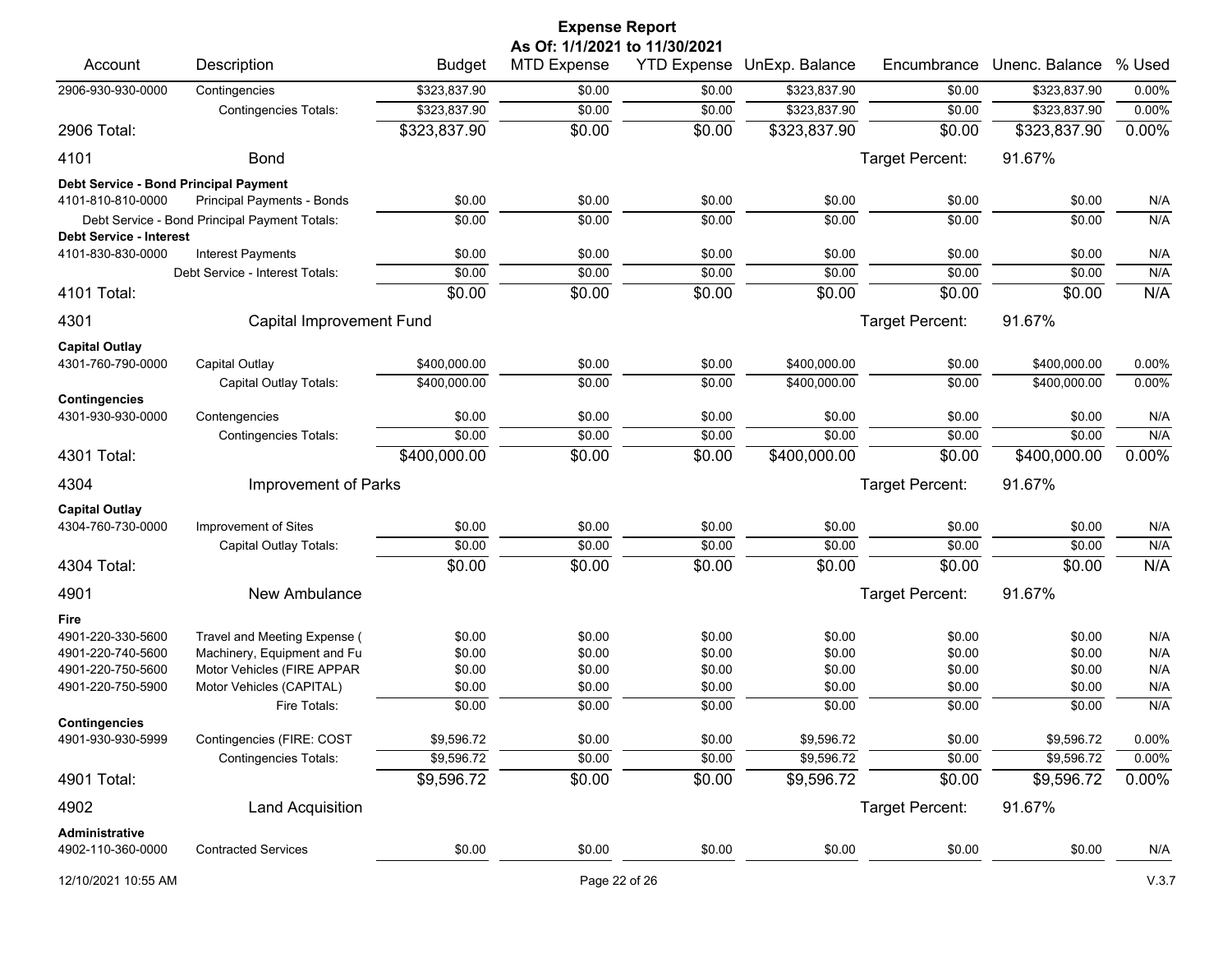| <b>Expense Report</b><br>As Of: 1/1/2021 to 11/30/2021 |                                    |                |                    |                |                                   |                 |                |         |  |
|--------------------------------------------------------|------------------------------------|----------------|--------------------|----------------|-----------------------------------|-----------------|----------------|---------|--|
| Account                                                | Description                        | <b>Budget</b>  | <b>MTD Expense</b> |                | <b>YTD Expense UnExp. Balance</b> | Encumbrance     | Unenc. Balance | % Used  |  |
|                                                        | <b>Administrative Totals:</b>      | \$0.00         | \$0.00             | \$0.00         | \$0.00                            | \$0.00          | \$0.00         | N/A     |  |
| <b>Capital Outlay</b>                                  |                                    |                |                    |                |                                   |                 |                |         |  |
| 4902-760-360-0000                                      | <b>Contracted Services</b>         | \$0.00         | \$0.00             | \$0.00         | \$0.00                            | \$0.00          | \$0.00         | N/A     |  |
| 4902-760-710-0000                                      | Land                               | \$0.00         | \$0.00             | \$0.00         | \$0.00                            | \$0.00          | \$0.00         | N/A     |  |
| 4902-760-730-0000                                      | Improvement of Sites               | \$0.00         | \$0.00             | \$0.00         | \$0.00                            | \$0.00          | \$0.00         | N/A     |  |
|                                                        | Capital Outlay Totals:             | \$0.00         | \$0.00             | \$0.00         | \$0.00                            | \$0.00          | \$0.00         | N/A     |  |
| <b>Transfers</b><br>4902-910-910-0000                  | Transfers - Out                    | \$0.00         | \$0.00             | \$0.00         | \$0.00                            | \$0.00          | \$0.00         | N/A     |  |
|                                                        | <b>Transfers Totals:</b>           | \$0.00         | \$0.00             | \$0.00         | \$0.00                            | \$0.00          |                | N/A     |  |
|                                                        |                                    |                |                    |                |                                   |                 | \$0.00         |         |  |
| 4902 Total:                                            |                                    | \$0.00         | \$0.00             | \$0.00         | \$0.00                            | \$0.00          | \$0.00         | N/A     |  |
| 4903                                                   | <b>ALS Engine</b>                  |                |                    |                |                                   | Target Percent: | 91.67%         |         |  |
| Fire                                                   |                                    |                |                    |                |                                   |                 |                |         |  |
| 4903-220-750-5600                                      | Motor Vehicles (FIRE APPAR         | \$0.00         | \$0.00             | \$0.00         | \$0.00                            | \$0.00          | \$0.00         | N/A     |  |
|                                                        | Fire Totals:                       | \$0.00         | \$0.00             | \$0.00         | \$0.00                            | \$0.00          | \$0.00         | N/A     |  |
| <b>Transfers</b>                                       |                                    |                |                    |                |                                   |                 |                |         |  |
| 4903-910-910-0000                                      | Transfers - Out                    | \$0.00         | \$0.00             | \$0.00         | \$0.00                            | \$0.00          | \$0.00         | N/A     |  |
|                                                        | <b>Transfers Totals:</b>           | \$0.00         | \$0.00             | \$0.00         | \$0.00                            | \$0.00          | \$0.00         | N/A     |  |
| 4903 Total:                                            |                                    | \$0.00         | \$0.00             | \$0.00         | \$0.00                            | \$0.00          | \$0.00         | N/A     |  |
| 4904                                                   | <b>Fire Stations</b>               |                |                    |                |                                   | Target Percent: | 91.67%         |         |  |
| Fire                                                   |                                    |                |                    |                |                                   |                 |                |         |  |
| 4904-220-311-5565                                      | Accounting and Legal Fees (S       | \$12,500.00    | \$0.00             | \$3,981.25     | \$8,518.75                        | \$0.00          | \$8,518.75     | 31.85%  |  |
| 4904-220-311-5566                                      | Accounting and Legal Fees (S       | \$15,000.00    | \$0.00             | \$0.00         | \$15,000.00                       | \$0.00          | \$15,000.00    | 0.00%   |  |
| 4904-220-316-5564                                      | <b>Engineering Services (STATI</b> | \$0.00         | \$0.00             | \$0.00         | \$0.00                            | \$0.00          | \$0.00         | N/A     |  |
| 4904-220-321-5600                                      | Rents and Leases (FIRE APP         | \$0.00         | \$0.00             | \$0.00         | \$0.00                            | \$0.00          | \$0.00         | N/A     |  |
| 4904-220-345-5565                                      | Advertising (STATION 65)           | \$0.00         | \$0.00             | \$0.00         | \$0.00                            | \$0.00          | \$0.00         | N/A     |  |
| 4904-220-345-5566                                      | Advertising (STATION 66)           | \$500.00       | \$0.00             | \$0.00         | \$500.00                          | \$0.00          | \$500.00       | 0.00%   |  |
| 4904-220-351-5565                                      | Electricity (STATION 65)           | \$0.00         | \$0.00             | \$0.00         | \$0.00                            | \$0.00          | \$0.00         | N/A     |  |
| 4904-220-360-5565                                      | <b>Contracted Services (STATIO</b> | \$470,866.88   | \$15,054.01        | \$318,491.50   | \$152,375.38                      | \$152,375.38    | \$0.00         | 100.00% |  |
| 4904-220-360-5566                                      | <b>Contracted Services (STATIO</b> | \$586,148.10   | \$0.00             | \$42,617.48    | \$543,530.62                      | \$165,585.02    | \$377,945.60   | 35.52%  |  |
| 4904-220-519-5565                                      | Other - Dues and Fees (STAT        | \$150,000.00   | \$0.00             | \$1,447.80     | \$148,552.20                      | \$0.00          | \$148,552.20   | 0.97%   |  |
| 4904-220-720-5564                                      | Buildings (STATION 64)             | \$0.00         | \$0.00             | \$0.00         | \$0.00                            | \$0.00          | \$0.00         | N/A     |  |
| 4904-220-720-5565                                      | Buildings (STATION 65)             | \$3,696,762.66 | \$0.00             | \$3,236,223.04 | \$460,539.62                      | \$444,422.62    | \$16,117.00    | 99.56%  |  |
| 4904-220-740-5564                                      | Machinery, Equipment and Fu        | \$0.00         | \$0.00             | \$0.00         | \$0.00                            | \$0.00          | \$0.00         | N/A     |  |
| 4904-220-740-5565                                      | Machinery, Equipment and Fu        | \$154,129.41   | \$12,216.58        | \$98,478.99    | \$55,650.42                       | \$31,194.00     | \$24,456.42    | 84.13%  |  |
|                                                        | Fire Totals:                       | \$5,085,907.05 | \$27,270.59        | \$3,701,240.06 | \$1,384,666.99                    | \$793,577.02    | \$591,089.97   | 88.38%  |  |
| <b>Transfers</b>                                       |                                    |                |                    |                |                                   |                 |                |         |  |
| 4904-910-910-0000                                      | Transfers - Out                    | \$0.00         | \$0.00             | \$0.00         | \$0.00                            | \$0.00          | \$0.00         | N/A     |  |
|                                                        | <b>Transfers Totals:</b>           | \$0.00         | \$0.00             | \$0.00         | \$0.00                            | \$0.00          | \$0.00         | N/A     |  |
| 4904 Total:                                            |                                    | \$5,085,907.05 | \$27,270.59        | \$3,701,240.06 | \$1,384,666.99                    | \$793,577.02    | \$591,089.97   | 88.38%  |  |
| 4905                                                   | <b>Land Mobile Radios</b>          |                |                    |                |                                   | Target Percent: | 91.67%         |         |  |
| <b>Capital Outlay</b>                                  |                                    |                |                    |                |                                   |                 |                |         |  |

12/10/2021 10:55 AM Page 23 of 26 V.3.7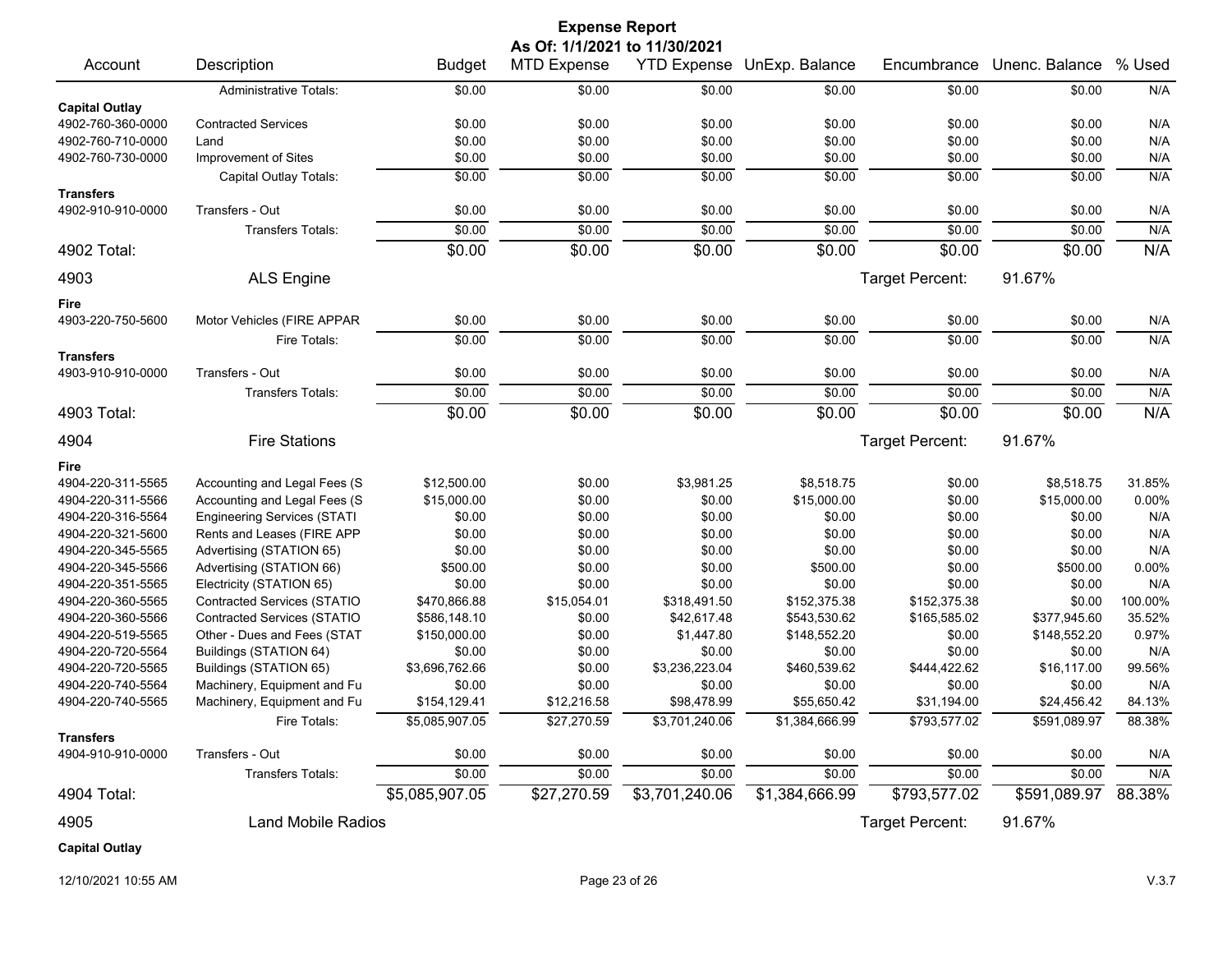|                               |                             |               | <b>Expense Report</b> |                    |                |                        |                |                |  |  |
|-------------------------------|-----------------------------|---------------|-----------------------|--------------------|----------------|------------------------|----------------|----------------|--|--|
| As Of: 1/1/2021 to 11/30/2021 |                             |               |                       |                    |                |                        |                |                |  |  |
| Account                       | Description                 | <b>Budget</b> | <b>MTD Expense</b>    | <b>YTD Expense</b> | UnExp. Balance | Encumbrance            | Unenc. Balance | % Used         |  |  |
| 4905-760-740-5320             | Machinery, Equipment and Fu | \$1,920.00    | \$0.00                | \$1,920.00         | \$0.00         | \$0.00                 | \$0.00         | 100.00%        |  |  |
|                               | Capital Outlay Totals:      | \$1,920.00    | \$0.00                | \$1,920.00         | \$0.00         | \$0.00                 | \$0.00         | 100.00%        |  |  |
| <b>Transfers</b>              |                             |               |                       |                    |                |                        |                |                |  |  |
| 4905-910-910-0000             | Transfers - Out             | \$196,883.92  | \$0.00                | \$196,883.92       | \$0.00         | \$0.00                 | \$0.00         | 100.00%        |  |  |
|                               | <b>Transfers Totals:</b>    | \$196,883.92  | \$0.00                | \$196,883.92       | \$0.00         | \$0.00                 | \$0.00         | 100.00%        |  |  |
| 4905 Total:                   |                             | \$198,803.92  | \$0.00                | \$198,803.92       | \$0.00         | \$0.00                 |                | \$0.00 100.00% |  |  |
| 8001                          | Payroll Clearing Fund       |               |                       |                    |                | <b>Target Percent:</b> | 91.67%         |                |  |  |
| PROGRAM: 999                  |                             |               |                       |                    |                |                        |                |                |  |  |
| 8001-999-995-9000             | <b>PCF Default</b>          | \$0.00        | \$0.00                | \$0.00             | \$0.00         | \$0.00                 | \$0.00         | N/A            |  |  |
| 8001-999-995-9101             | <b>FITWH</b>                | \$0.00        | \$0.00                | \$0.00             | \$0.00         | \$0.00                 | \$0.00         | N/A            |  |  |
| 8001-999-995-9102             | <b>MEDICARE</b>             | \$0.00        | \$0.00                | \$0.00             | \$0.00         | \$0.00                 | \$0.00         | N/A            |  |  |
| 8001-999-995-9201             | OH                          | \$0.00        | \$0.00                | \$0.00             | \$0.00         | \$0.00                 | \$0.00         | N/A            |  |  |
| 8001-999-995-9301             | Brookville                  | \$0.00        | \$0.00                | \$0.00             | \$0.00         | \$0.00                 | \$0.00         | N/A            |  |  |
| 8001-999-995-9302             | Cedarville                  | \$0.00        | \$0.00                | \$0.00             | \$0.00         | \$0.00                 | \$0.00         | N/A            |  |  |
| 8001-999-995-9303             | Centerville                 | \$0.00        | \$0.00                | \$0.00             | \$0.00         | \$0.00                 | \$0.00         | N/A            |  |  |
| 8001-999-995-9304             | Columbus                    | \$0.00        | \$0.00                | \$0.00             | \$0.00         | \$0.00                 | \$0.00         | N/A            |  |  |
| 8001-999-995-9305             | Dayton                      | \$0.00        | \$0.00                | \$0.00             | \$0.00         | \$0.00                 | \$0.00         | N/A            |  |  |
| 8001-999-995-9306             | Fairborn                    | \$0.00        | \$0.00                | \$0.00             | \$0.00         | \$0.00                 | \$0.00         | N/A            |  |  |
| 8001-999-995-9307             | Grove City                  | \$0.00        | \$0.00                | \$0.00             | \$0.00         | \$0.00                 | \$0.00         | N/A            |  |  |
| 8001-999-995-9308             | <b>Huber Hts</b>            | \$0.00        | \$0.00                | \$0.00             | \$0.00         | \$0.00                 | \$0.00         | N/A            |  |  |
| 8001-999-995-9309             | Jamestown                   | \$0.00        | \$0.00                | \$0.00             | \$0.00         | \$0.00                 | \$0.00         | N/A            |  |  |
| 8001-999-995-9310             | Kettering                   | \$0.00        | \$0.00                | \$0.00             | \$0.00         | \$0.00                 | \$0.00         | N/A            |  |  |
| 8001-999-995-9311             | Miamisburg                  | \$0.00        | \$0.00                | \$0.00             | \$0.00         | \$0.00                 | \$0.00         | N/A            |  |  |
| 8001-999-995-9312             | New Bremen                  | \$0.00        | \$0.00                | \$0.00             | \$0.00         | \$0.00                 | \$0.00         | N/A            |  |  |
| 8001-999-995-9313             | <b>OHCLA</b>                | \$0.00        | \$0.00                | \$0.00             | \$0.00         | \$0.00                 | \$0.00         | N/A            |  |  |
| 8001-999-995-9314             | Piqua                       | \$0.00        | \$0.00                | \$0.00             | \$0.00         | \$0.00                 | \$0.00         | N/A            |  |  |
| 8001-999-995-9315             | Riverside                   | \$0.00        | \$0.00                | \$0.00             | \$0.00         | \$0.00                 | \$0.00         | N/A            |  |  |
| 8001-999-995-9316             | Springboro                  | \$0.00        | \$0.00                | \$0.00             | \$0.00         | \$0.00                 | \$0.00         | N/A            |  |  |
| 8001-999-995-9317             | Springfield                 | \$0.00        | \$0.00                | \$0.00             | \$0.00         | \$0.00                 | \$0.00         | N/A            |  |  |
| 8001-999-995-9318             | <b>Tipp City</b>            | \$0.00        | \$0.00                | \$0.00             | \$0.00         | \$0.00                 | \$0.00         | N/A            |  |  |
| 8001-999-995-9319             | Troy                        | \$0.00        | \$0.00                | \$0.00             | \$0.00         | \$0.00                 | \$0.00         | N/A            |  |  |
| 8001-999-995-9320             | <b>Union City</b>           | \$0.00        | \$0.00                | \$0.00             | \$0.00         | \$0.00                 | \$0.00         | N/A            |  |  |
| 8001-999-995-9321             | Urbana                      | \$0.00        | \$0.00                | \$0.00             | \$0.00         | \$0.00                 | \$0.00         | N/A            |  |  |
| 8001-999-995-9322             | Vandalia                    | \$0.00        | \$0.00                | \$0.00             | \$0.00         | \$0.00                 | \$0.00         | N/A            |  |  |
| 8001-999-995-9323             | Xenia                       | \$0.00        | \$0.00                | \$0.00             | \$0.00         | \$0.00                 | \$0.00         | N/A            |  |  |
| 8001-999-995-9324             | <b>Yellow Springs</b>       | \$0.00        | \$0.00                | \$0.00             | \$0.00         | \$0.00                 | \$0.00         | N/A            |  |  |
| 8001-999-995-9351             | Cedar Cliff LSD (2902)      | \$0.00        | \$0.00                | \$0.00             | \$0.00         | \$0.00                 | \$0.00         | N/A            |  |  |
| 8001-999-995-9352             | Fairborn CSD (2903)         | \$0.00        | \$0.00                | \$0.00             | \$0.00         | \$0.00                 | \$0.00         | N/A            |  |  |
| 8001-999-995-9353             | Greeneview LSD (2904)       | \$0.00        | \$0.00                | \$0.00             | \$0.00         | \$0.00                 | \$0.00         | N/A            |  |  |
| 8001-999-995-9354             | Greenville CSD (1904)       | \$0.00        | \$0.00                | \$0.00             | \$0.00         | \$0.00                 | \$0.00         | N/A            |  |  |
| 8001-999-995-9355             | London CSD (4903)           | \$0.00        | \$0.00                | \$0.00             | \$0.00         | \$0.00                 | \$0.00         | N/A            |  |  |
| 8001-999-995-9356             | Miami East LSD (5504)       | \$0.00        | \$0.00                | \$0.00             | \$0.00         | \$0.00                 | \$0.00         | N/A            |  |  |
| 8001-999-995-9357             | Milton Union EVSD (5505)    | \$0.00        | \$0.00                | \$0.00             | \$0.00         | \$0.00                 | \$0.00         | N/A            |  |  |
| 8001-999-995-9358             | National Trail LSD (6802)   | \$0.00        | \$0.00                | \$0.00             | \$0.00         | \$0.00                 | \$0.00         | N/A            |  |  |
| 8001-999-995-9359             | New Bremen LSD (0602)       | \$0.00        | \$0.00                | \$0.00             | \$0.00         | \$0.00                 | \$0.00         | N/A            |  |  |
| 12/10/2021 10:55 AM           |                             |               | Page 24 of 26         |                    |                |                        |                | V.3.7          |  |  |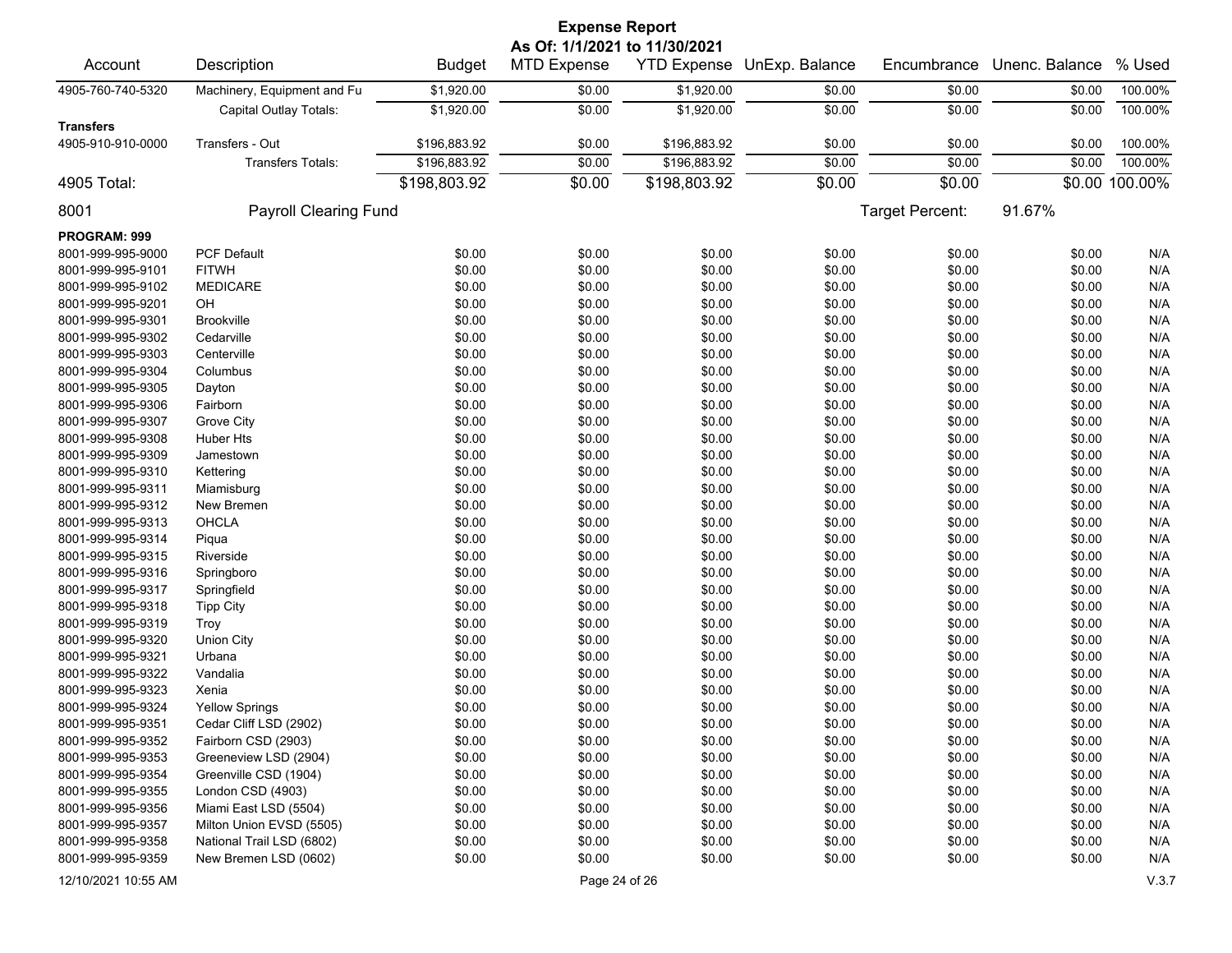| <b>Expense Report</b><br>As Of: 1/1/2021 to 11/30/2021 |                              |               |                    |        |                            |                 |                |        |  |  |  |
|--------------------------------------------------------|------------------------------|---------------|--------------------|--------|----------------------------|-----------------|----------------|--------|--|--|--|
| Account                                                | Description                  | <b>Budget</b> | <b>MTD Expense</b> |        | YTD Expense UnExp. Balance | Encumbrance     | Unenc. Balance | % Used |  |  |  |
| 8001-999-995-9360                                      | Northeastern LSD OH (1203)   | \$0.00        | \$0.00             | \$0.00 | \$0.00                     | \$0.00          | \$0.00         | N/A    |  |  |  |
| 8001-999-995-9361                                      | Northwestern LSD (1204)      | \$0.00        | \$0.00             | \$0.00 | \$0.00                     | \$0.00          | \$0.00         | N/A    |  |  |  |
| 8001-999-995-9362                                      | Piqua CSD (5507)             | \$0.00        | \$0.00             | \$0.00 | \$0.00                     | \$0.00          | \$0.00         | N/A    |  |  |  |
| 8001-999-995-9363                                      | Troy CSD (5509)              | \$0.00        | \$0.00             | \$0.00 | \$0.00                     | \$0.00          | \$0.00         | N/A    |  |  |  |
| 8001-999-995-9364                                      | Xenia Community CSD (2906    | \$0.00        | \$0.00             | \$0.00 | \$0.00                     | \$0.00          | \$0.00         | N/A    |  |  |  |
| 8001-999-995-9365                                      | Yellow Springs EVSD (2907)   | \$0.00        | \$0.00             | \$0.00 | \$0.00                     | \$0.00          | \$0.00         | N/A    |  |  |  |
| 8001-999-995-9401                                      | Medical - EE + Children      | \$0.00        | \$0.00             | \$0.00 | \$0.00                     | \$0.00          | \$0.00         | N/A    |  |  |  |
| 8001-999-995-9402                                      | Medical - EE + Family        | \$0.00        | \$0.00             | \$0.00 | \$0.00                     | \$0.00          | \$0.00         | N/A    |  |  |  |
| 8001-999-995-9403                                      | Medical - Emp + Spouse       | \$0.00        | \$0.00             | \$0.00 | \$0.00                     | \$0.00          | \$0.00         | N/A    |  |  |  |
| 8001-999-995-9404                                      | Medical - Employee Only      | \$0.00        | \$0.00             | \$0.00 | \$0.00                     | \$0.00          | \$0.00         | N/A    |  |  |  |
| 8001-999-995-9405                                      | Medical - Employee Only      | \$0.00        | \$0.00             | \$0.00 | \$0.00                     | \$0.00          | \$0.00         | N/A    |  |  |  |
| 8001-999-995-9406                                      | Medical Flexible Plan        | \$0.00        | \$0.00             | \$0.00 | \$0.00                     | \$0.00          | \$0.00         | N/A    |  |  |  |
| 8001-999-995-9411                                      | Vision Deduction - Pre Tax   | \$0.00        | \$0.00             | \$0.00 | \$0.00                     | \$0.00          | \$0.00         | N/A    |  |  |  |
| 8001-999-995-9412                                      | Vision Deduction - Pre Tax   | \$0.00        | \$0.00             | \$0.00 | \$0.00                     | \$0.00          | \$0.00         | N/A    |  |  |  |
| 8001-999-995-9413                                      | Vision Deduction - Pre Tax   | \$0.00        | \$0.00             | \$0.00 | \$0.00                     | \$0.00          | \$0.00         | N/A    |  |  |  |
| 8001-999-995-9414                                      | Vision Deduction - Pre Tax   | \$0.00        | \$0.00             | \$0.00 | \$0.00                     | \$0.00          | \$0.00         | N/A    |  |  |  |
| 8001-999-995-9415                                      | Vision Deduction - Pre Tax   | \$0.00        | \$0.00             | \$0.00 | \$0.00                     | \$0.00          | \$0.00         | N/A    |  |  |  |
| 8001-999-995-9416                                      | Vision Deduction - Pre Tax   | \$0.00        | \$0.00             | \$0.00 | \$0.00                     | \$0.00          | \$0.00         | N/A    |  |  |  |
| 8001-999-995-9417                                      | Vision Deduction - Pre Tax   | \$0.00        | \$0.00             | \$0.00 | \$0.00                     | \$0.00          | \$0.00         | N/A    |  |  |  |
| 8001-999-995-9418                                      | Vision Deduction - Pre Tax   | \$0.00        | \$0.00             | \$0.00 | \$0.00                     | \$0.00          | \$0.00         | N/A    |  |  |  |
| 8001-999-995-9419                                      | Vision Deduction - Pre Tax   | \$0.00        | \$0.00             | \$0.00 | \$0.00                     | \$0.00          | \$0.00         | N/A    |  |  |  |
| 8001-999-995-9421                                      | Dental - Emp+Sp/Fam          | \$0.00        | \$0.00             | \$0.00 | \$0.00                     | \$0.00          | \$0.00         | N/A    |  |  |  |
| 8001-999-995-9422                                      | Dental - Employee Only       | \$0.00        | \$0.00             | \$0.00 | \$0.00                     | \$0.00          | \$0.00         | N/A    |  |  |  |
| 8001-999-995-9431                                      | AFLAC Group Pre-Tax          | \$0.00        | \$0.00             | \$0.00 | \$0.00                     | \$0.00          | \$0.00         | N/A    |  |  |  |
| 8001-999-995-9432                                      | Aflac Pre-tax                | \$0.00        | \$0.00             | \$0.00 | \$0.00                     | \$0.00          | \$0.00         | N/A    |  |  |  |
| 8001-999-995-9441                                      | Dependent Care Flexible Plan | \$0.00        | \$0.00             | \$0.00 | \$0.00                     | \$0.00          | \$0.00         | N/A    |  |  |  |
| 8001-999-995-9451                                      | <b>FSA CATCH UP</b>          | \$0.00        | \$0.00             | \$0.00 | \$0.00                     | \$0.00          | \$0.00         | N/A    |  |  |  |
| 8001-999-995-9501                                      | <b>Ohio Pers</b>             | \$0.00        | \$0.00             | \$0.00 | \$0.00                     | \$0.00          | \$0.00         | N/A    |  |  |  |
| 8001-999-995-9502                                      | Ohio Police + Fire Pension   | \$0.00        | \$0.00             | \$0.00 | \$0.00                     | \$0.00          | \$0.00         | N/A    |  |  |  |
| 8001-999-995-9503                                      | <b>ER Match OPers</b>        | \$0.00        | \$0.00             | \$0.00 | \$0.00                     | \$0.00          | \$0.00         | N/A    |  |  |  |
| 8001-999-995-9504                                      | ER Match Police + Fire       | \$0.00        | \$0.00             | \$0.00 | \$0.00                     | \$0.00          | \$0.00         | N/A    |  |  |  |
| 8001-999-995-9510                                      | deferred comp                | \$0.00        | \$0.00             | \$0.00 | \$0.00                     | \$0.00          | \$0.00         | N/A    |  |  |  |
| 8001-999-995-9611                                      | Child Support Ohio           | \$0.00        | \$0.00             | \$0.00 | \$0.00                     | \$0.00          | \$0.00         | N/A    |  |  |  |
| 8001-999-995-9612                                      | Child Support Ohio 2         | \$0.00        | \$0.00             | \$0.00 | \$0.00                     | \$0.00          | \$0.00         | N/A    |  |  |  |
| 8001-999-995-9701                                      | <b>Union Dues</b>            | \$0.00        | \$0.00             | \$0.00 | \$0.00                     | \$0.00          | \$0.00         | N/A    |  |  |  |
| 8001-999-995-9801                                      | <b>Advance Deduction</b>     | \$0.00        | \$0.00             | \$0.00 | \$0.00                     | \$0.00          | \$0.00         | N/A    |  |  |  |
| 8001-999-995-9811                                      | <b>AFLAC Group Post Tax</b>  | \$0.00        | \$0.00             | \$0.00 | \$0.00                     | \$0.00          | \$0.00         | N/A    |  |  |  |
| 8001-999-995-9812                                      | Aflac Post Tax               | \$0.00        | \$0.00             | \$0.00 | \$0.00                     | \$0.00          | \$0.00         | N/A    |  |  |  |
| 8001-999-995-9821                                      | Roth 457 Deduction           | \$0.00        | \$0.00             | \$0.00 | \$0.00                     | \$0.00          | \$0.00         | N/A    |  |  |  |
| 8001-999-995-9899                                      | <b>MEDER</b>                 | \$0.00        | \$0.00             | \$0.00 | \$0.00                     | \$0.00          | \$0.00         | N/A    |  |  |  |
|                                                        | PROGRAM: 999 Totals:         | \$0.00        | \$0.00             | \$0.00 | \$0.00                     | \$0.00          | \$0.00         | N/A    |  |  |  |
| 8001 Total:                                            |                              | \$0.00        | \$0.00             | \$0.00 | \$0.00                     | \$0.00          | \$0.00         | N/A    |  |  |  |
| 9001                                                   | <b>LGIF MARCS</b>            |               |                    |        |                            | Target Percent: | 91.67%         |        |  |  |  |
| Administrative                                         |                              |               |                    |        |                            |                 |                |        |  |  |  |
| 9001-110-370-0000                                      | Payment to Another Political | \$0.00        | \$0.00             | \$0.00 | \$0.00                     | \$0.00          | \$0.00         | N/A    |  |  |  |
| 12/10/2021 10:55 AM                                    |                              |               | Page 25 of 26      |        |                            |                 |                | V.3.7  |  |  |  |